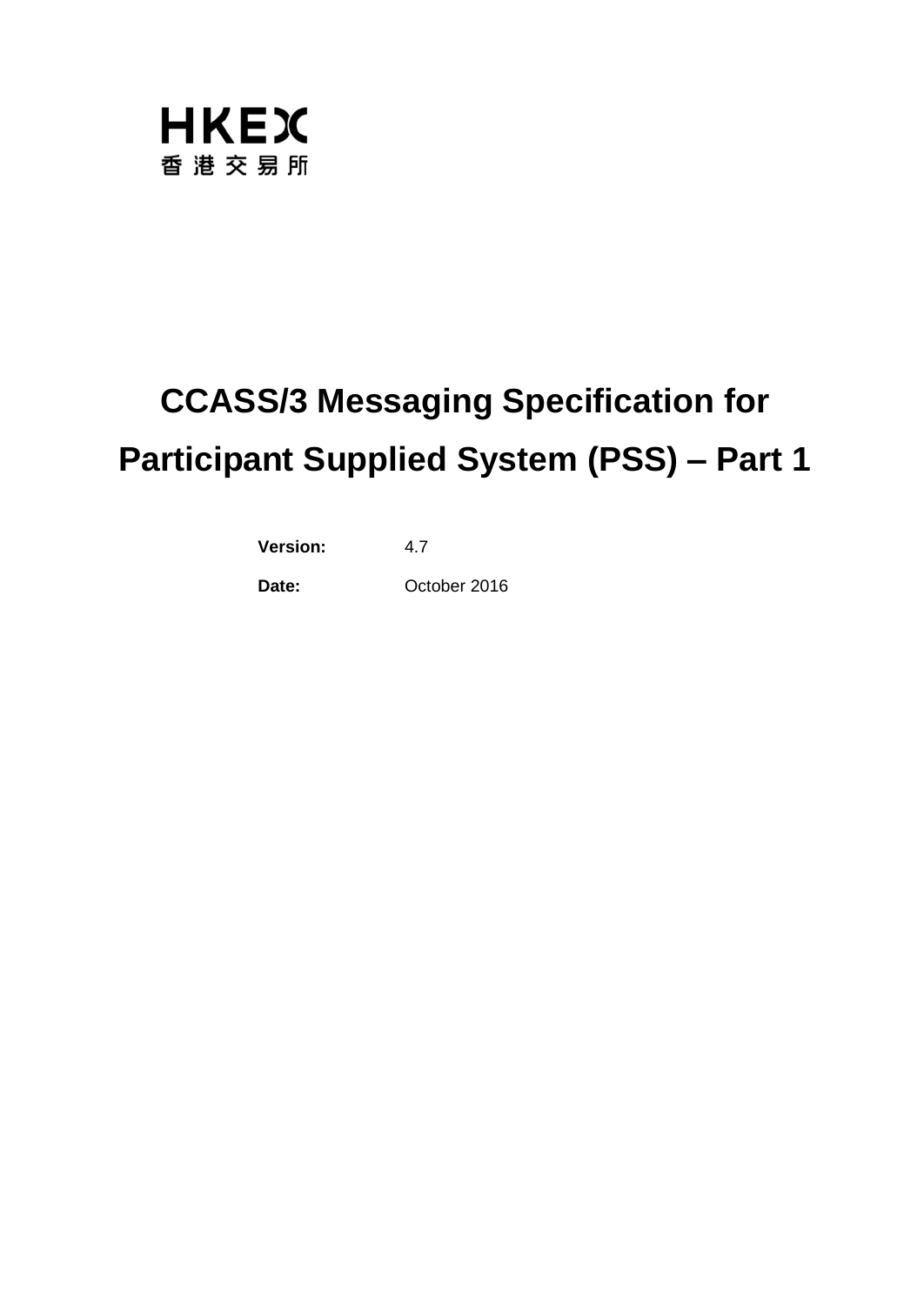

## **Modification History**

| <b>Version</b> | <b>Date</b> | Description and reason for modification                                                                                                                                                                         | <b>Changed Section(S)</b>                                                   |
|----------------|-------------|-----------------------------------------------------------------------------------------------------------------------------------------------------------------------------------------------------------------|-----------------------------------------------------------------------------|
| 1.0            | 13/9/01     | 1 <sup>st</sup> Creation                                                                                                                                                                                        | N/A                                                                         |
| 1.1            | 21/1/02     | Changed Section 5.1.2, Message Protocol to<br>include "Multiple enquiry using Statement<br>Message format".                                                                                                     | 3.1.2, 4.2, 5.1.2, 6.2.1,<br>6.2.3, 8                                       |
|                |             | Changed Section 8, Processing Notes for<br>enquiry functions.                                                                                                                                                   |                                                                             |
|                |             | Changed Section 3.1.2, removed HA Virtual<br>node option and renamed Standby Node to<br>Secondary Node in the Sample IP table.                                                                                  |                                                                             |
|                |             | Changed<br>Section<br>4.2,<br>removed<br>the<br>workstation option of Win2K version.                                                                                                                            |                                                                             |
|                |             | Changed Section 6.2.1, modify the note in<br>the message Header Block structure table to<br>indicate that ": <crlf>" should not be<br/>considered<br/>the<br/>in<br/>message<br/>length<br/>computation.</crlf> |                                                                             |
|                |             | Changed Section 6.2.3, modify the note in<br>the message Trailer Block structure table to<br>indicate that padding zero(s) are required to<br>fulfil the checksum number length.                                |                                                                             |
| 1.2            | 6/6/02      | Changed Section 6.2. All field in header<br>block should be fix-length                                                                                                                                          | 6.2, 7.1                                                                    |
|                |             | Changed Section 7.1. Addition of "CCASS"<br>and Market Date Data File" and "Market<br>Report Availability Date Data File" and<br>removal of "Announcement Information File"<br>for Start-of-Day report download |                                                                             |
| 3.0            | 15/11/02    | Update Session 5.1. Report download and<br>batch file upload should not be Interactive<br>Transaction - Multiple Responses (flow B).                                                                            | 5.1, 6.2, 8.2, 8.4.1, 8.6.3,<br>8.7.1, A.1, A.3, 8.3.4.2,<br>8.3.3.3, 8.6.5 |
|                |             | Changed Section 6.2.1, modify the Basic<br>Header table to indicate the format for<br>Session ID is 10x instead of 10n.                                                                                         |                                                                             |
|                |             | Section<br>Changed<br>8.6.3.<br>modify<br>the<br>Processing Notes and Other Reference<br>Notes section                                                                                                          |                                                                             |
|                |             | Modify 8.4.1 process note to illustrate the<br>message structure for more complicated<br>templates                                                                                                              |                                                                             |
|                |             | Changed Section 8.7.1, added note on<br>handling of the file size of different file types<br>and control report acknowledgement                                                                                 |                                                                             |
|                |             | Remove A.1 Session, Clearing agent is not<br>supported                                                                                                                                                          |                                                                             |
|                |             | Remove A.3 Example of ISO Message<br>Template Session.                                                                                                                                                          |                                                                             |
|                |             | Modified template ID and message ID in<br>Section 8.2                                                                                                                                                           |                                                                             |
|                |             | Add Section 8.3.4.2 to illustrate the Enquire<br>ATI function                                                                                                                                                   |                                                                             |
|                |             | Add Section 8.3.3.3 to illustrate the Enquire<br>DI function                                                                                                                                                    |                                                                             |
|                |             | Modify Section 8.6.5 to illustrate the location<br>of the start-of-day report layout                                                                                                                            |                                                                             |
|                |             | Modify Section 8.2 to illustrate the newly<br>added function of Enquire ATI and Enquire DI                                                                                                                      |                                                                             |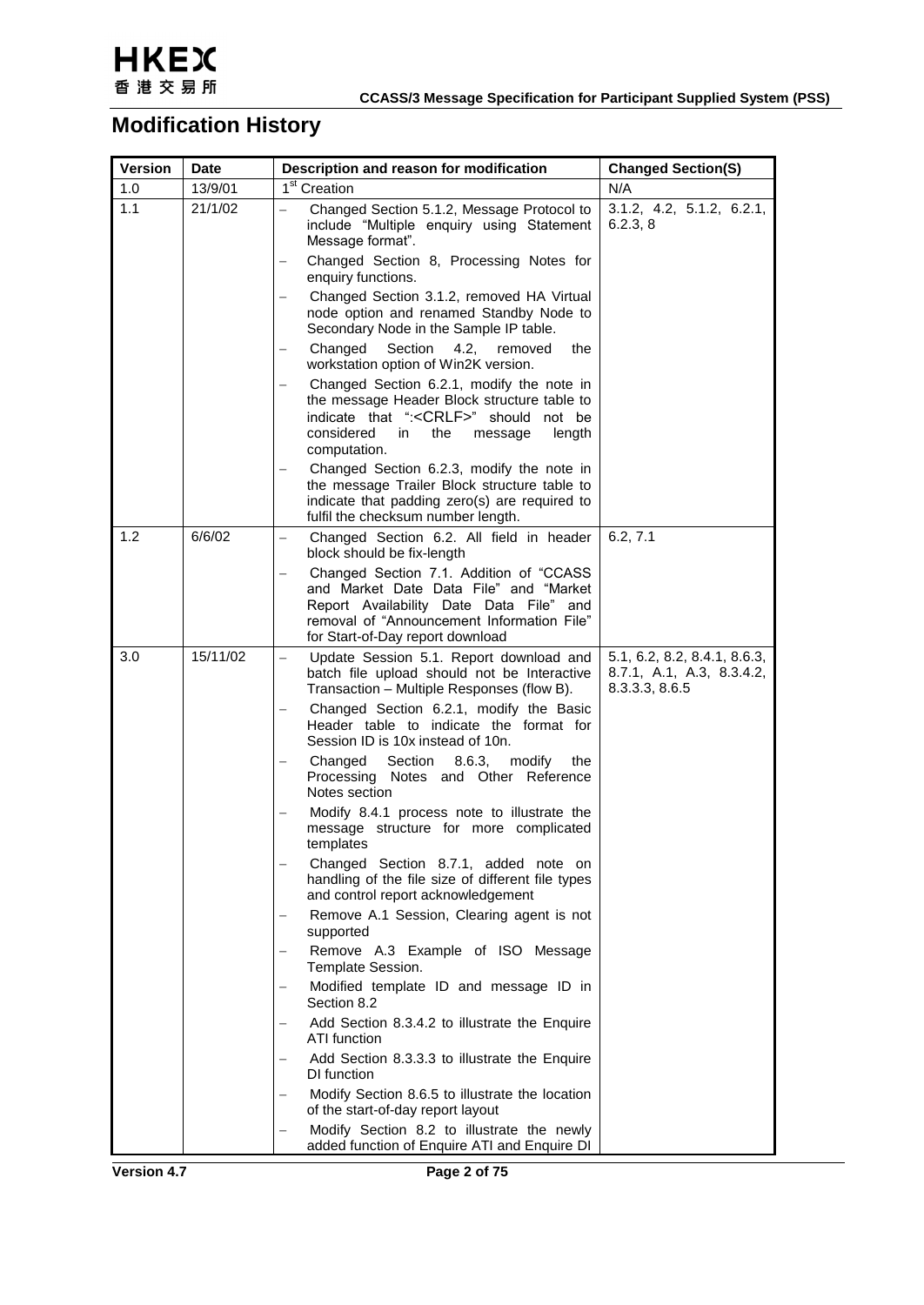

#### **CCASS/3 Message Specification for Participant Supplied System (PSS)**

|     |            |                          | and message flow for Enquire Settlement<br><b>Account/Status functions</b>                                                      |                                                                                                                   |
|-----|------------|--------------------------|---------------------------------------------------------------------------------------------------------------------------------|-------------------------------------------------------------------------------------------------------------------|
|     |            |                          | Removed page 8 footnote.                                                                                                        |                                                                                                                   |
|     |            |                          | Modified Section 6.2.1 to reserve Block 3's<br>usage                                                                            |                                                                                                                   |
|     |            |                          | Modified Section 7.1 to clarify that daily logon<br>is required from PG to C/3                                                  |                                                                                                                   |
|     |            |                          | Modified Chapter to include only Batch 3<br>Rollout functions                                                                   |                                                                                                                   |
|     |            |                          | General editing changes in Chapter 8                                                                                            |                                                                                                                   |
| 3.1 | 19/04/06   |                          | Modified Section 2.1 diagram to remove<br>"ISDN"                                                                                | 2.1, 8.7.1                                                                                                        |
|     |            |                          | Section 8.7.1 example, "E1" changed to "2M"                                                                                     |                                                                                                                   |
| 3.2 | 03/12/07   | $\equiv$                 | Add Section 8.3.5 to illustrate the Input STI,<br><b>Enquire STI functions</b>                                                  | 8.2, 8.3.5, Appendix A                                                                                            |
|     |            |                          | Remove Report list Appendix                                                                                                     |                                                                                                                   |
| 4.0 | 02/05/08   | $\equiv$                 | Modified Section 1.1 last paragraph on when<br>HKEX will update this document                                                   | 1.1                                                                                                               |
|     |            |                          | Modified Section 1.2 to remove ISO adoption<br>of Corporate Action & Stock Borrowing &<br>Lending in PG                         | 1.2                                                                                                               |
|     |            |                          | Modified Section 2.1 to remove SWIFT<br>Gateway as an access channel to CCASS;<br>enhanced description of PG-API                | 2.1                                                                                                               |
|     |            | $\overline{\phantom{0}}$ | General editing changes on Section 2.2                                                                                          | $2.2\phantom{0}$                                                                                                  |
|     |            | $\overline{\phantom{0}}$ | Modified Section 3.2.3 to remove obsolete<br>resilience mechanism in PG                                                         | 3.2.3                                                                                                             |
|     |            |                          | Modified<br>Section 4.1 to refer to PG<br>Acquisition Information Package Section 5 for<br>PG Hardware & Software configuration | 4.1                                                                                                               |
|     |            |                          | Modified Section 4.2 on supported PSS<br>platform                                                                               | 4.2                                                                                                               |
|     |            |                          | Modified Section 8.2 to provide notes on<br>output message for online and overnight<br>report download                          | 8.2                                                                                                               |
|     |            |                          | Updated description, processing notes and<br>reference notes of business functions in PG                                        | 8.3.1.1, 8.3.1.4, 8.3.1.6,<br>8.3.2.1, 8.3.2.2, 8.3.3.1,<br>8.3.3.2, 8.3.4.1, 8.3.4.4,<br>8.4.1.1, 8.4.1.7, 8.5.1 |
|     |            |                          | Update Section 9.1 and related sub-sections<br>on new PG-APIs: logonAtDayStart() and<br>SubmitBig()                             | 9.1                                                                                                               |
| 4.1 | 20/10/2008 |                          | Modified Table of Contents to show correct<br>page number                                                                       | <b>Table of Contents</b>                                                                                          |
| 4.2 | 04/03/2010 | $\qquad \qquad -$        | Remove MC901 Start-of-Day Functions                                                                                             | Table of Contents, 2.3.2,                                                                                         |
|     |            |                          | Added Section 9.4 to explain PG-API<br>connection usage                                                                         | 5.1.1, 7.1, 8.2, 8.6.5, 9.4                                                                                       |
| 4.3 | 11/08/2010 | $\overline{\phantom{0}}$ | Introduction of Change Hold Matched SI and<br>new report zipping mechanism                                                      | Table of Contents, 8.2 &<br>8.3.1                                                                                 |
| 4.4 | 15/10/2010 |                          | Support Designated Bank User                                                                                                    | 1 & 6.2.1                                                                                                         |
| 4.5 | 21/01/2014 | $\equiv$                 | Update for PG Server 4.0                                                                                                        | 3.1.2, 4.1, 4.2, 5.1.3,<br>8.7.1, 9.4                                                                             |
| 4.6 | 29/01/2016 |                          | Corporate Re-Branding Campaign                                                                                                  | Logo, "HKEX", Font                                                                                                |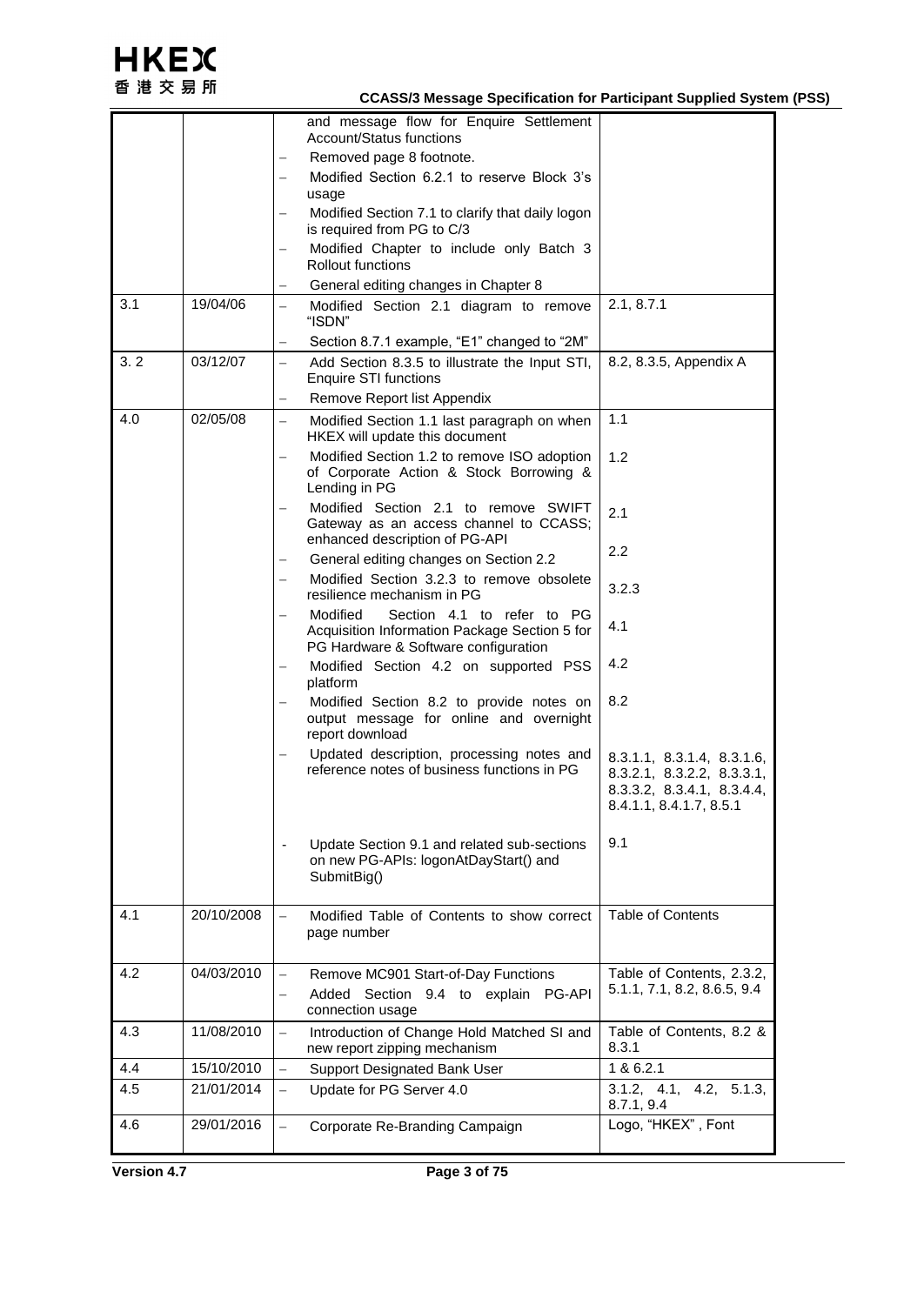

#### **CCASS/3 Message Specification for Participant Supplied System (PSS)**

| -4.7 | 26/10/2016 | Update           | Section                         | 9.4 | about | maximum | 9.4     |
|------|------------|------------------|---------------------------------|-----|-------|---------|---------|
|      |            | connection value |                                 |     |       |         | 8.3.1.1 |
|      |            |                  | Update Input SI Reference Notes |     |       |         |         |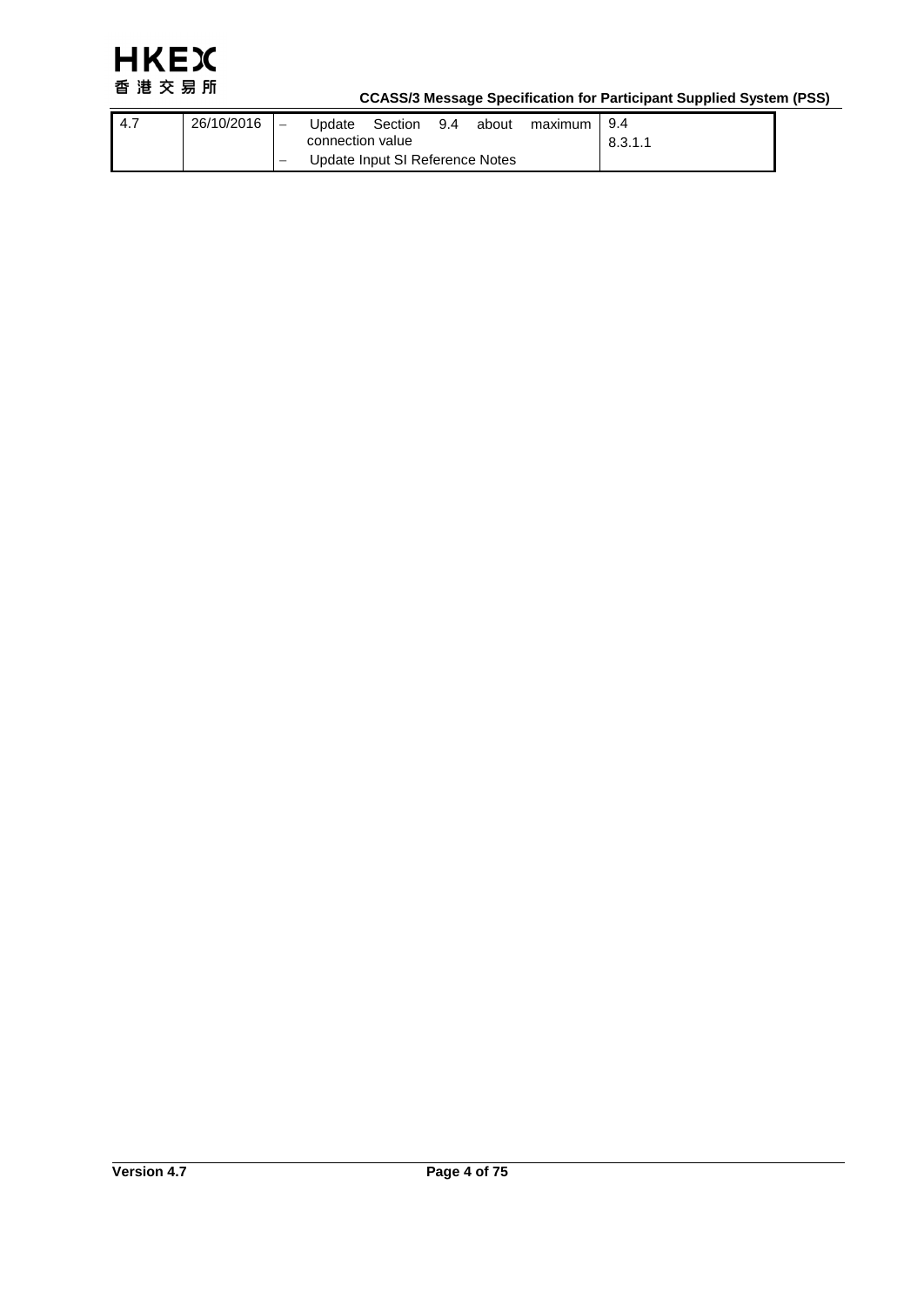

## **Table of Contents**

|              | 1.1 | Overall PG/PSS Interface Development Approach 7                       |     |
|--------------|-----|-----------------------------------------------------------------------|-----|
|              | 1.2 |                                                                       |     |
|              | 1.3 | Participant Supplied System ("PSS") Interface Design Summary  8       |     |
|              | 1.4 |                                                                       |     |
|              |     |                                                                       |     |
| $\mathbf{2}$ |     |                                                                       |     |
|              | 2.1 |                                                                       |     |
|              | 2.2 |                                                                       |     |
|              | 2.3 |                                                                       |     |
|              |     | 2.3.1                                                                 |     |
|              |     | 2.3.2                                                                 |     |
|              |     | 2.3.3                                                                 |     |
| 3            |     |                                                                       |     |
|              | 3.1 |                                                                       |     |
|              |     | 3.1.1                                                                 |     |
|              |     | 3.1.2                                                                 |     |
|              | 3.2 |                                                                       |     |
|              |     | 3.2.1                                                                 |     |
|              |     | Dual PGs Configuration for High Resilience 17<br>3.2.2                |     |
|              |     | 3.2.3                                                                 |     |
|              |     |                                                                       |     |
| 4            |     |                                                                       |     |
|              |     |                                                                       |     |
|              | 4.1 |                                                                       |     |
|              | 4.2 |                                                                       |     |
|              |     |                                                                       |     |
| 5            |     |                                                                       | .20 |
|              | 5.1 |                                                                       |     |
|              |     | Interactive Transactions - Single Response (IT-A) 21<br>5.1.1         |     |
|              |     | Interactive Transaction - Multiple Responses (IT-B)22<br>5.1.2        |     |
|              |     | Non-Interactive Transaction - Subscribe and Notify (IT-C) 24<br>5.1.3 |     |
|              | 5.2 |                                                                       |     |
|              |     | 5.2.1                                                                 |     |
|              |     | 5.2.2                                                                 |     |
|              | 5.3 |                                                                       |     |
|              |     | 5.3.1                                                                 |     |
|              |     | 5.3.2                                                                 |     |
|              |     | 5.3.3                                                                 |     |
| 6            |     |                                                                       | .28 |
|              | 6.1 |                                                                       |     |
|              |     | 6.1.1                                                                 |     |
|              |     | 6.1.2<br>6.1.3                                                        |     |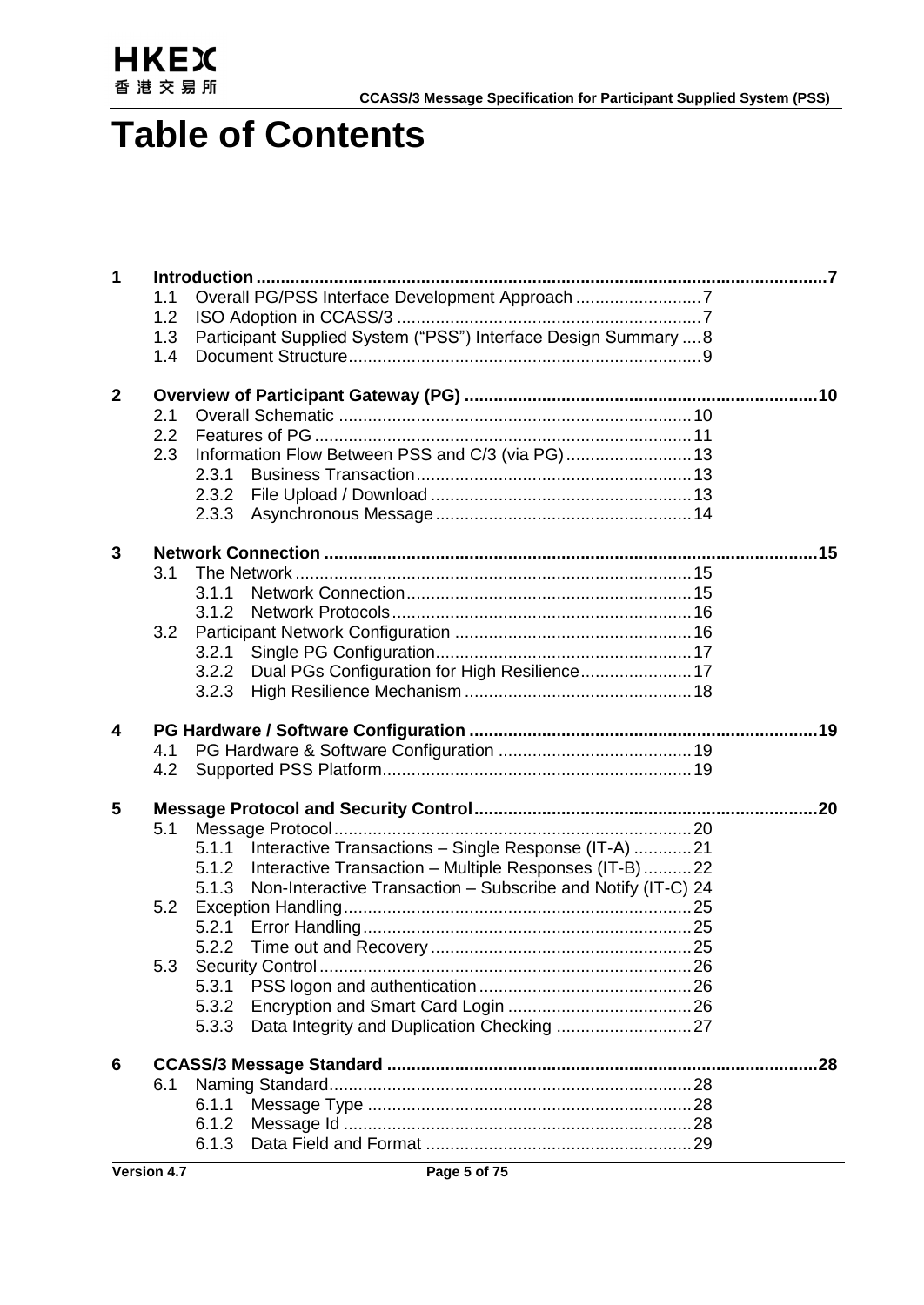HKEX 港交易所 香

|                |      |                                                           | <b>CCASS/3 Message Specification for Participant Supplied System (PSS)</b> |
|----------------|------|-----------------------------------------------------------|----------------------------------------------------------------------------|
|                | 6.2  |                                                           |                                                                            |
|                |      | 6.2.1                                                     |                                                                            |
|                |      | 6.2.2                                                     |                                                                            |
|                |      | 6.2.3                                                     |                                                                            |
|                | 6.3  |                                                           |                                                                            |
|                |      |                                                           |                                                                            |
| $\overline{7}$ |      |                                                           |                                                                            |
|                | 7.1  |                                                           |                                                                            |
|                |      |                                                           |                                                                            |
| 8              |      |                                                           |                                                                            |
|                | 8.1  | Key Message Design Concepts / Assumptions39               |                                                                            |
|                | 8.2  | Summary of PSS Business Transactions to Message Mapping40 |                                                                            |
|                | 8.3  |                                                           |                                                                            |
|                |      | 8.3.1                                                     |                                                                            |
|                |      | 8.3.2                                                     |                                                                            |
|                |      | 8.3.3                                                     |                                                                            |
|                |      | 8.3.4                                                     |                                                                            |
|                |      | 8.3.5                                                     |                                                                            |
|                | 8.4  |                                                           |                                                                            |
|                |      | 8.4.1                                                     |                                                                            |
|                | 8.5  |                                                           |                                                                            |
|                |      | Broadcast / Notification Message Download 587<br>8.5.1    |                                                                            |
|                | 8.6  |                                                           |                                                                            |
|                |      | Report and Data File Download (Online)59<br>8.6.1         |                                                                            |
|                |      | Report and Data File Download (Overnight)598<br>8.6.2     |                                                                            |
|                |      | 8.6.3                                                     |                                                                            |
|                |      | 8.6.4                                                     |                                                                            |
|                |      | Enquire Report Master/Availability List 609<br>8.6.5      |                                                                            |
|                | 8.7  |                                                           |                                                                            |
|                |      | 8.7.1                                                     |                                                                            |
|                |      |                                                           |                                                                            |
| 9              |      |                                                           |                                                                            |
|                | 9.1  |                                                           |                                                                            |
|                | 9.2  |                                                           |                                                                            |
|                |      |                                                           |                                                                            |
|                |      | 9.2.2                                                     |                                                                            |
|                |      | 9.2.3                                                     |                                                                            |
|                |      | 9.2.4                                                     |                                                                            |
|                |      | 9.2.5                                                     |                                                                            |
|                |      | 9.2.6                                                     |                                                                            |
|                |      | 9.2.7                                                     |                                                                            |
|                |      | 9.2.8                                                     |                                                                            |
|                | 9.3  |                                                           |                                                                            |
|                | 9.4  |                                                           |                                                                            |
|                |      |                                                           |                                                                            |
| А.             |      |                                                           |                                                                            |
|                | A.1. |                                                           |                                                                            |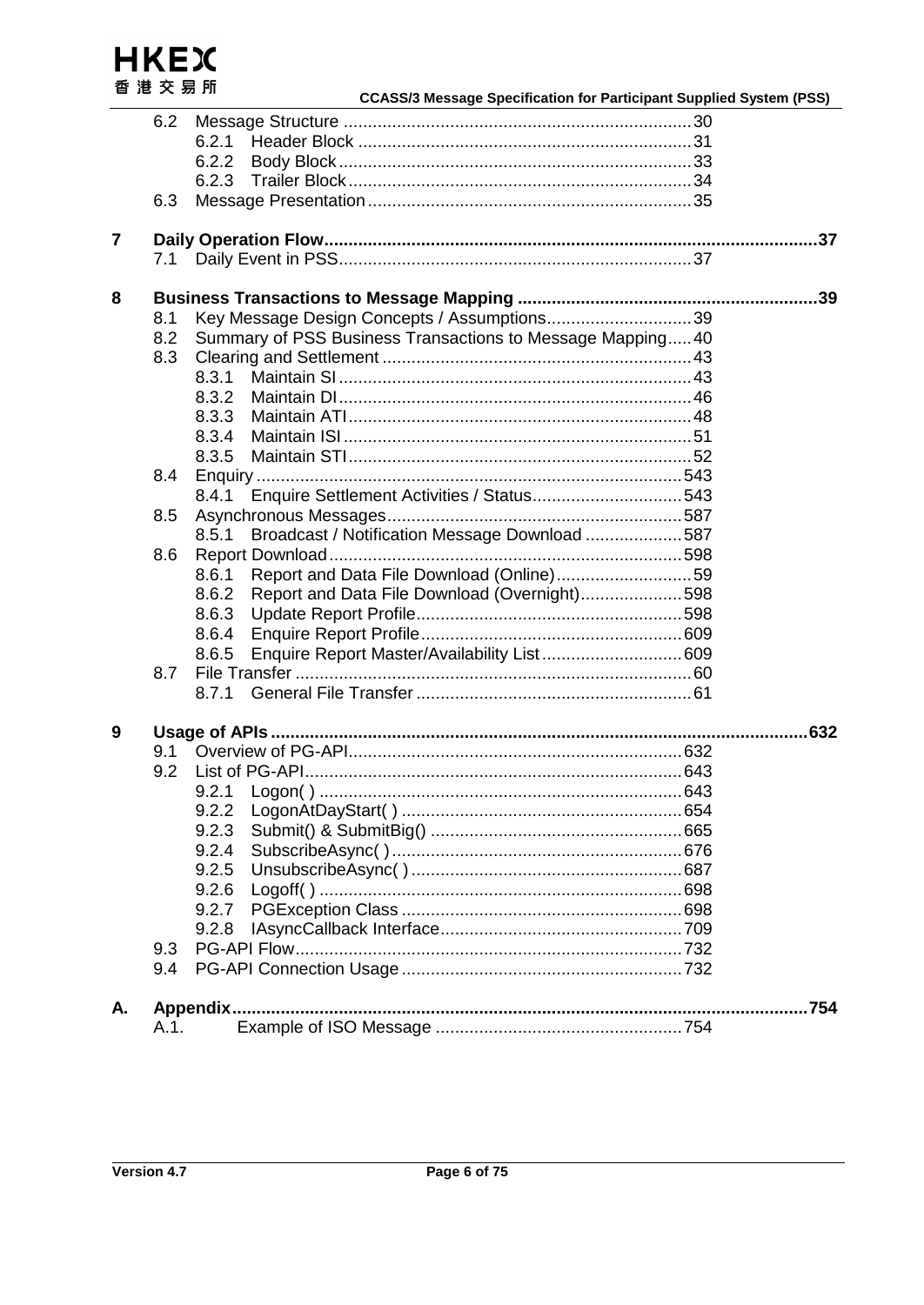

## **1 Introduction**

The objective of this CCASS/3 Messaging Specification is to provide functional and technical information for CCASS participants, its settlement agent and CCASS Designated Banks to develop interface between CCASS Participant Gateway ("PG") and their in-house Participant Supplied System ("PSS").

### **1.1 Overall PG/PSS Interface Development Approach**

In the CCASS Architecture Upgrade Project, ISO 15022 Securities Messaging Standard ("ISO Standard") will be adopted as the messaging standard which paves the road for Straight Through Processing. After conducting a thorough analysis on the ISO Standard, some ISO messages were selected for the interface development. The PG/PSS Interface Development Approach is defined as follows :

- ISO Message Development : For functionality that are fully compliant to ISO Standard in terms of business purpose and usage of fields.
- User-defined Message Development : For functionality that are not fit with ISO Standard, e.g., with different business usage, required additional fields.

This messaging specification will cover the necessary information for PSS interface development planning. This document will be subject to minor revisions from time to time due to enhancements initiated by the Exchange.

## **1.2 ISO Adoption in CCASS/3**

Among the business transactions in ISO Standard, the following ISO messages will be used in the PG / PSS Interface :

Settlement Instructions

- MT540 Receive Free
- MT541 Receive Against Payment
- MT542 Deliver Free
- MT543 Deliver Against Payment
- MT548 Settlement Status and Processing Advice

#### **Statements**

- MT549 Request for Statement/Status Advice
- MT536 Statement of Transactions
- MT537 Statement of Pending Transactions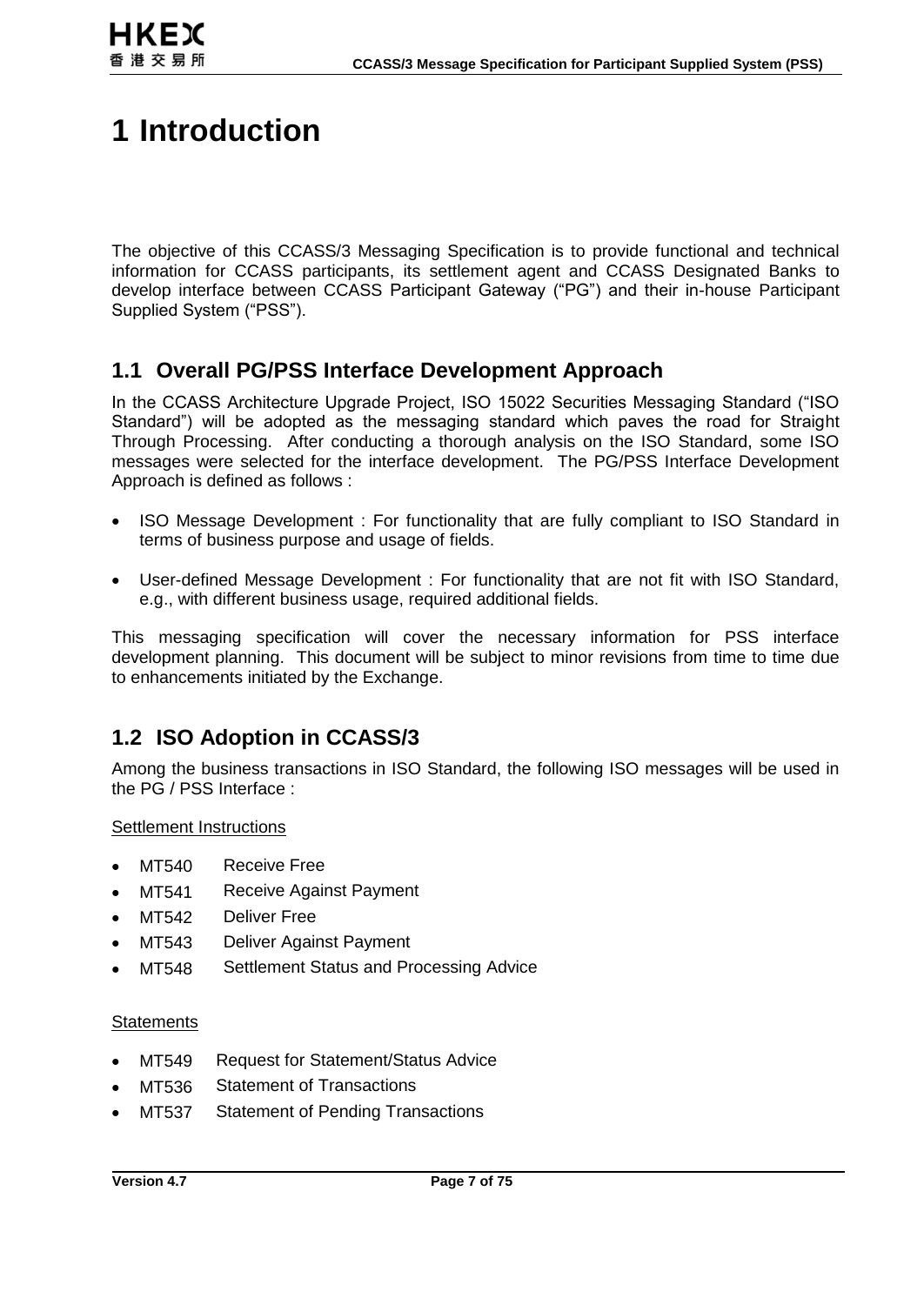#### **Account Transfer Instructions**

- MT524 Intra-Position Instruction
- MT508 Intra-Position Advice

#### Proprietary ISO Message

MT598 Proprietary Message

For the User-defined Messages, the message design will achieve conformity at the following levels which are in line with ISO Standard :

- Tag-based Message Design : Variable length / tag-based message design will be followed. Tags are classified as either mandatory or optional to reduce message size.
- Reference to Standard Tag Data Dictionary : ISO tags with same purpose and usage will be referenced in CCASS/3.
- Tag Format Convention : Representation of format convention will be followed in CCASS/3 (e.g., n represent numeric values and x represents any character).

Apart from messaging standard, the following data standards will also be supported in CCASS/3 :

- International Securities Identification Number (ISIN) Code for Securities Identification
- Bank Identification Code (BIC) for Participant Identification

### **1.3 Participant Supplied System ("PSS") Interface Design Summary**

The intended readers of this document are System Developers / Technical Support personnel responsible for the PSS Interface Development.

The content of this specification will provide relevant information for PSS Interface Developers to obtain an understanding on the following :

- Overview of CCASS/3 Initiatives related to PSS Design Implication.
- The approach to establish physical and network level communication between PG and PSS via LAN.
- Handling approach for message communication mechanisms of different message types.
- Standard and structure to be followed in the generation of PSS messages.
- Usage of API to provide communication between PSS and PG.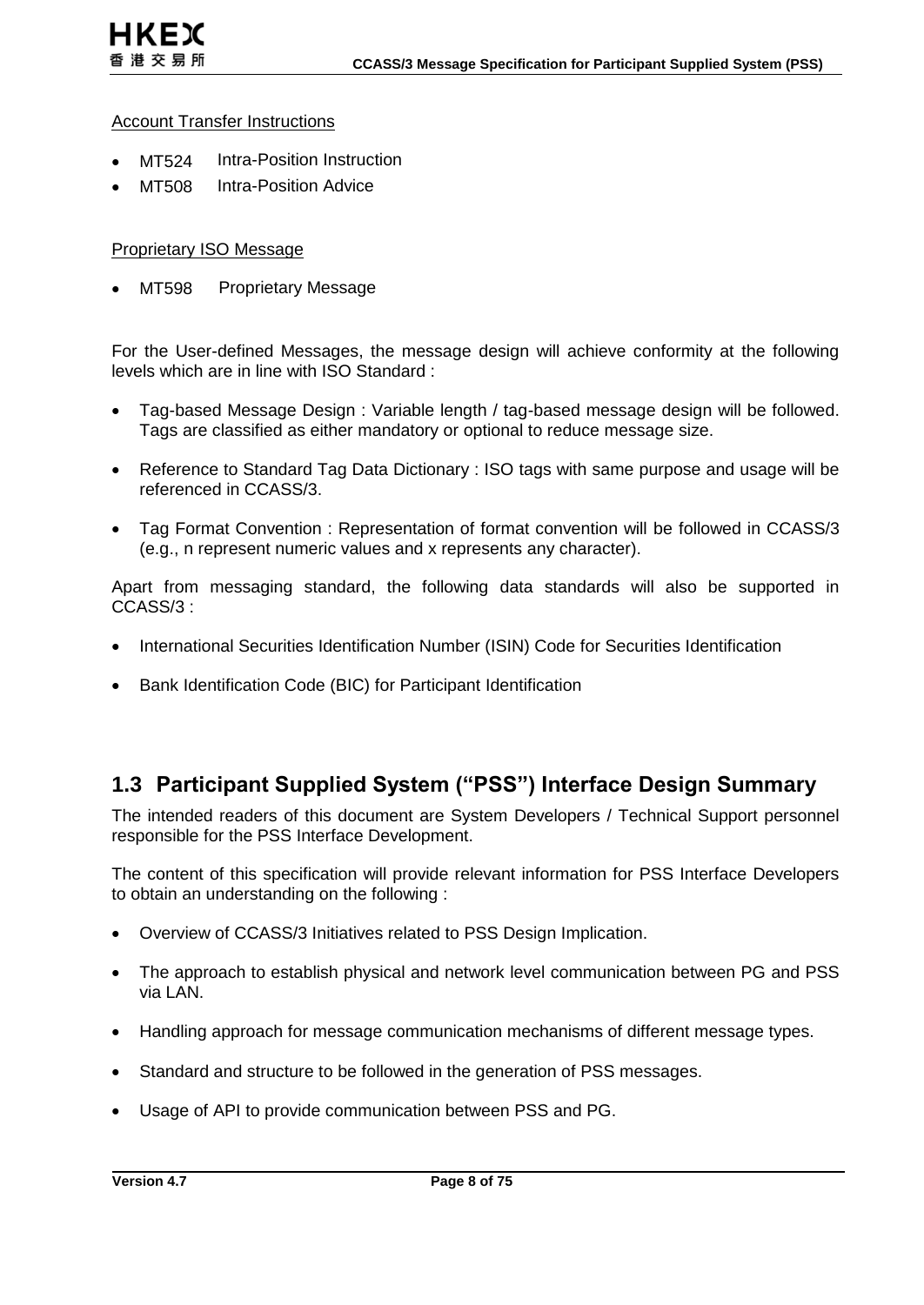

 An inventory of business functions and related message flows for implementation planning and subsequent detailed design and development.

### **1.4 Document Structure**

| Section 2 | Provides an overview of PG that includes its main features and<br>capabilities. It describes the different types of information (Synchronous<br>and Asynchronous messages and files) and their respective flow direction<br>between PSS and CCASS/3.                          |
|-----------|-------------------------------------------------------------------------------------------------------------------------------------------------------------------------------------------------------------------------------------------------------------------------------|
| Section 3 | Provides general information about PG's network connectivity to PSS as<br>well as to CCASS/3 WAN. It describes the 2 types of network<br>configurations (single and dual PGs) that can be deployed by<br>participants.                                                        |
| Section 4 | Provides information about PG hardware and software configuration; and<br>supported PSS platform.                                                                                                                                                                             |
| Section 5 | Illustrates the different types of message protocols (Interactive and Non-<br>interactive) used in PSS and CCASS/3 communication. It also describes<br>the communication flow for handling exceptional scenarios as well as the<br>data security measures adopted in CCASS/3. |
| Section 6 | Details the message structure of a message. This includes the illustration<br>of message's Id, message's blocks, field format and message<br>presentation.                                                                                                                    |
| Section 7 | Illustrates the sequence of daily events in PSS and how these events are<br>tied up with CCASS/3.                                                                                                                                                                             |
| Section 8 | Provides key design assumptions and requirements for PSS adopting<br>CCASS/3 message format. It provides the complete list of<br>functions/messages supported in CCASS/3 and information on how these<br>functions/messages will be supported in CCASS/3.                     |
|           |                                                                                                                                                                                                                                                                               |
| Section 9 | Provides a complete list of PG-API provided by CCASS/3. It details the<br>requirements or parameters required by each API, followed by sample<br>program codes on how these API are used.                                                                                     |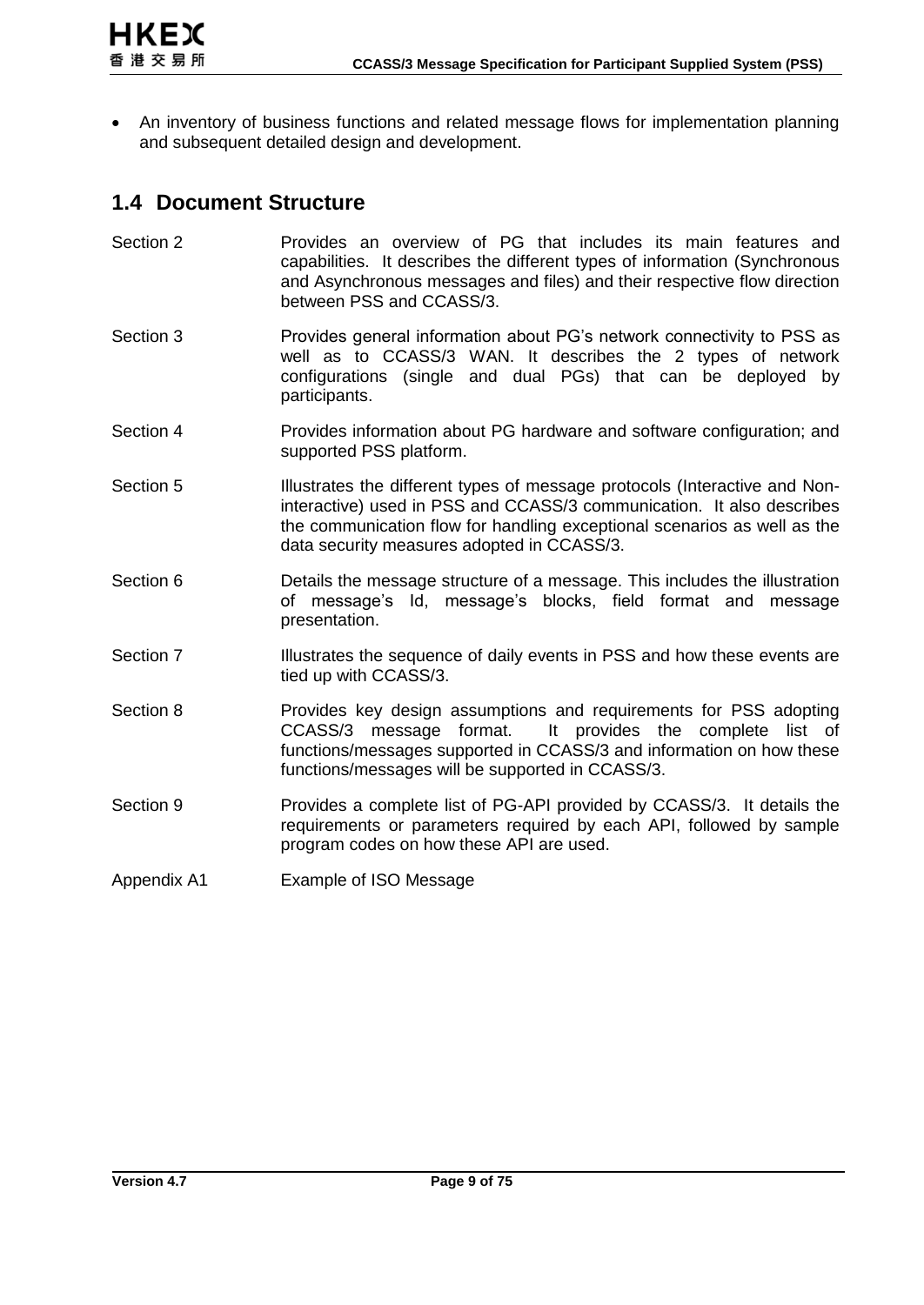## **2 Overview of Participant Gateway (PG)**

This section provides an overview of key components of CCASS/3 ("C/3") and the functionality of Participant Gateway ("PG") and information flow between PG / PSS. The purpose is to give readers an understanding on PG and other related components so as to facilitate the development of PSS interface. Readers can also refer to other documentation published by the HKEX to obtain further information on C/3.

## **2.1 Overall Schematic**



In C/3, a participant can access CCASS functionality via each of the following channels (or combination of channels):

- C/3 Terminal ("C3T") A browser-based interface that supports all existing CCASS Terminal functionality.
- PG A message-based system that facilitates the integration with participant systems for accessing C/3 functionality. A participant system can connect to one or more than one PGs at one time.

PG is a C/3 feature implemented to facilitate the integration of the participant backend system with C/3, with the aim to achieve data straight through processing eventually. It is designed to support participant back office system (hereafter refer to as Participant Supplied System or PSS).

PG is a message-based gateway. This means that all communications between PSS and PG are done via messages. In general, each message sent from and received at PSS can represent a business transaction in C/3 (e.g., MT541 represents Input SI business transaction).

PSS would be either the participants' custom developed system or commercial packaged solution. By integrating PSS to PG (via PG-API, a java-based library provided by HKEX and to be installed at PSS for message sending and receiving through API calls), participants can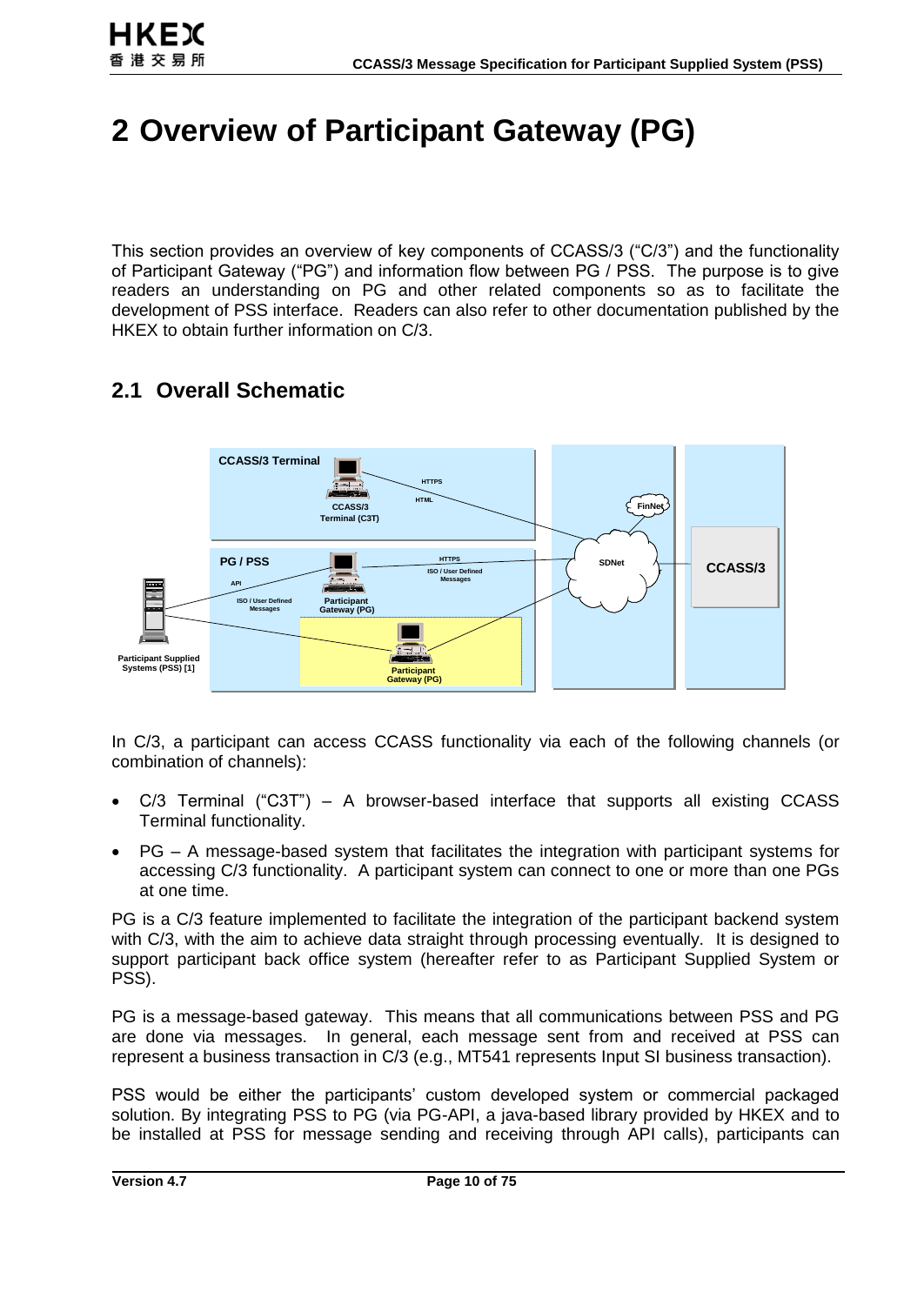design their clearing and settlement back-end process and front-end user interface to meet their business and operational requirements.

### **2.2 Features of PG**

PG is a Windows-based device installed at the participant's premises which provides an access point through which a PSS can access C/3 system. This device will maintain an authorised point of contact as well as a secured communication channel for exchanging data between PSS and C/3 system.

PG will provide a connection point into the clearing system through the IP-based WAN. It will support an incoming TCP connection through which PSS can be connected.

PG system is a distributed system based on the client/server principle, where some of the functionality are decentralised among the participant installations (PG and PG-API) and other parts are centralised in the C/3 backend system. There are mainly 3 components in a PG system:

#### **PG Administrator Main Window**

PG Administrator Main Window is the front-end GUI interface on a PG. It provides administrative functions that can be accessed in the PG. Through the Administrator Main Window, a participant can perform login/logout from C/3; check the communication status between PSS and C/3, etc.

#### **PG Engine**

PG Engine serves as a common architecture component in PG that provides the technical services. This architecture component allows an integration of different electronic exchange platforms, information providers and other services in the future.

#### **PG Application Programming Interface (PG-API)**

By using the programmable interface PG-API, it provides an open system that participants can attach their own applications. The Java-based application installed in PSS will shield away the technical complexity of communication between PSS and PG.

The following summarises the key features provided by PG:

| <b>Message Routing</b>                               | PG acts as a router to route requests and responses between PSS<br>and C/3. Except for certain participant functions that required<br>asynchronous processing, all transactions from PSS are handled<br>synchronously (e.g., request and response basis). |
|------------------------------------------------------|-----------------------------------------------------------------------------------------------------------------------------------------------------------------------------------------------------------------------------------------------------------|
| <b>Support for Concurrent</b><br><b>Transactions</b> | PG is designed to support multiple transactions sent from PSS<br>concurrently. Once PSS has performed valid login to PG, multiple<br>transactions can be sent to C/3 (via PG) by using PG-API.                                                            |
|                                                      | However, PG's transaction throughput to C/3 is controlled within PG.<br>Each PG is configured to be able to send a certain number of<br>concurrent transactions to C/3 regardless of the total number of the<br>transactions that it received from PSS.   |
| <b>Message Encryption</b><br>and Authentication      | PG is responsible to ensure secured transmission to C/3. All<br>information transmitting between these 2 parties will be encrypted.                                                                                                                       |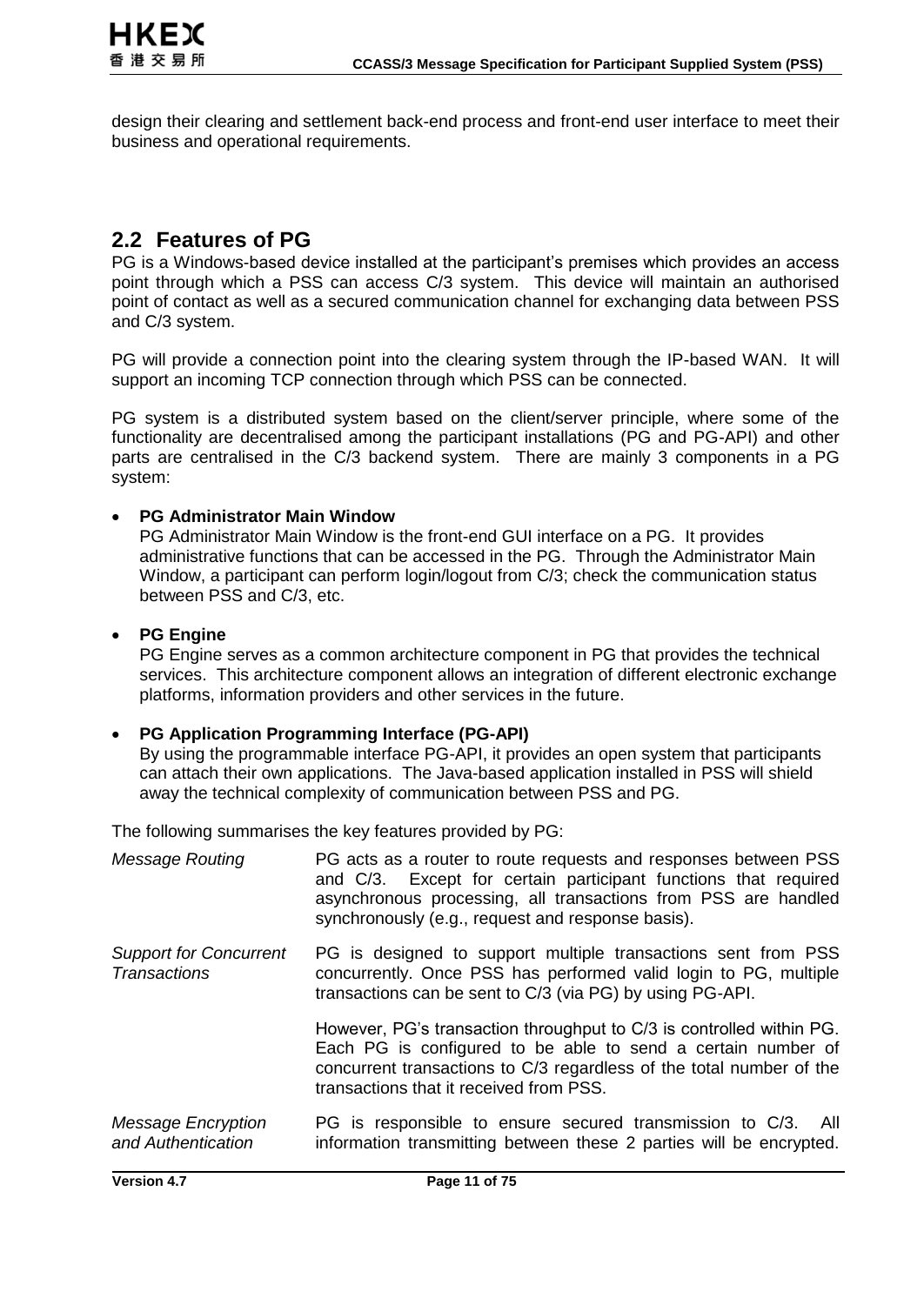In addition, PSS will also have the flexibility to engage data encryption for communication between PSS and PG.

PG utilises smart card for its authentication to C/3, whereas PSS's authentication to PG is via PG-API that is using PSS Id and Password.

*Asynchronous Message Processing* Asynchronous messages such as broadcast message and notification will be provided by C/3 (via PG). These messages will be distributed to PSS as and when they are available and received in PG.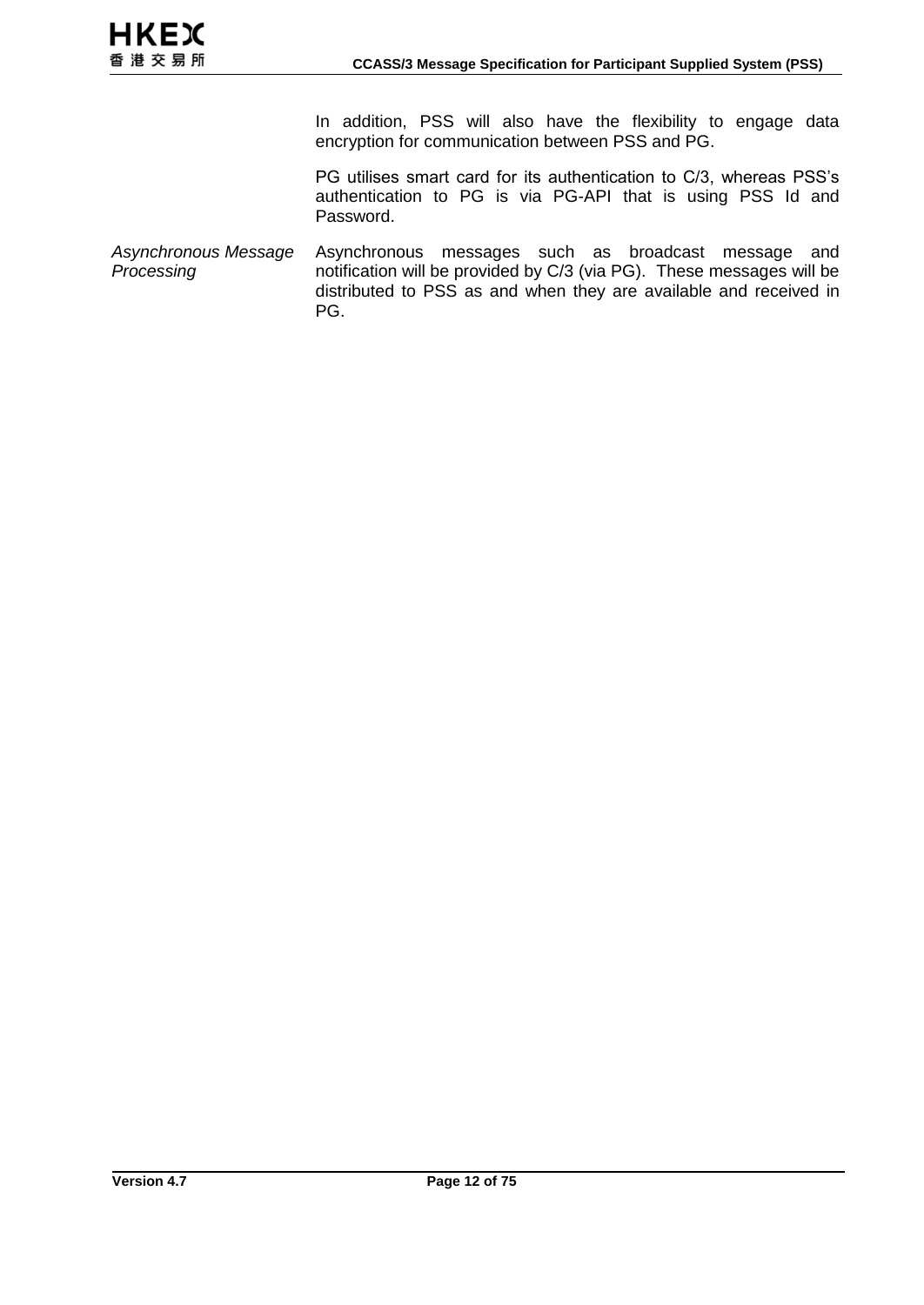## <span id="page-12-0"></span>**2.3 Information Flow Between PSS and C/3 (via PG)**

All functions supported by C/3 via PG can be categorised into 3 groups. They are categorised based on the flow of information and the type of information transmitting between the 2 parties.



The following diagram depicts the different types of information flow between PSS and C/3:

#### **2.3.1 Business Transaction**

**Scope:** Business transaction refers to most of the participant online functions. The transactions are initiated by PSS.

**Information Flow:** PSS ->PG->C/3

**Message Type:** Message-based using ISO and user-defined message format.

**Example:** Input SI, Input ATI, Change DI, Enquire Stock Account Movement, etc.

#### **2.3.2 File Upload / Download**

| Scope:                   | File-Upload refers to the Batch Input functions. The file contains multiple<br>messages that are grouped together. This function is initiated by PSS.                            |
|--------------------------|----------------------------------------------------------------------------------------------------------------------------------------------------------------------------------|
|                          | File-Download refers to the report and data file sent by C/3 upon receiving<br>the ad-hoc or scheduled request from PSS.                                                         |
| <b>Information Flow:</b> | File-Upload: PSS ->PG->C/3                                                                                                                                                       |
|                          | File-Download: C/3->PG->PSS                                                                                                                                                      |
| <b>Message Type:</b>     | File-Upload: File-based using user-defined message format. CCASS's<br>existing file layout will be converted into Tag-based Message design that<br>is aligned with ISO Standard. |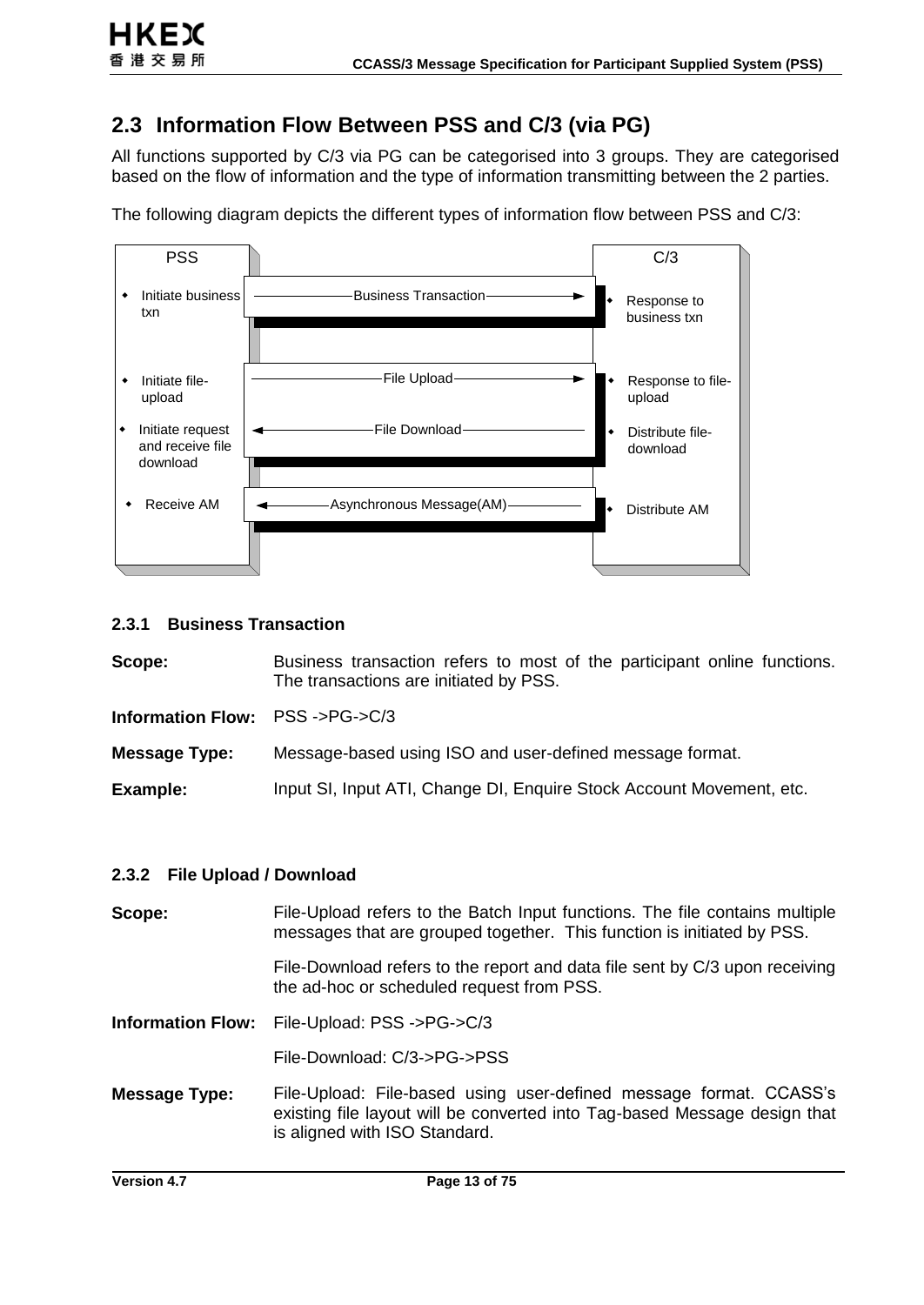File-Download: File-based using user-defined message format. In general, CCASS's existing IMG and RMF report layouts with minor modification will be used.

**Example:** File-Upload: SI File Transfer, ISI File Transfer, ATI File Transfer, etc.

File-Download: Provisional Clearing Statement, SI Activity Report, SI Batch Input Control Report, etc.

#### **2.3.3 Asynchronous Message**

**Scope:** Asynchronous messages refer to messages that are generated in C/3. PSS will be notified once the message is sent from C/3.

> PSS is required to subscribe to this service using PG-API, if PSS prefers receiving asynchronous messages during C/3 business operation hours.

**Information Flow:** C/3->PG->PSS

**Message Type:** Message-based using user-defined message format.

**Example:** Broadcast and Notification messages.

Broadcast messages refer to CCASS existing messages to announce certain system events in CCASS such as "Provisional Clearing Statement is now available". These messages are generic to all participants.

Notification messages refer to messages that are specific to a participant. For example, it is used to notify certain participant about the completion of an ad-hoc SI batch file validation.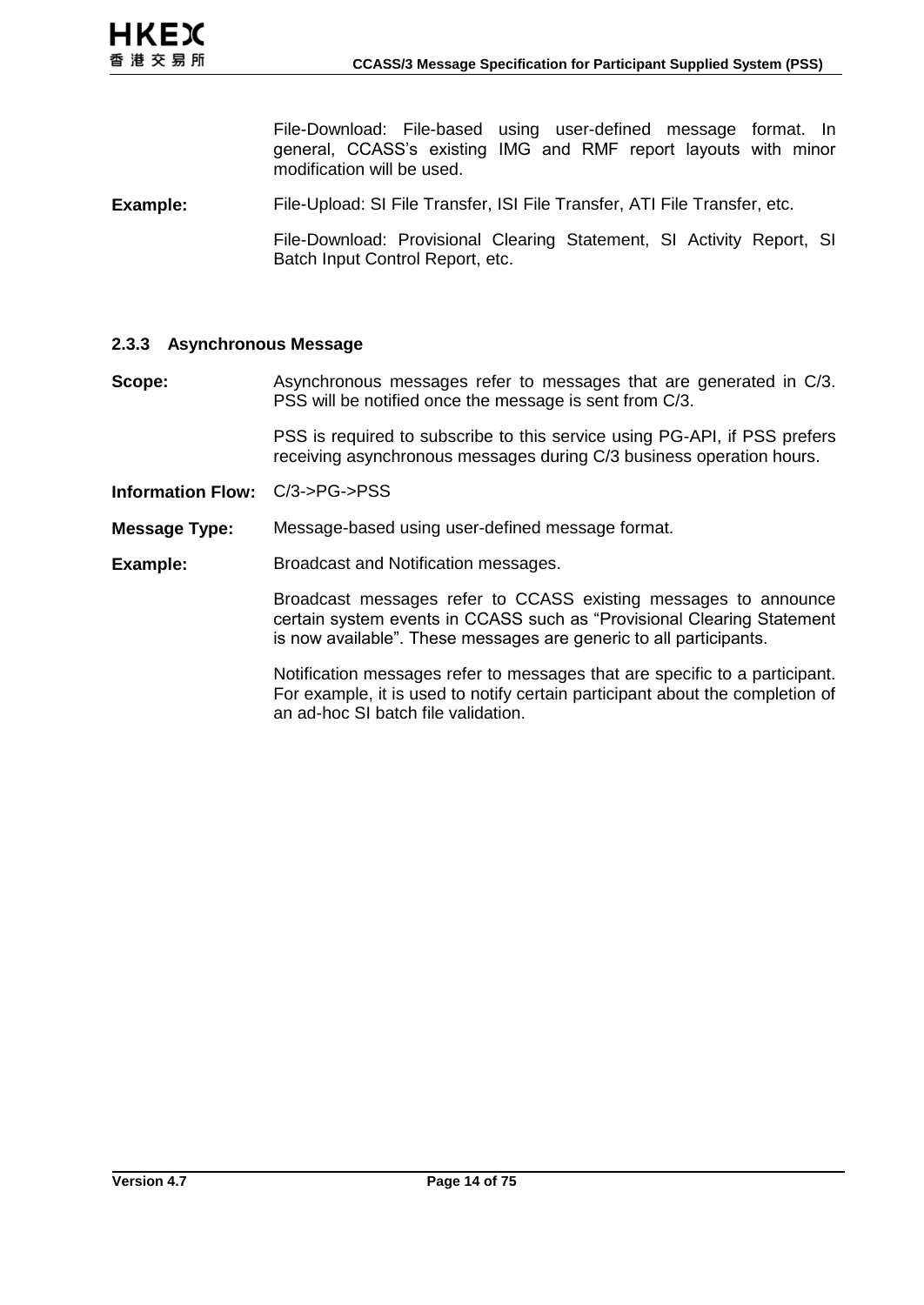## **3 Network Connection**

The section describes the network protocol and configuration that will be used by PSS to establish connection to PG.

## <span id="page-14-0"></span>**3.1 The Network**

Together with the introduction of the C/3 system, HKEX will build an efficient network infrastructure for accessing C/3 functionality on the basis of TCP/IP connection.

#### **3.1.1 Network Connection**

The following diagrams depict the possible connectivity for PG and PSS.



**Figure [3.1-](#page-14-0)1: PG Network Connection with multiple PSS's Workstations**



**Figure [3.1-](#page-14-0)2: PG Network Connection with single PSS**

Note that the participant's local area network (LAN) and the wide area network (WAN) to the C/3, if any, are transparent to PG application hence not shown in the above diagram. PSS can choose to have two Network Interface Cards (NICs) to separate the PG and In-house System, or PSS and in-house system could be on the same subnet.

On participant's side, PG is responsible for communicating with PSS but not further down to the other backend system. In order to guarantee maximum bandwidth available for traffic between PG, C/3 and participant's PSS, it is recommended to isolate the network segment between PG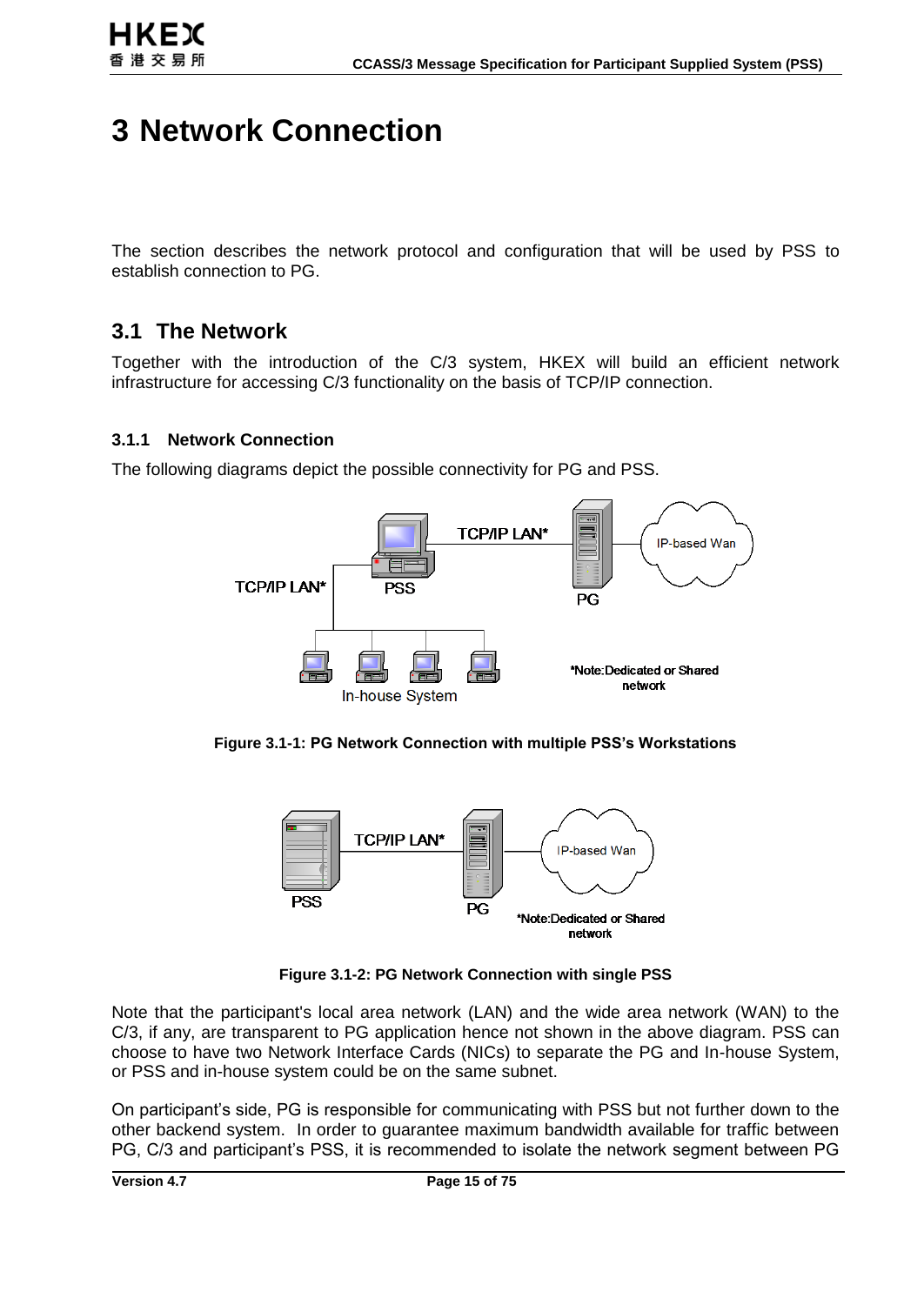and PSS from other participant's workstation although network topology allows one to connect all systems in a single network.

Each PG carries a PSS Id that is stored locally. The PSS Id is used to uniquely identify PSS connection to PG. It will not be sent to C/3 for authentication. PSS may connect to multiple workstations, and is expected to manage the multiple connections. PG will manage the single connection that coming from the PSS.

#### **3.1.2 Network Protocols**

Participant Gateway supports only TCP/IP protocol. The IP for the interface connecting to WAN is fixed and should be within the range of SDNet/2 assignment. For security reason, IP forwarding will not be enabled on PG. This is to avoid PSS to generate unnecessary traffic (via PG) to C/3 WAN.

## <span id="page-15-0"></span>**3.2 Participant Network Configuration**

The C/3 system network is a WAN, connecting to participant's LAN. The participant's network configuration consists of routers, PG, PSS and PSS's workstations in a LAN via Ethernet. HKEX will not test further technologies such as Token Ring or FDDI in order to limit the complexity of the PSS's front-end development and the test scenarios. However, these technologies can be considered as compatible for accessing C/3 system through PG.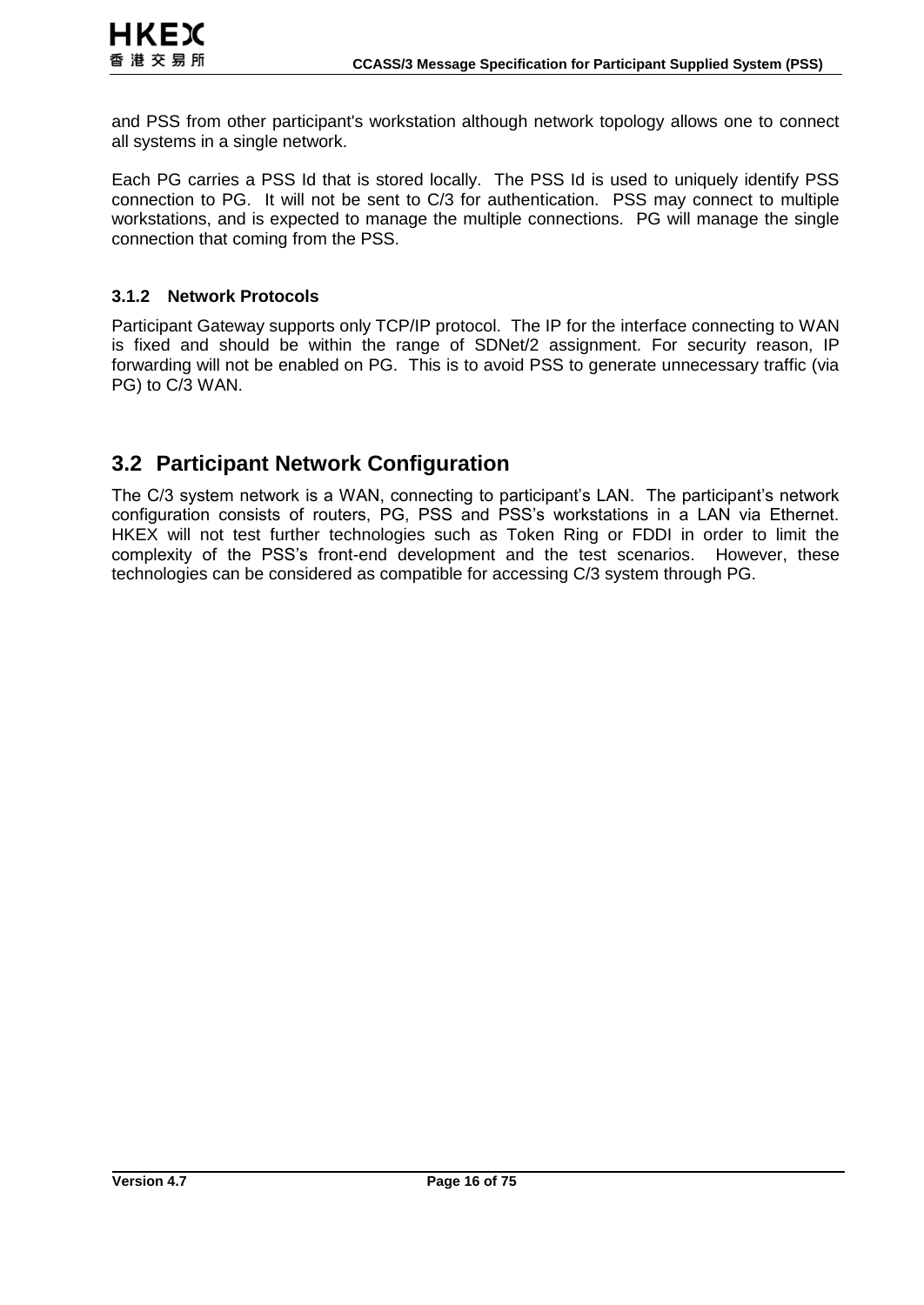#### **3.2.1 Single PG Configuration**



**Figure [3.2-](#page-15-0)1: Network for Single-Node**

An Ethernet LAN segment can be used for communication between PG and PSS using TCP/IP protocol. This refers to the Ethernet adapter being used for LAN Link as described in the hardware summary.

At the other end, another Ethernet WAN segment can be used for communication between PG and the router pair. The WAN segment refers to the Ethernet adapter being used for WAN Link as described in the hardware summary. This pair of routers provides network redundancy and their implementation is transparent to PG, which means PG communicates with only one router IP-address which may represent one router or another, or even just one physical router.

These two segments are effectively implemented as two separate subnets.

#### **3.2.2 Dual PGs Configuration for High Resilience**



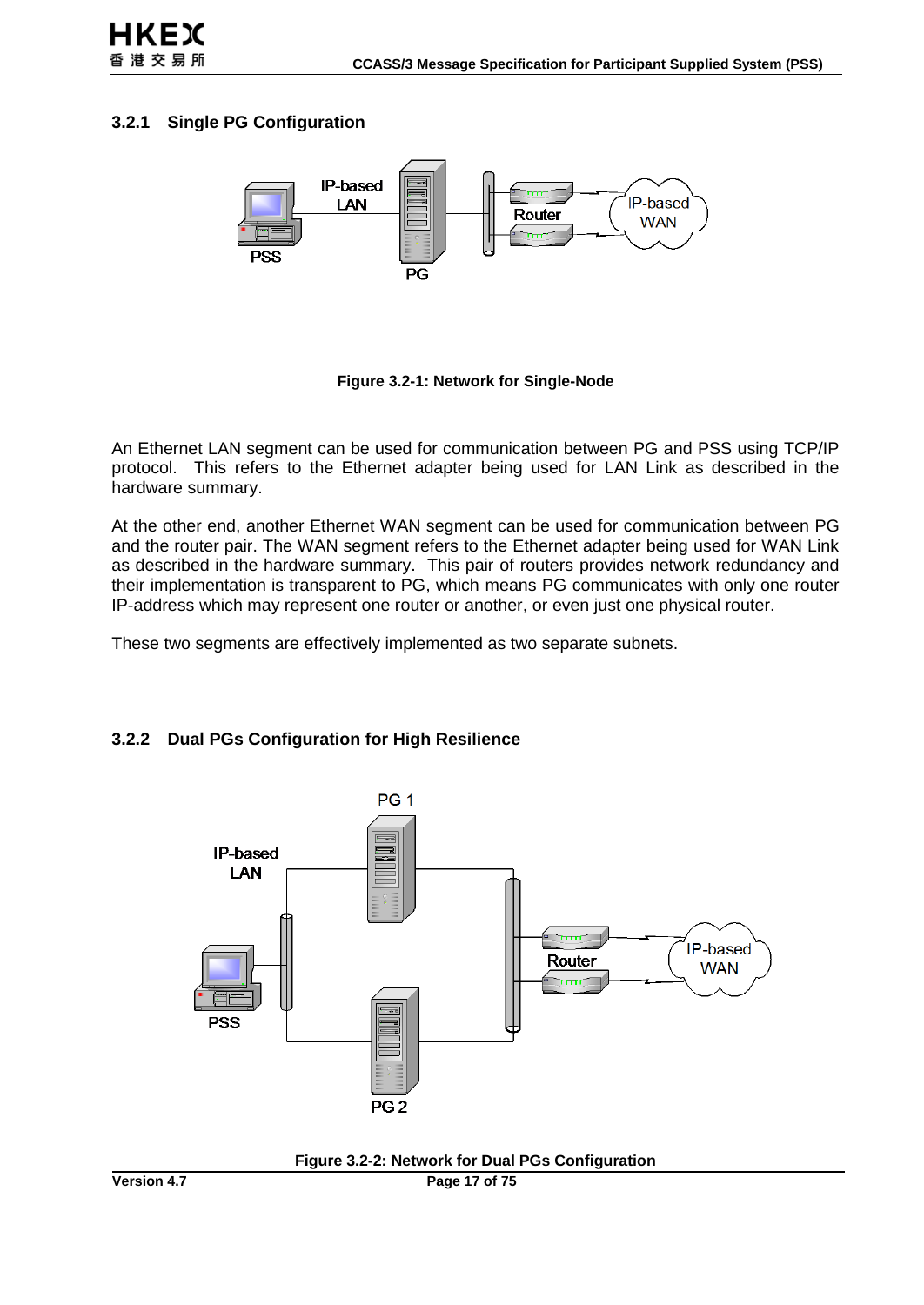For each node of the PG pair, an Ethernet LAN segment can be used for communication between PG and PSS using TCP/IP protocol. This refers to the Ethernet adapter being used for LAN Link as described in the hardware summary.

At the other end of each node, another Ethernet WAN segment can be used for communication between PG and the router pair. This refers to the Ethernet adapter being used for WAN Link as described in the hardware summary. This pair of routers provides network redundancy and their implementation is transparent to PG, which means PG communicates with only one router IP-address which may represent one router or another.

#### **3.2.3 High Resilience Mechanism**

As there is no transactional data stored in PG, PG's high resilience option is best utilising the "active-active" type of configuration. In this configuration, one PSS can connect to one or more PGs at one time. However, each connection requires different login session from PSS that PSS will need to direct each transaction to the intended PG. In the event that if one PG fails, PSS can still continue sending transactions to the other PG without terminating all C/3 services.

In addition, availability of power supply can be improved by adding UPS behind a PC. Alternatively, redundant power supply that is in turn connected to different power sources, if hardware allows, also improves availability.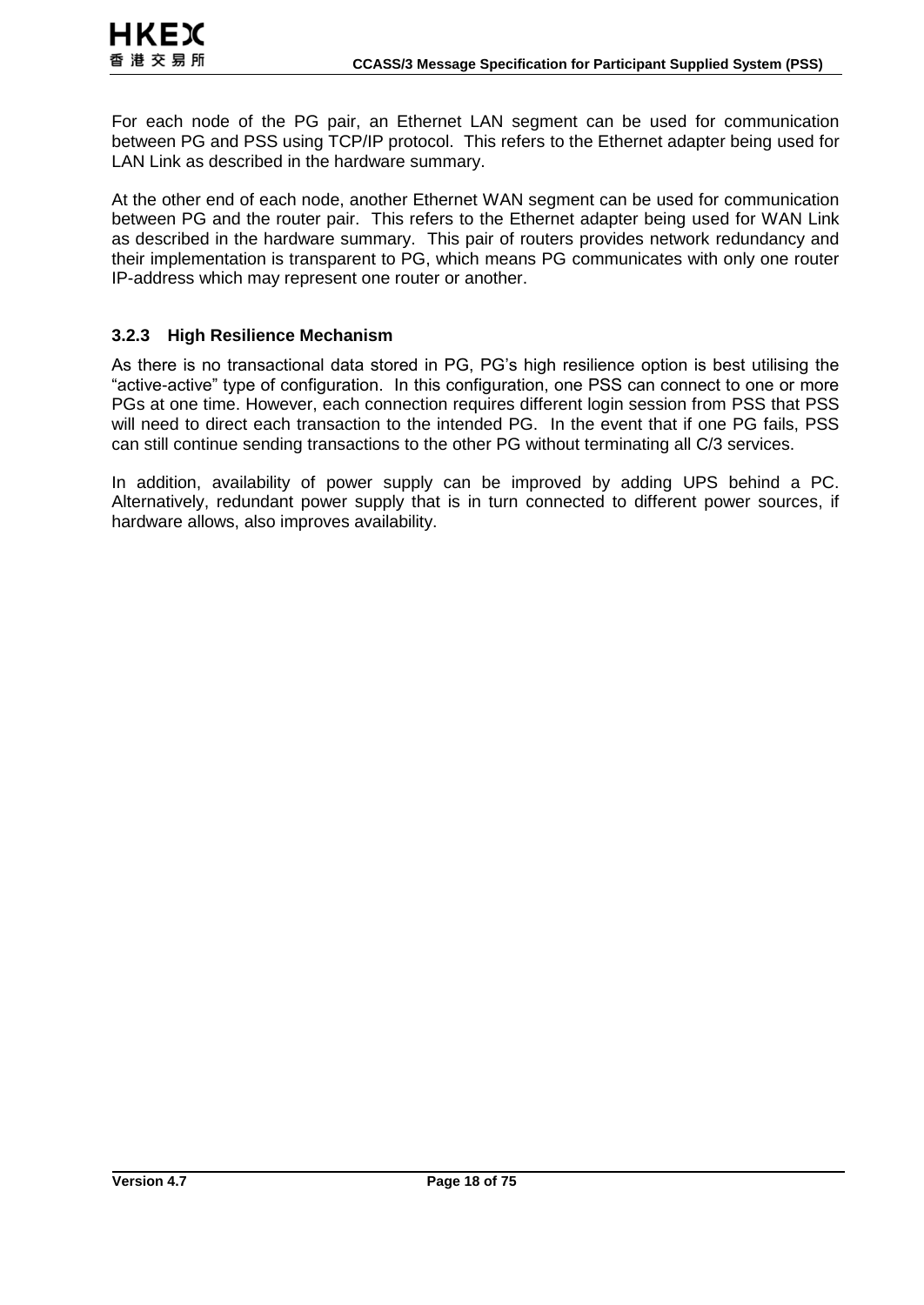## **4 PG Hardware / Software Configuration**

This section documents the hardware and software specifications for a PG.

## **4.1 PG Hardware & Software Configuration**

PG is a Wintel-based Server to be installed at participant's site. Participant should arrange to procure the hardware and software of production PGs from the accredited service vendors. The hardware and software configuration of PGs will be revised by HKEX from time to time based on the support status and models / versions available in the market. Please refer to *"PG Acquisition Information Package Section 5"* for the specification.

## **4.2 Supported PSS Platform**

The platform independent nature of the Java technology allows PG-API that developed in Java Programming Language to benefit from the "write once run everywhere" feature. Hence, regardless of the PSS platforms, as long as there is a Java Runtime Environment (JRE) in the PSS platform, PG-API will be able to run. The following are the initial proposed JRE versions for various PSS platform for PG-API:

| <b>PSS Configuration</b>      |                                                         |  |
|-------------------------------|---------------------------------------------------------|--|
| <b>Platform</b>               | <mark>Java<sup>™</sup> Runtime Environment (JRE)</mark> |  |
| <b>MS Windows Platform</b>    | Standard Edition version v 7 or above                   |  |
| Sun Solaris (SPARC and Intel) | Standard Edition version v 7 or above                   |  |

If participants plan to use other combinations of platform and JRE, it is reminded that the selected platform and JRE should be included in the PG end-to-end test to ensure its smooth operation.

Note: The Java<sup>™</sup> Runtime Environment (JRE) is the minimum standard Java platform for running applications written in the Java programming language. It contains the Java virtual machine (JVM), Java core classes, and supporting files. It does not contain tools or class that require for a development environment.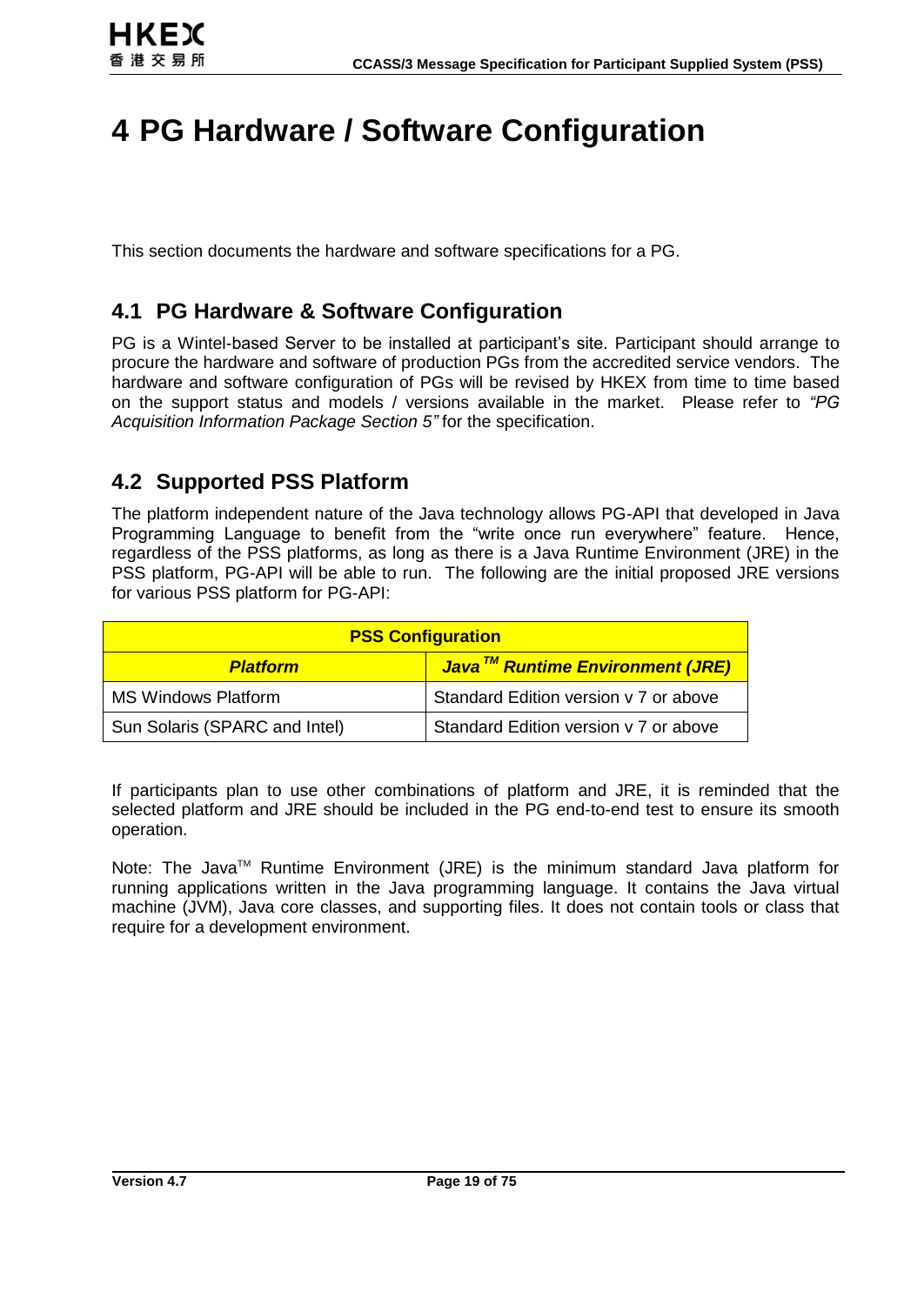## **5 Message Protocol and Security Control**

The section describes the various message protocols used between PSS and C/3, as well as the security control measures implemented for PSS and PG.

## **5.1 Message Protocol**

Message Protocol refers to the communication mechanism and its corresponding message flows. It provides technical information on how the PSS should be designed to handle the different types of communication sequence when a message is transmitted between PSS and C/3.

In general, there are 2 types of message protocols in C/3 environment, namely:

- Interactive Transactions: This is used by most of the C/3 business transactions for both online and batch processing. It can be further breakdown into single and multiple responses sub-groups.
- Non-interactive Transactions: This is used to support C/3's Asynchronous Messages.

The following table shows how the different types of Information Flow (as described in section [2.3\)](#page-12-0) that can be mapped to the message protocol:

| <b>Message Protocol</b>        | <b>Message Protocol Sub-group</b>   | <b>Information Flow</b>                                               |  |  |
|--------------------------------|-------------------------------------|-----------------------------------------------------------------------|--|--|
| Interactive Transaction        | Single Response (IT-A)<br>$\bullet$ | <b>Business Transactions:</b><br>$\bullet$                            |  |  |
|                                |                                     | Input/Add/Submit<br>$\circ$                                           |  |  |
|                                |                                     | Cancel<br>$\Omega$                                                    |  |  |
|                                |                                     | Change<br>$\Omega$                                                    |  |  |
|                                |                                     | Enquiry (Single Response)<br>$\circ$                                  |  |  |
|                                |                                     | File Upload<br>٠                                                      |  |  |
|                                |                                     | File or Reports Download (Single File)                                |  |  |
|                                | Multiple Responses (IT-B)           | <b>Business Transactions:</b><br>$\bullet$                            |  |  |
|                                |                                     | Enquiry (Multiple Responses)<br>$\circ$                               |  |  |
|                                |                                     | File or Report Download (Multiple Files)<br>٠                         |  |  |
| Non-Interactive<br>Transaction | Subscribe/Notify (IT-C)             | Asynchronous Message for Broadcast<br>٠<br>and Notification Messages. |  |  |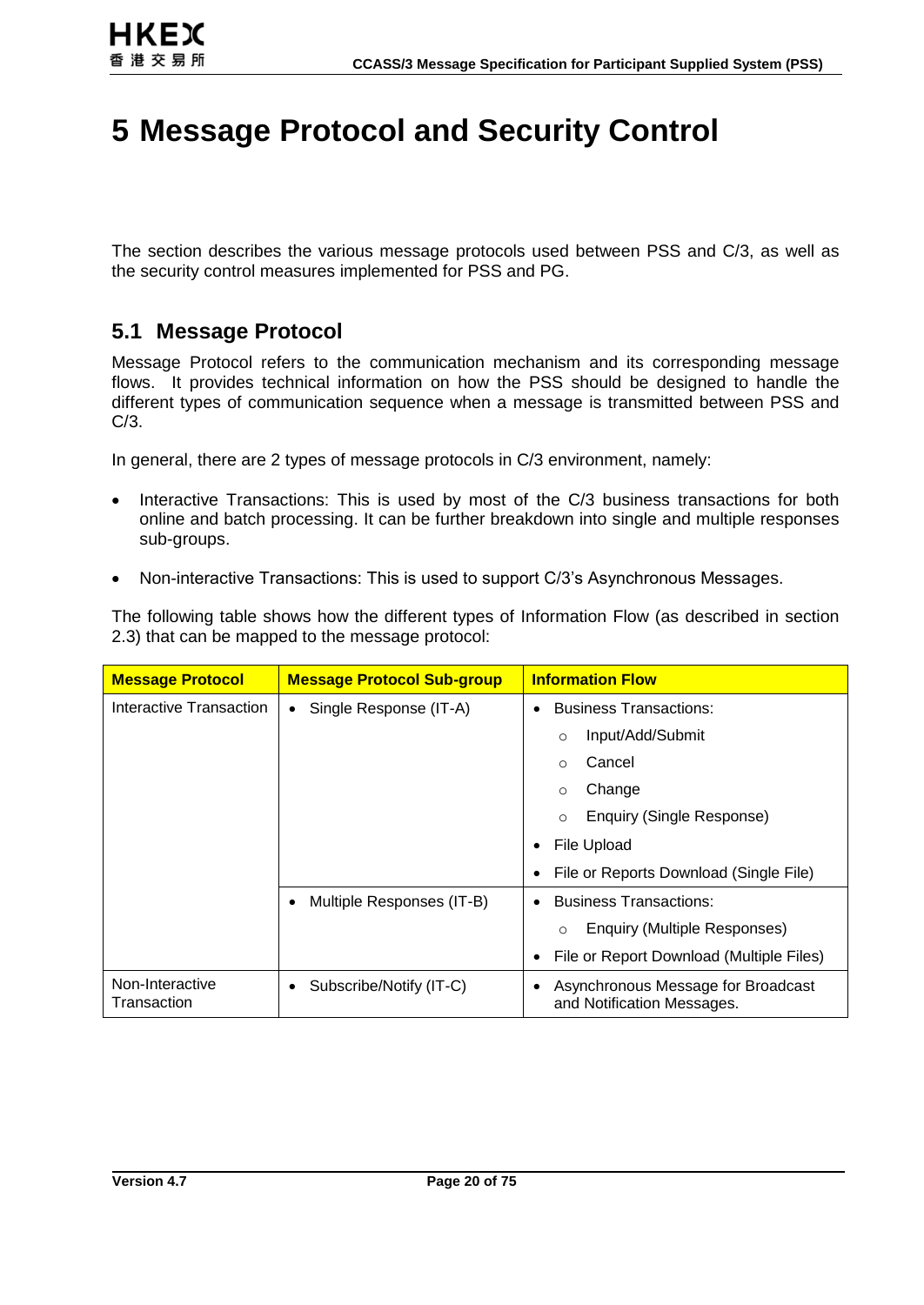The scope of message protocols used in C/3 environment is illustrated as below:

#### **5.1.1 Interactive Transactions – Single Response (IT-A)**

The following diagram depicts the sequence of message flow and the role for each component in this message protocol:



#### **Definition and Feature**

- PSS is the main initiator for both online and batch transactions.
- All transactions are synchronous processing in nature. It is based on the Request-Response processing, such that PSS will have to wait for the response from C/3 for every transaction sent. An end-to-end transaction is considered complete once the Txn-Response is received.

#### **Scope**

- Scope of the transactions includes:
	- Update functions such as Input, Change or Cancel SI.
	- Single Enquiry function such as Enquire SI using SI Input Number. These functions are identified as single enquiry functions in section [8.2,](#page-39-0) PSS Business Transaction to Message Mapping summary table. For example, Enquire SI (single), Enquire ISI (single).
	- File-Upload or Batch Input function such as SI file-upload.
	- Single Data File/Report-Download function such as SI Activity Report download.
- For Update functions, a Txn-Response may contain reference key that generated by C/3. The reference key is used for subsequent transaction with C/3. For example, SI Input Number is used as the reference key to support other SI related functions such as Cancel or Enquire SI.
- For Enquiry functions, if no record is found, a Txn-Response with dummy values is returned. Refer to Section [8](#page-38-0) for the expected Txn-Response.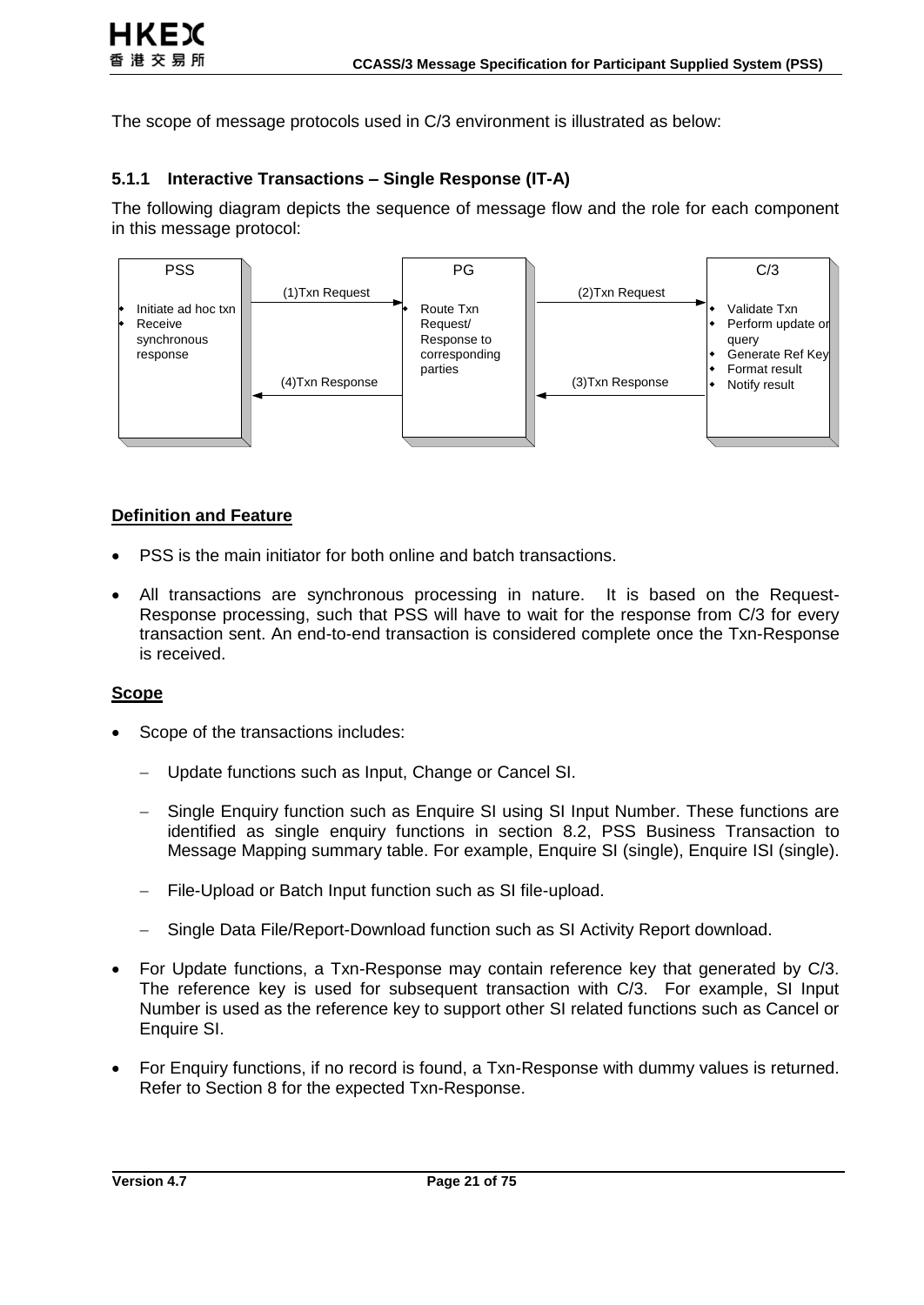- For Batch Input functions, a Txn-Response indicates that the file is successfully received and validated at C/3. Details of the validation results that stored in the report (e.g., SI Batch Input Control Report) should be enquired and obtained separately.
- For Data File/Report Download functions, a Txn-Response will contain a single report (RMF format) or data file (IMG format).

#### **Additional Notes**

- A series of Txn Request/Responses are required to complete certain C/3's business transaction. They include:
	- All Change and Cancel functions such as Change SI and Cancel SI. Each Change/Cancel function requires timestamp to ensure that the modifications are applied based on the latest data stored in C/3. This timestamp field can be obtained from an Enquiry function. Hence, an Enquiry function is required prior to the Change/Cancel functions. Please refer to "Processing Notes" section of each business transaction described in Section [8](#page-38-0) for more details.
- For Update functions, a common MT598 that contains the status of the transaction can be used to represent most of the Txn-Responses of business transactions.

#### **5.1.2 Interactive Transaction – Multiple Responses (IT-B)**

The following diagram depicts the sequence of message flow and the role of each component in this message protocol:



Note:

 $x =$  maximum # of records can be stored in a single message

n = total number of replies stored in C/3

z = unique set of keys for retrieving next group/page of Txn-Response

#### **Definition and Feature**

- PSS is the main initiator for both online and batch transactions.
- All transactions are synchronous processing in nature. It is based on the Request-Response processing, such that PSS will have to wait for the response from C/3 for every transaction sent. An end-to-end transaction is considered complete once the Txn-Response is received.

#### **Scope**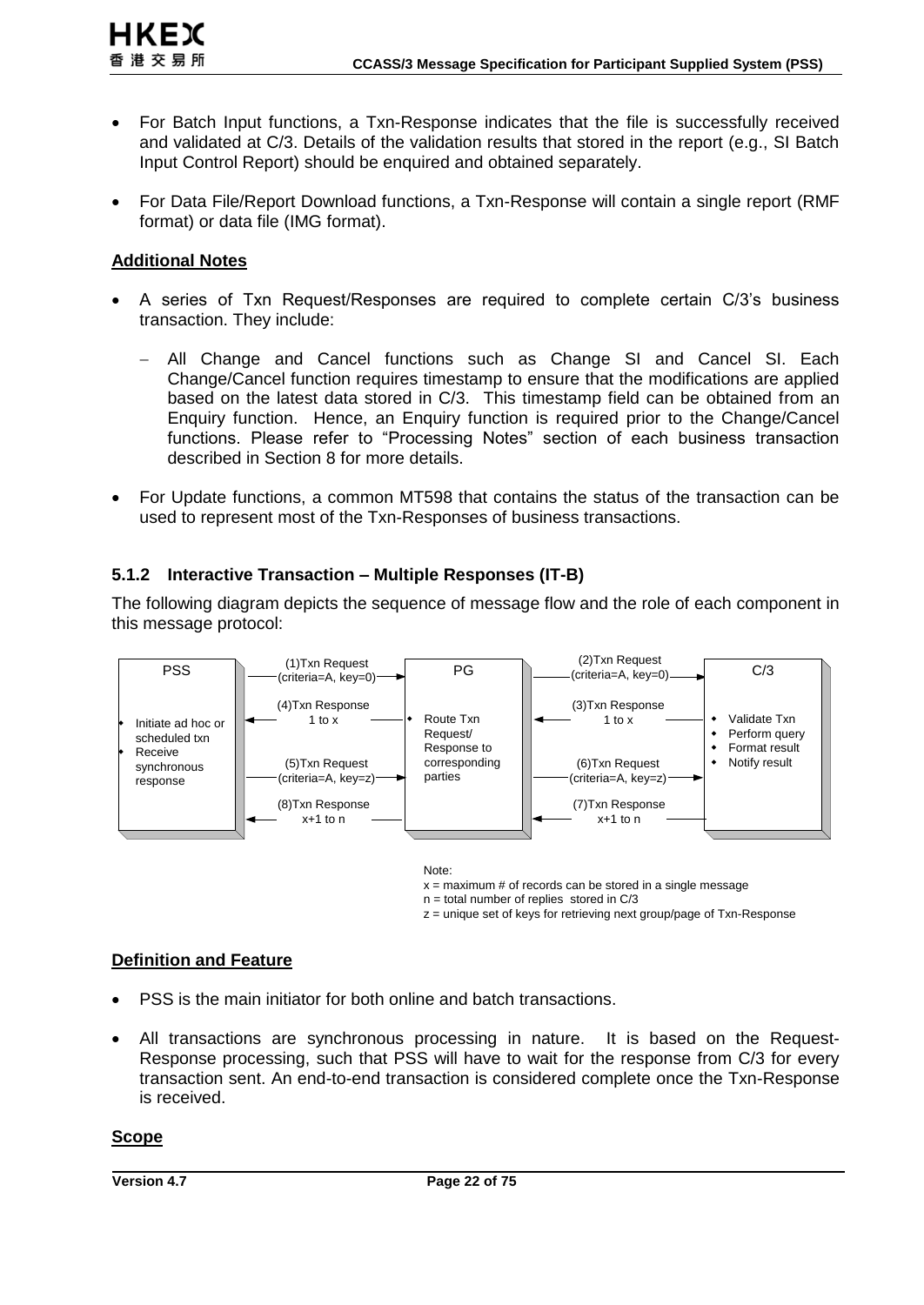

HKEX 香港交易所

- Enquiry functions with multiple results, such as Enquire SI by specifying SI status as "matched". These functions are identified as multiple enquiry functions in section [8.2,](#page-39-0) PSS Business Transaction to Message Mapping summary table. For example, Enquire SI (multiple), Enquire ISI (multiple)
- The multiple results or records from an enquiry function can be presented in a statement format. For example,



- For a statement message, generic information such as Preparation Date/Time, C/3 Transaction Reference fields of the message will be contained in the General Information sequence (e.g., mandatory sequence A) whereas, detailed information for the individual record will appear in the optional sequences such as sequence B, C, etc. For the optional sequences that represent the record-level, 2 types of details will be provided:
	- All parameters or the complete list of fields of the transaction will be provided. This is primarily used in ISO statement messages (e.g., MT536, MT537).
	- Only crucial information or a certain pre-defined set of fields for the transaction will be provided. If the complete list of fields is required, PSS is required to perform single enquiry to obtain all fields defined for that transaction. This is achieved using IT-A message protocol by submitting the reference key for that transaction (e.g., SI Input Number for Enquire SI status). In general, this applies to all user-defined statement messages (e.g., MC304 for Enquire ISI (multiple)).
- The maximum number of records that can be grouped together is defined in the message template for every Txn-Response. Hence, when this Txn-Response is received, PSS needs to compute the total number of records in it.
- For overnight report download, PSS is expected to schedule the Txn-Request to C/3 (after business operation hours) from time to time until all reports are received.

#### **Additional Notes**

- Txn-Request with certain criteria and a reference key is required to obtain multiple results. Subsequent results can be obtained by specifying the same criteria but providing another reference key.
- If no record is found for the Txn-Request, a Txn-Response with zero records can be expected. Refer to Section [8](#page-38-0) for the expected Txn-Response.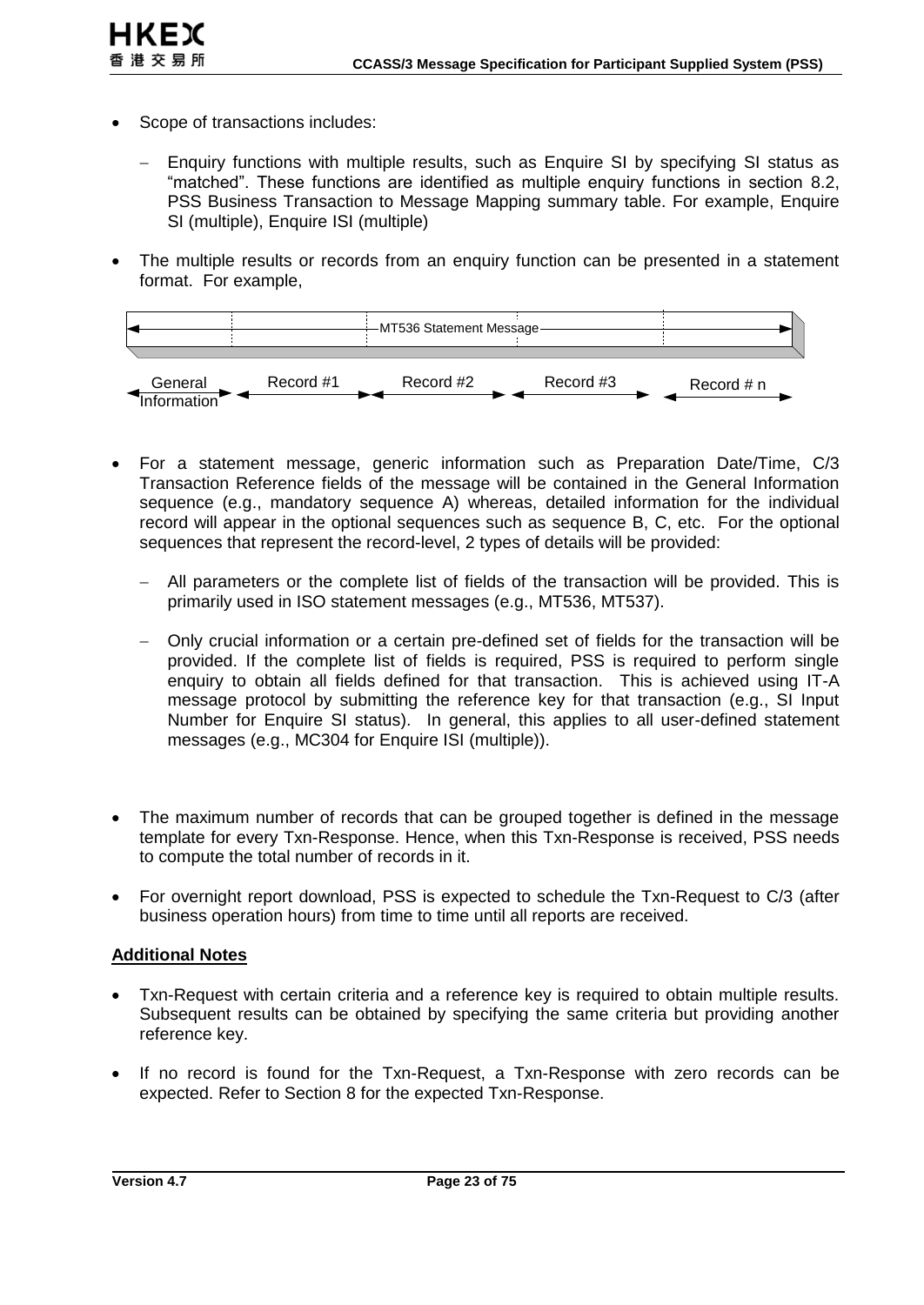

#### **5.1.3 Non-Interactive Transaction – Subscribe and Notify (IT-C)**

The following diagram depicts the sequence of message flow and the role of each component in this message protocol:



\*API subscription is to indicate if PSS prefers to receive broadcast message during C/3 business operation hours

#### **Definition and Feature**

- PSS is required to subscribe to PG (via PG-API), if PSS prefers receiving asynchronous messages from C/3.
- Txn-Response is generated in C/3 and distributed to PSS via PG.
- The Txn-Response from C/3 can contain more than one record (for both broadcast and notification), but these records will be distributed to PSS one at a time via function-callback mechanism. The function-callback is registered in PG-API when performing subscription. The end-to-end transaction is considered complete once all records are successfully distributed to PSS.
- C/3 is responsible to ensure that no duplication of message will be distributed to PSS.

#### **Scope**

- Scope of transactions includes:
	- Notification message such as announcement of the completion of ad hoc batch.

#### **Additional Notes**

- Based on the different types of messages received in PSS, PSS's callback function is expected to be able to interpret these messages and performs corresponding actions as required.
- C/3 will store both broadcast and notification messages for one business day, thus only messages for the day will be distributed to PSS.
- For dual PGs configuration, if the PSS subscribes both PGs for asynchronous messages, PSS may potentially receive duplicate messages. This is because messages are registered at PG /participant-level, and they will be delivered from C/3 to any PGs that have subscribed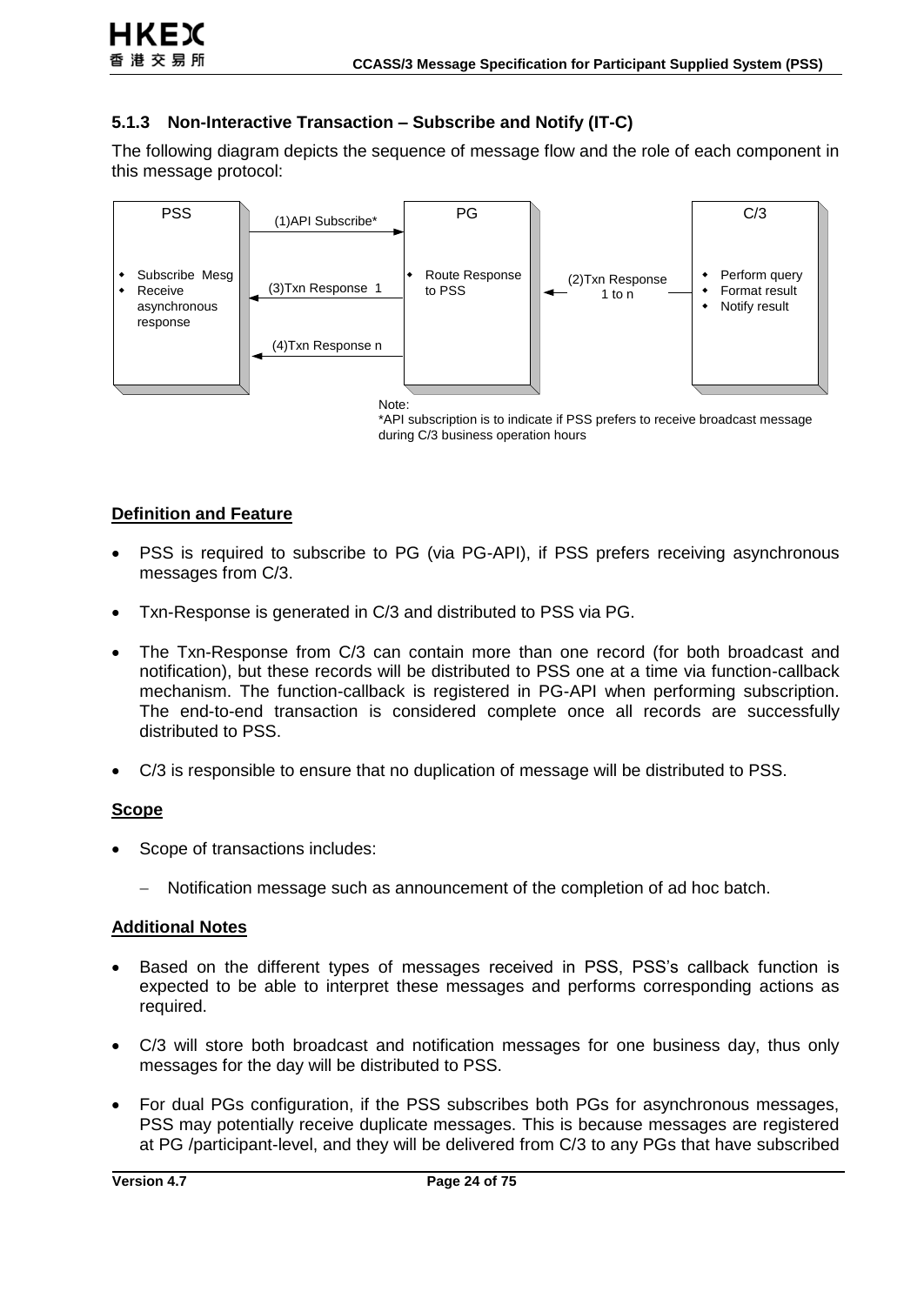to asynchronous messages. Hence, PSS is recommended to perform only one subscription to either one of the PG in order to avoid receiving duplicate asynchronous messages. Please refer to section [9](#page-62-0) for more details on the mechanism to subscribe C/3 asynchronous messages using PG-API.

## **5.2 Exception Handling**

In C/3 the scope of the Exception Handling covers both Error Handling and Time out and Recovery scenarios.

#### **5.2.1 Error Handling**

The following diagram depicts the sequence of message flow and the role for each component in this message protocol:



#### **Definition and Feature**

All transactions (Request/Change) sent from PSS will be validated in C/3.

#### **Scope**

- Scope of validation includes:
	- Syntax checking such as message block structure, field format and field length
	- Content checking such as invalid Participant Id and stock code.
- SNACK represents system-related error messages generated in PG; MT598 represents error messages sent from C/3.

#### **Additional Notes**

 PSS is expected to perform its error handling or exception handling procedure when MT598 or SNACK is received.

#### **5.2.2 Time out and Recovery**

The following diagram depicts the sequence of message flow and the role for each component in this message protocol: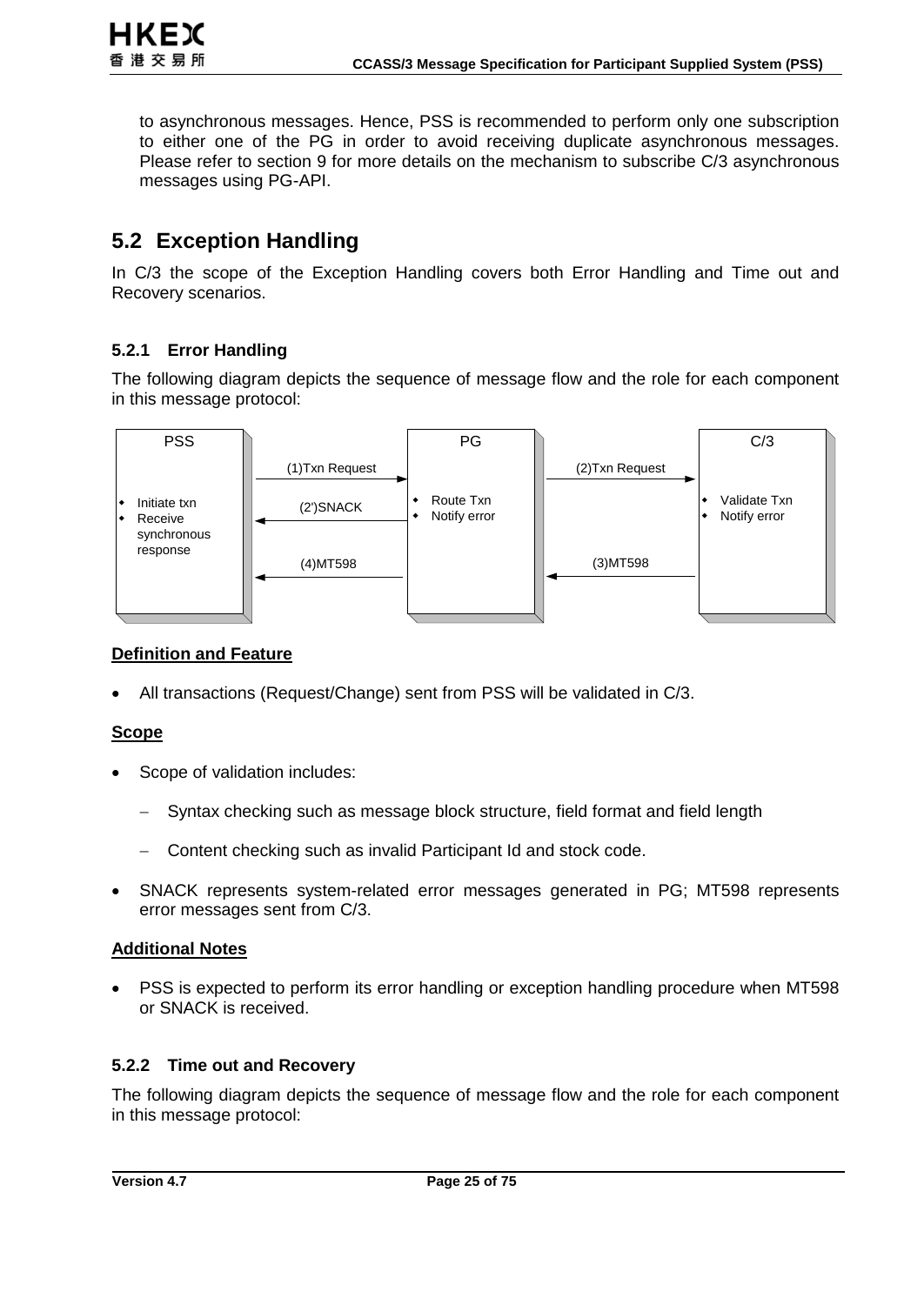

#### **Definition and Feature**

- Connection time out can happen in PG or PSS. Based on the different components where the time out takes place, the time out mechanism will be invoked.
- PSS is required to perform an Enquiry function to check the status of the previous transaction before deciding if resending of the previous transaction is required.

#### **Scope**

All transactions including Interactive and Non-interactive modes.

## **5.3 Security Control**

Several security control mechanisms are adopted to ensure secure transmission of information between PSS and C/3.

#### **5.3.1 PSS logon and authentication**

PSS is required to perform a valid login to PG before any transaction can be sent to or received from C/3. This is achieved by submitting a valid User Id and Password to PG via PG-API. A session ID that will be used for the rest of the communication between PSS and PG will be created for PSS if the login is successful.

PSS will also be notified of the connection loss if communication between PG and C/3 is terminated. Subsequently, PSS should perform re-login to PG after confirming that the communication between PG and C/3 is established. This is to avoid the transactions sent from PSS being rejected when the communication between PG and C/3 is no longer valid.

#### **5.3.2 Encryption and Smart Card Login**

Session encryption using 128-bit SSL technology is deployed for the connection between PG and C/3, and between PSS and PG. However, PSS will have the option via PG-API, to indicate whether the SSL encryption is necessary for PSS to PG connection that is resided within the participant's premises.

SSL encryption between PG and C/3 is default, and the encryption session is established when participant performs valid login to C/3 from PG. PG's login to C/3 is achieved using smart card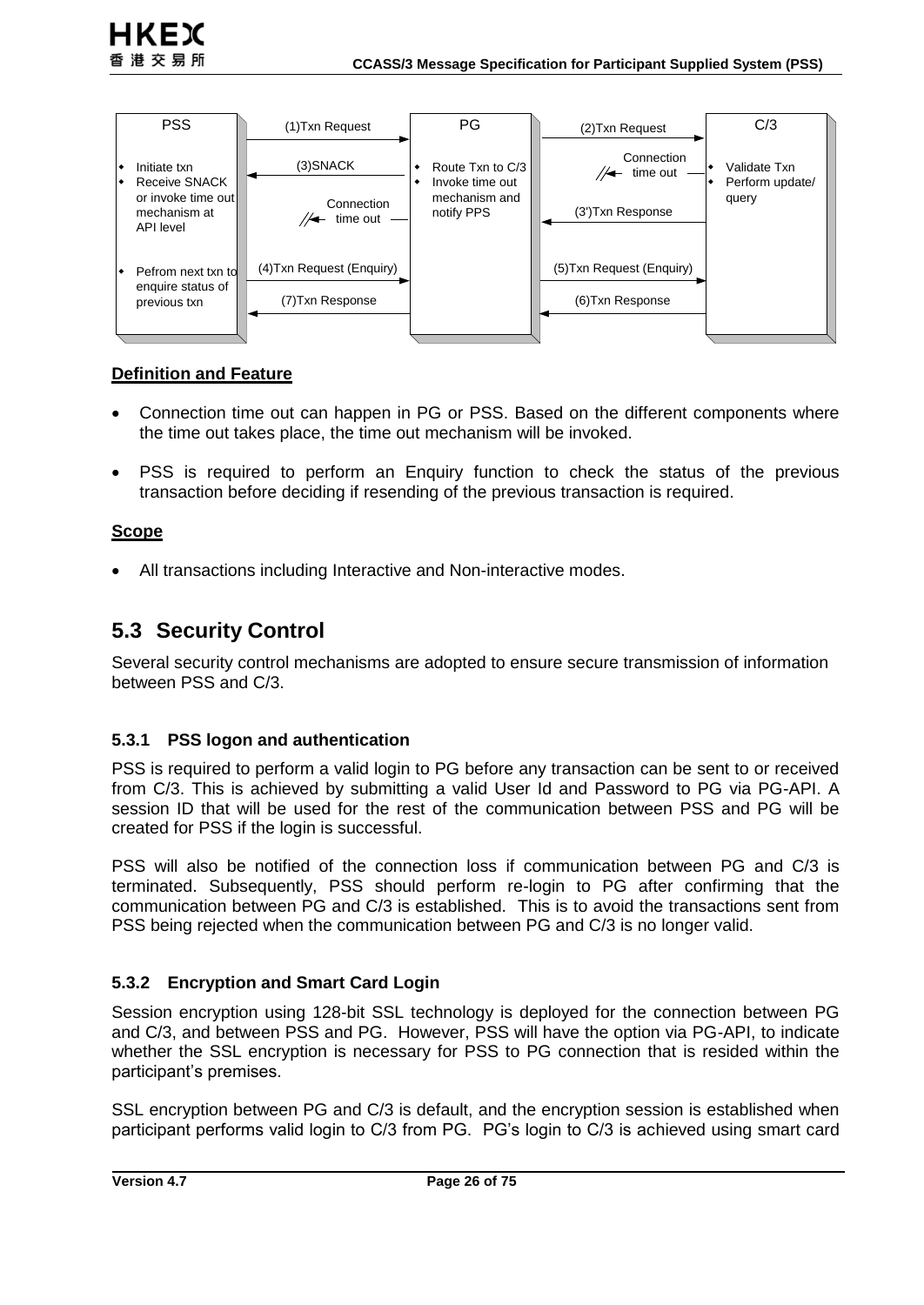technology that is provided by C/3. The PG's credential (e.g., PG User Information) stored in the smart card will be used to identify a valid PG user.

#### **5.3.3 Data Integrity and Duplication Checking**

All messages transmitting between PSS, PG and C/3 will be checked for data integrity. A control record is added in the message trailer to ensure that the message is not being altered or there is no data loss during the transmitting process from one point to another.

Every transaction sent from PSS will need to include a Participant Transaction Reference ("PTR") to uniquely identify the transaction from others in C/3. C/3 will perform PTR's uniqueness checking to ensure that there is no duplication of PTR will be accepted. This PTR will be also be inserted in the response message in order to reference back the previous request message sent by PSS. For a doubtful transaction (e.g., timeout scenario), PSS can opt to submit the same transaction with the same PTR to check whether the previous transaction was successfully received in C/3. If the transaction was not received in C/3, the transaction will be accepted by C/3 otherwise, it will be rejected by C/3.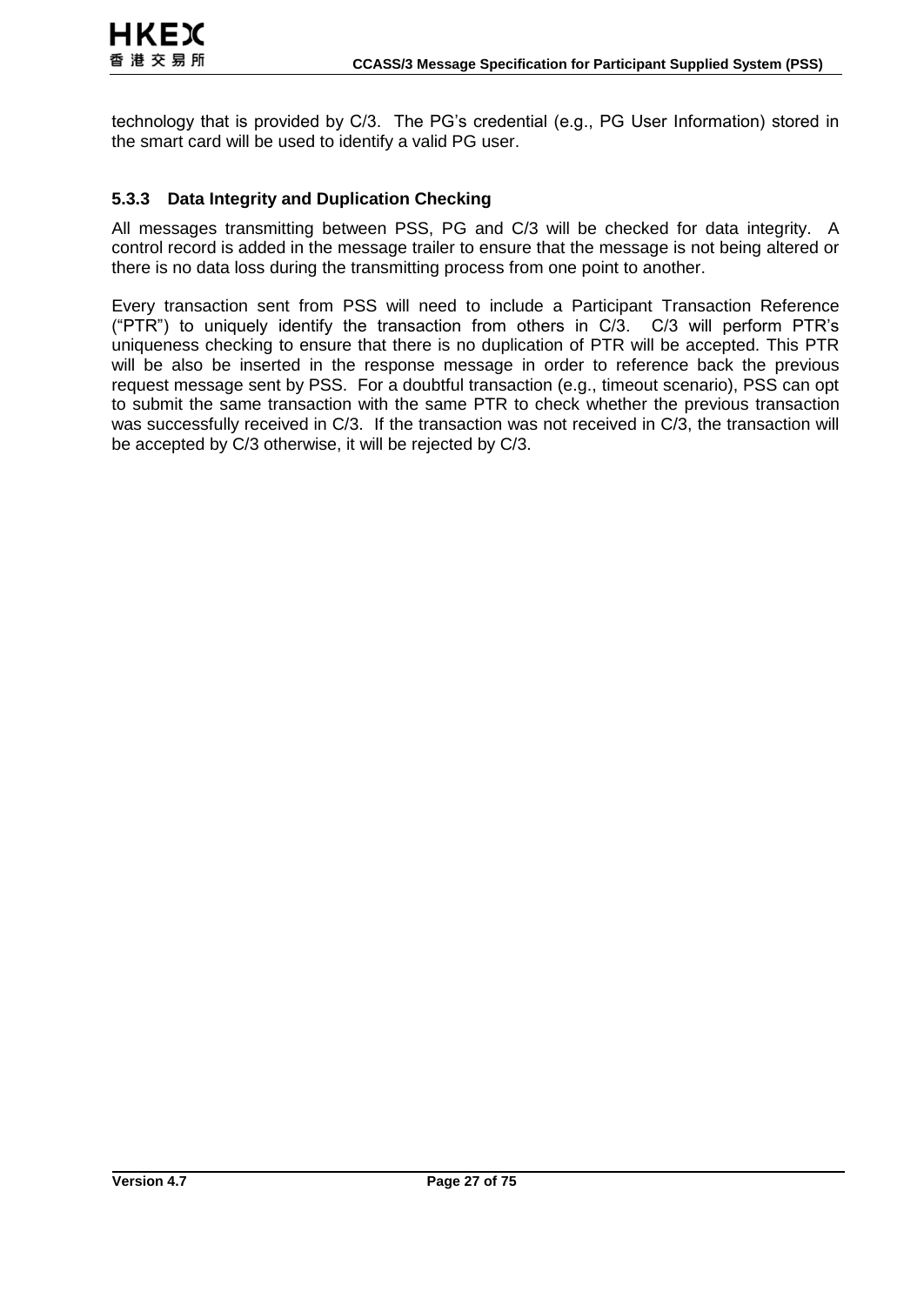## **6 CCASS/3 Message Standard**

This section describes the naming standard and message structure that adopted in C/3 message standard.

## **6.1 Naming Standard**

#### **6.1.1 Message Type**

There are 2 types of messages used in C/3 Message Standard:

- a) Transactional Message This includes both message-based and file-based transactions. These transactions are always initiated from PSS, and the corresponding responses are received from C/3 synchronously.
- b) Asynchronous Message This refers to the messages sent from C/3 where no reply message is required from PSS:
	- Broadcast Message, such as announcement for batch settlement runs, report availability, marks calculation and other special notices.
	- Notification, such as announcement for the completion of ad hoc batch run.

#### **6.1.2 Message Id**

Individual C/3 message is identified by a Message Id that contains a 5-digit alphanumeric character. The format of the message Id is illustrated as below:

#### **M***accc*

where "M" is the message prefix, "a" is the message type indicator, and "ccc" is a 3-digit fixed length numeric to indicate the function of the message. For example:

| <b>Message Types</b>             | <b>Indicator</b> | <b>Message Id - Example</b> | <b>Function or role of Message</b> |
|----------------------------------|------------------|-----------------------------|------------------------------------|
| Transactional                    |                  |                             |                                    |
| iso<br>$\bullet$                 | $\bullet$        | MT541<br>$\bullet$          | Input SI                           |
| User-defined<br>$\bullet$        | C<br>$\bullet$   | <b>MC001</b><br>$\bullet$   | Input DI<br>٠                      |
| Asynchronous Message             |                  |                             |                                    |
| <b>Broadcast</b><br>$\bullet$    | A (for both)     | <b>MA001</b>                | <b>Broadcast</b>                   |
| <b>Notification</b><br>$\bullet$ |                  | MA002<br>٠                  | <b>Notification</b>                |

In the examples shown above, the character "C", and "A" are used to represent the C/3's userdefined and asynchronous messages respectively.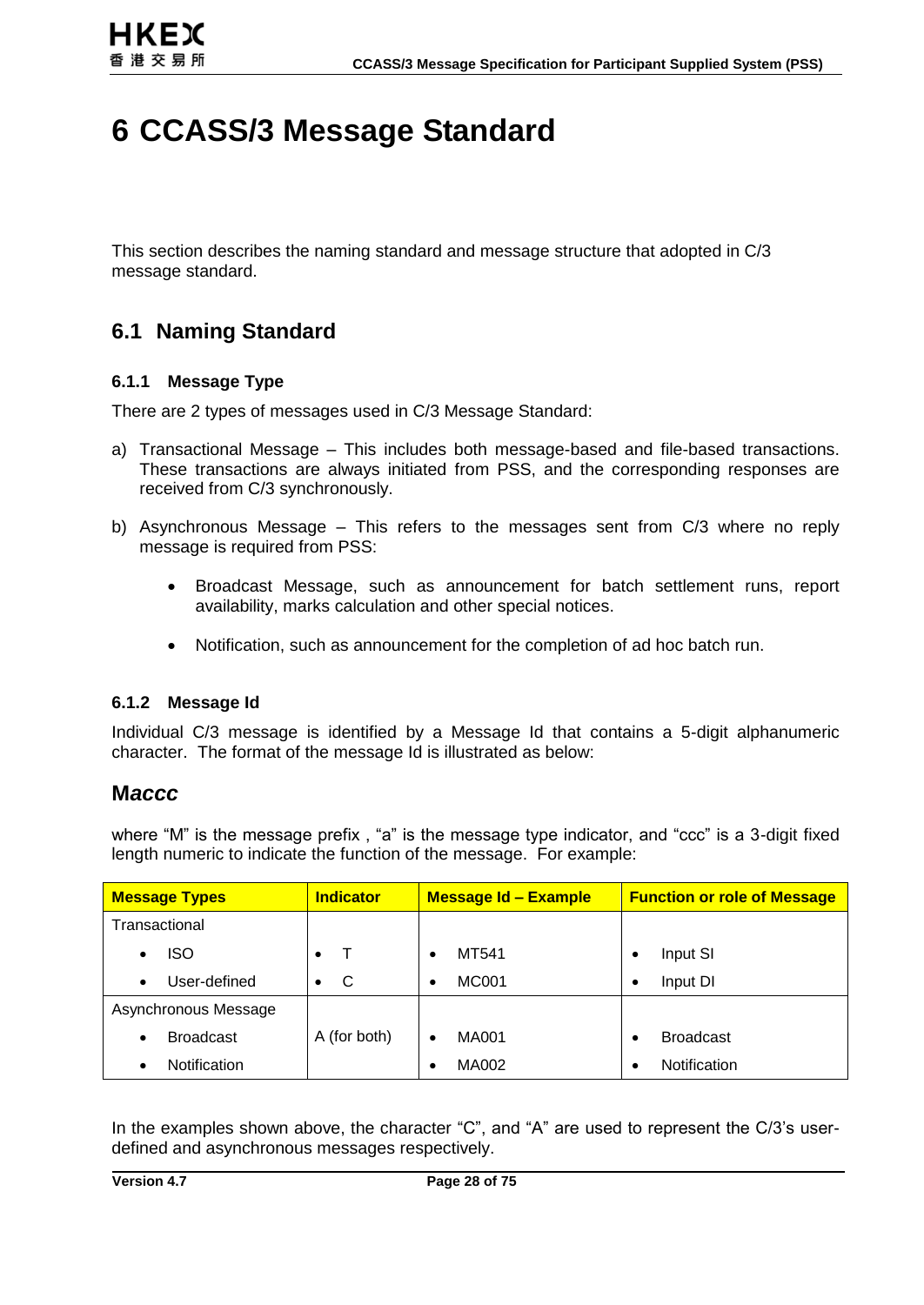#### **6.1.3 Data Field and Format**

Data fields contained in a message is recognised by a Field Tag. Individual Field Tag is a 3 digit value that can be represented in the following format:

#### *nna*

where "nn" is 2-digit numeric characters that identifies the field and "a" is an uppercase letter that represents the field option used for that field. For example:

| <b>Field Tag</b> | <b>Field Name and Description</b>           |
|------------------|---------------------------------------------|
| 23G              | <b>Function of Message</b>                  |
| 35B              | Identification of the Financial Instruction |

The following shows the conventions used for the field format:

Length restrictions

**nn** – Maximum length

**nn!** – Fixed length

**nn \* nn** – Maximum number of lines times maximum line length

Type of characters

**n** – Numeric (e.g., 4n means 4 numeric digits, "1234")

**d** – Digits with a decimal comma (e.g., 4d means 3 numeric digits with a decimal comma, "200,")

**a** – Uppercase letters (e.g., 5a means 5 uppercase letters, "ABCDE")

**c** – Uppercase alphanumeric (e.g., 3c means 3 uppercase alphanumeric, "A12")

- **h**  Uppercase hexadecimals (e.g., 2h means 2 uppercase hexadecimals, "3E")
- **e**  Space (e.g., 2e means 2 empty spaces, " ")

**x** –This refers to the X Character Set defined in SWIFT (e.g., 4x means 4 alphabetic characters, "TIME"). Please refer to Messaging Spec Vol. 2 Session 1.2 point 12.

**/, word** – Character as-is, or, word as-is (e.g., LINK means the indicated word will be used, "LINK")

[...] – Optional element with "..." represents any allowed combinations of length/character (e.g., [/4!c] can mean "/NEWM" or empty field)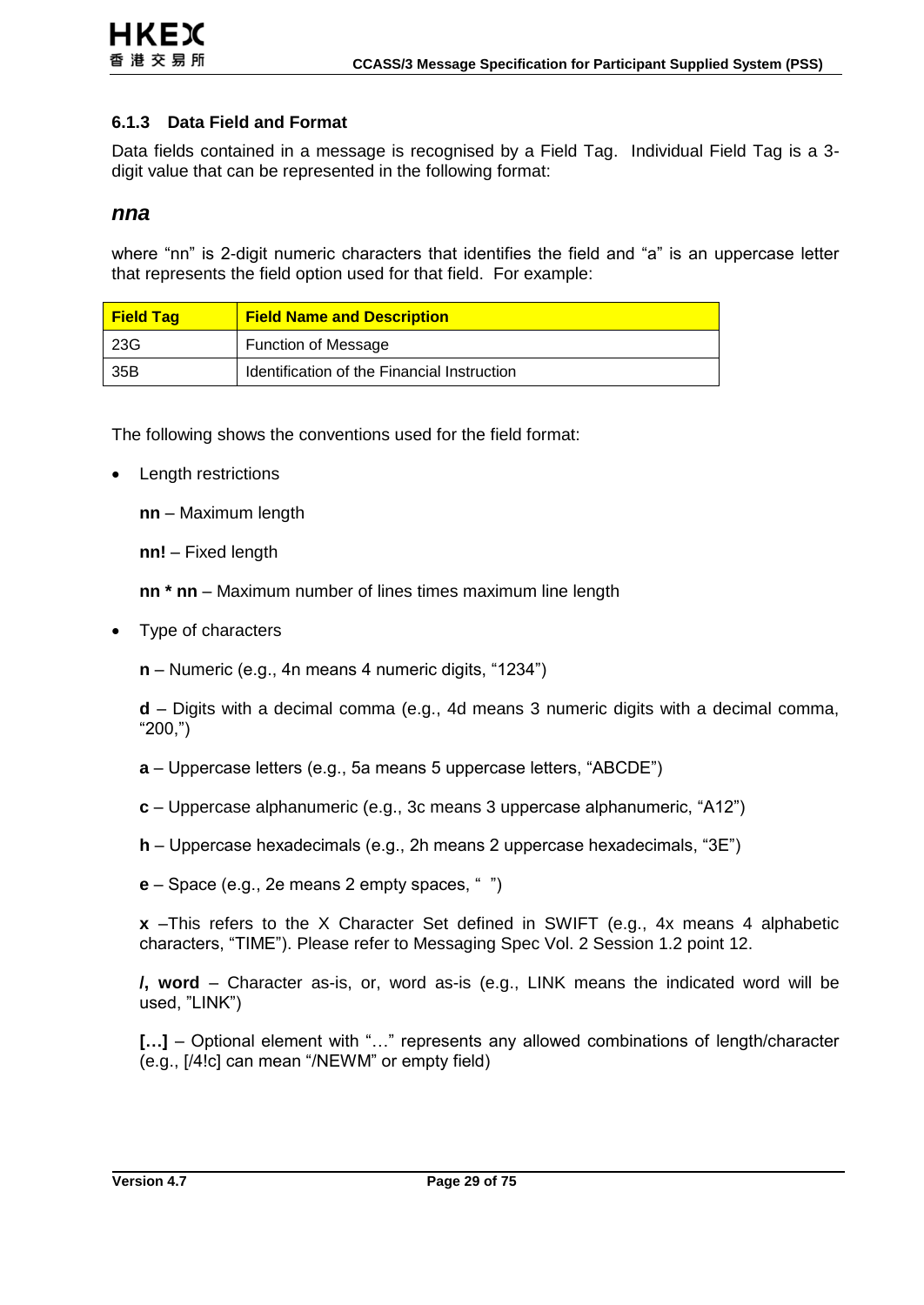The following are some sample data:

| <b>Field Tag</b>             | <b>Field Name</b>       | <b>Option</b>  | <b>Field Format</b>             | <b>Example and Description</b>                                                   |  |  |
|------------------------------|-------------------------|----------------|---------------------------------|----------------------------------------------------------------------------------|--|--|
| 16R                          | Start of Block          |                | <b>LINK</b>                     | <b>LINK</b>                                                                      |  |  |
|                              |                         |                |                                 | -This is a constant character that indicates<br>the beginning of a message block |  |  |
| 23G                          | Function of<br>Message  |                | :4!c[ $/4$ !c]                  | :NEWM                                                                            |  |  |
|                              |                         |                |                                 | -NEWM indicates that this is a input<br>message                                  |  |  |
|                              |                         |                |                                 | -[/4!c] is an optional field and it is not used                                  |  |  |
| 20C                          | Sender's<br>Reference   |                | :4!c//16x                       | :SEME//1234567890123                                                             |  |  |
|                              |                         |                | (Qualifier) (Refe<br>rence)     | - "SEME" is the default value for Qualifier                                      |  |  |
| 35B<br>Identification of the |                         | $\blacksquare$ | [ISIN1!e12!c]                   | ISIN HK1234567890                                                                |  |  |
|                              | Financial<br>Instrument |                | (Identification<br>of Security) | - The ISIN code is "HK1234567890"                                                |  |  |
| 98a                          | Settlement Date         | A              | :4!c//8!n                       | :SETT//20010613                                                                  |  |  |
|                              |                         |                | (Qualifier<br>Date)             | - "SETT" indicates it is a settlement date<br>and the date is June 13, 2001.     |  |  |
|                              |                         |                |                                 | - Option "A" is used. This indicates the date<br>format is "YYYYMMDD"            |  |  |

### **6.2 Message Structure**

C/3 message standard consists of the following blocks:

- Header contains information to uniquely identify the message such as message length, message Id, session Id, message types and etc. All fields in the header block are of fixed length and mandatory. In the event that certain fields are not used, these fields should be filled with spaces or zero as indicated.
- Body contains field tags with value that construct a message. The field tags used in a message are decided by the message Id that defined in the Header block.
- Trailer contains checksum information to ensure data integrity. Data integrity is ensured for all information exchanging between PSS, PG and C/3.

All C/3 messages adopt the ISO block structure concept. Each block in a message is a logical grouping of data that serves a particular purpose.

Each block of a message begins and ends with a curly bracket character "{" and "}". All blocks are numbered, and the block numbers followed by a colon ":" are always the first characters within any block.

All messages sent from PSS are referred to as Input Message; all messages sent to PSS are referred to as Output Message.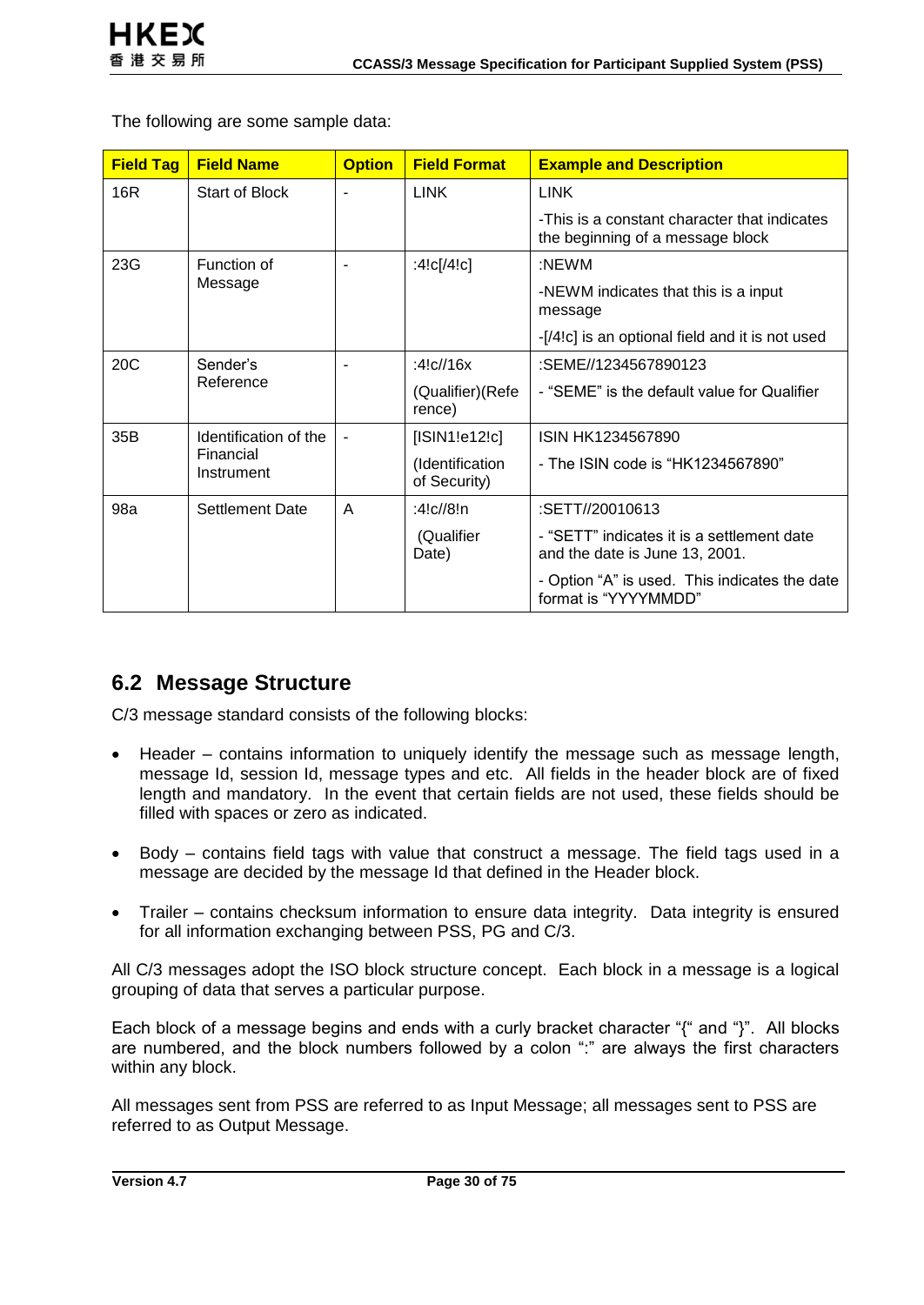For example, a Transactional Message may consists of:

- {1: BASIC HEADER BLOCK}
- {2: APPLICATION HEADER BLOCK}
- {3: USER HEADER BLOCK}
- {4: BODY TEXT BLOCK}
- {5: TRAILER BLOCK}

Block 1, 2 and 3 contain header's information, block 4 contains business transaction related information, and block 5 is control record. Block 1, 2, 4 and 5 are the mandatory for all messages whereas, Block 3 is used depending on the purpose of the message.

#### **6.2.1 Header Block**

There are 3 header blocks in C/3 message standard. Block 1 and 2 are common and mandatory to all messages whereas, block 3 is optional depending on the type of messages used. In addition, these header blocks are also used for both Input and Output messages.

All fields within a header block for an Input Message can be constructed by PSS or PG; all fields within a header block for an output message can be constructed by C/3 or PG. All fields within header blocks are of fixed length; no delimiters are used. In the following table, the "Prepared by" column indicates that if PSS, PG or C/3 is required to prepare the header's field when constructing a message.

|                         |               |                                                                           |  | <b>Prepared by</b> |     |  |
|-------------------------|---------------|---------------------------------------------------------------------------|--|--------------------|-----|--|
| <b>Field Name</b>       | <b>Format</b> | <b>Field Description</b>                                                  |  | <b>PG</b>          | C/3 |  |
| <b>Block Identifier</b> | 1!a           | The first character of this block. The identifier is<br>defaulted to "1". |  |                    |     |  |
| Application Identifier  | 1!a           | The Identifier is defaulted to "C" to indicate C/3<br>application.        |  | ✔                  |     |  |
| Message Type            | 2!a           | Indicate message types:                                                   |  | ✔                  |     |  |
|                         |               | Transactional Message:                                                    |  |                    |     |  |
|                         |               | "MT" to indicate ISO message                                              |  |                    |     |  |
|                         |               | "MC" to indicate user-defined message                                     |  |                    |     |  |
|                         |               | Asynchronous Message:                                                     |  |                    |     |  |
|                         |               | "MA" to indicate Notification and<br>Broadcast messages.                  |  |                    |     |  |

#### **Block 1- Basic Header (Mandatory)**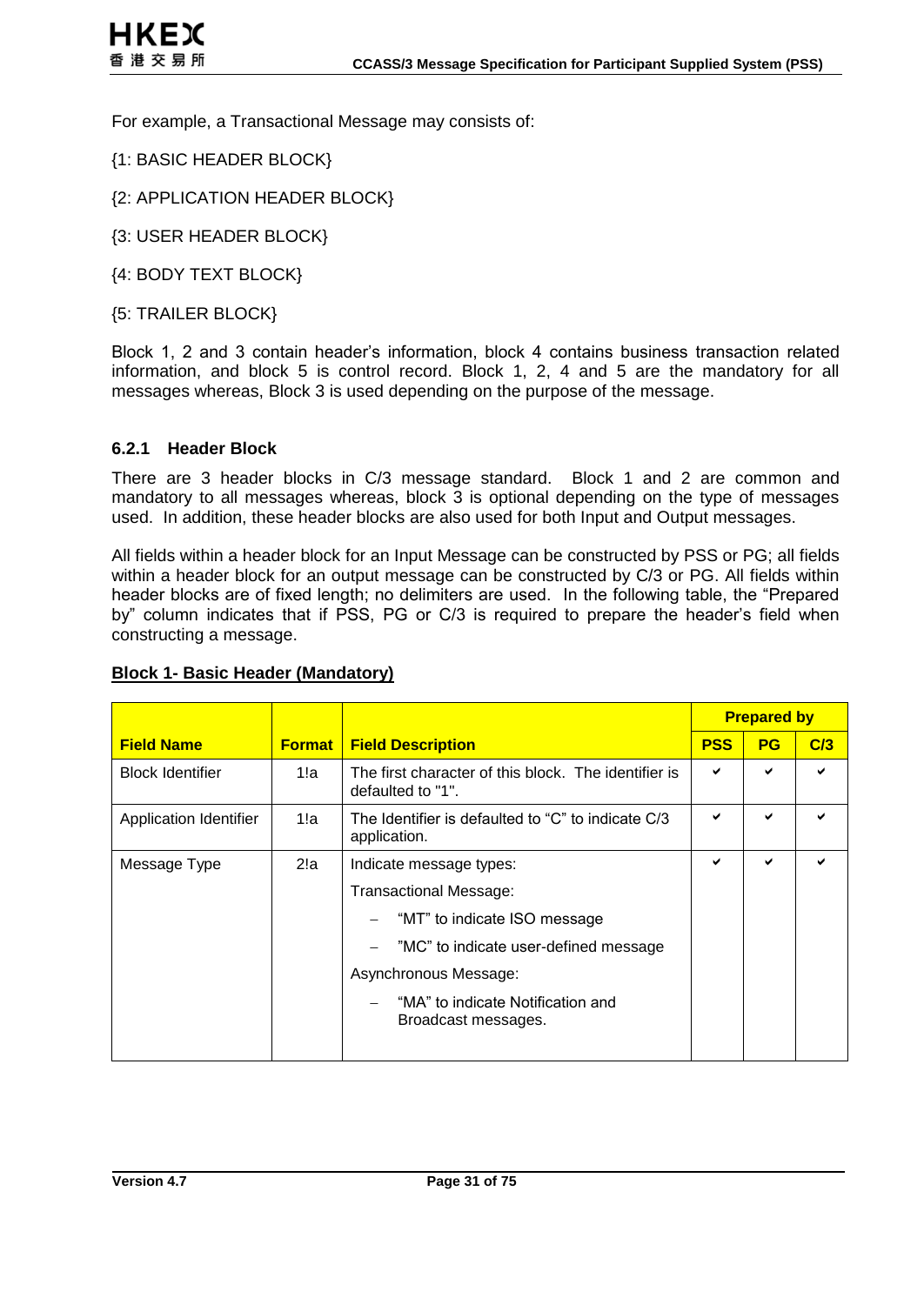|                              |               |                                                                                                                                                                                                   |            | <b>Prepared by</b> |     |  |
|------------------------------|---------------|---------------------------------------------------------------------------------------------------------------------------------------------------------------------------------------------------|------------|--------------------|-----|--|
| <b>Field Name</b>            | <b>Format</b> | <b>Field Description</b>                                                                                                                                                                          | <b>PSS</b> | PG                 | C/3 |  |
| Session ID                   | 10!x          | Session Id between PSS and PG.                                                                                                                                                                    | ✔          | ✔                  |     |  |
|                              |               | Generated by PG when PG-PSS connection is<br>established for the first time using Logon() API.                                                                                                    |            |                    |     |  |
|                              |               | Subsequently, PSS needs to include this in the<br>Input Message to C/3.                                                                                                                           |            |                    |     |  |
| Message Length (in<br>bytes) | 8!n           | Pad with leading zeros by PSS for Input<br>Message.                                                                                                                                               | ✔          |                    |     |  |
|                              |               | This field is used by C/3 to compute total<br>message length for Input message and by PSS<br>for Output message that contained in block 4<br>(excluding "{4: <crlf>" and "-}" characters).</crlf> |            |                    |     |  |

#### Example:

#### {1:CMT000002059900065000}

For the purpose of demonstrating the composition of the different fields contained in the header block, even number fields are highlighted.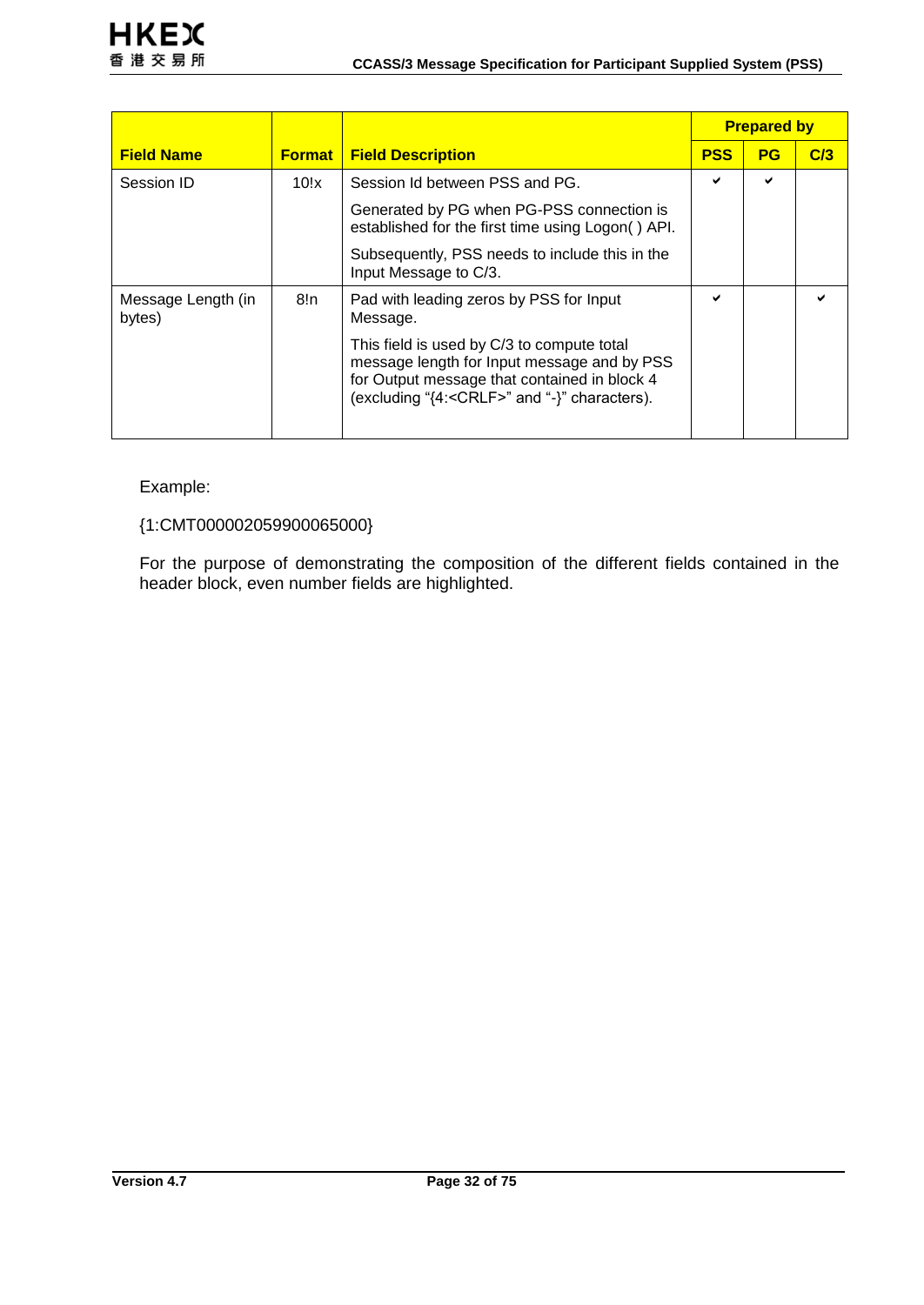#### **Block 2- Application Input/Output Header (Optional)**

This block is required for Transactional and Asynchronous Messages.

|                         |                       |                                                                                                                             | <b>Prepared by</b> |           |     |
|-------------------------|-----------------------|-----------------------------------------------------------------------------------------------------------------------------|--------------------|-----------|-----|
| <b>Field Name</b>       | <b>For</b><br>ma<br>t | <b>Field Description</b>                                                                                                    | <b>PSS</b>         | <b>PG</b> | C/3 |
| <b>Block Identifier</b> | 1!a                   | The first character of this block. The identifier is<br>defaulted to "2".                                                   | ✔                  |           |     |
| I/O Identifier          | 1!a                   | "I" -to indicate Input message. It is prepared by<br>PSS.<br>"O" - to indicate Output message. It is prepared<br>by $C/3$ . | ✔                  |           |     |
| Message Id              | 3!a                   | Message Id for the Transactional and<br>Asynchronous messages.                                                              | ✔                  |           |     |
| Participant ID/Bank ID* | 6!a                   | Participant Id/Bank ID that assigned by C/3.                                                                                | ✔                  |           |     |
| <b>Message Priority</b> | 1!a                   | Reserved for future usage.<br>Default to "X".                                                                               | ✔                  |           |     |

\* Bank ID will be in following format BNK3!n, example BNK004

Example (This is an input message, MT541):

{2:I541B50011X}

#### **Block 3- User Header (Reserved for future use)**

This block is reserved for future use.

#### **6.2.2 Body Block**

The content of C/3 message is constructed in block 4.

#### **Transactional and Asynchronous Message**

The following are the generic characteristics of Transactional and Asynchronous messages for the body block:

- Each data field in this block begins with field tag defined between colons ":", and followed by the appropriate variable field value.
- A Carriage Return and Line Feed <CRLF> is a mandatory field delimiter that separates all fields in this block. A hyphen "-" is used right before the close curly bracket "}" to indicate the end of block 4.
- Each message body is of variable length as defined in each message.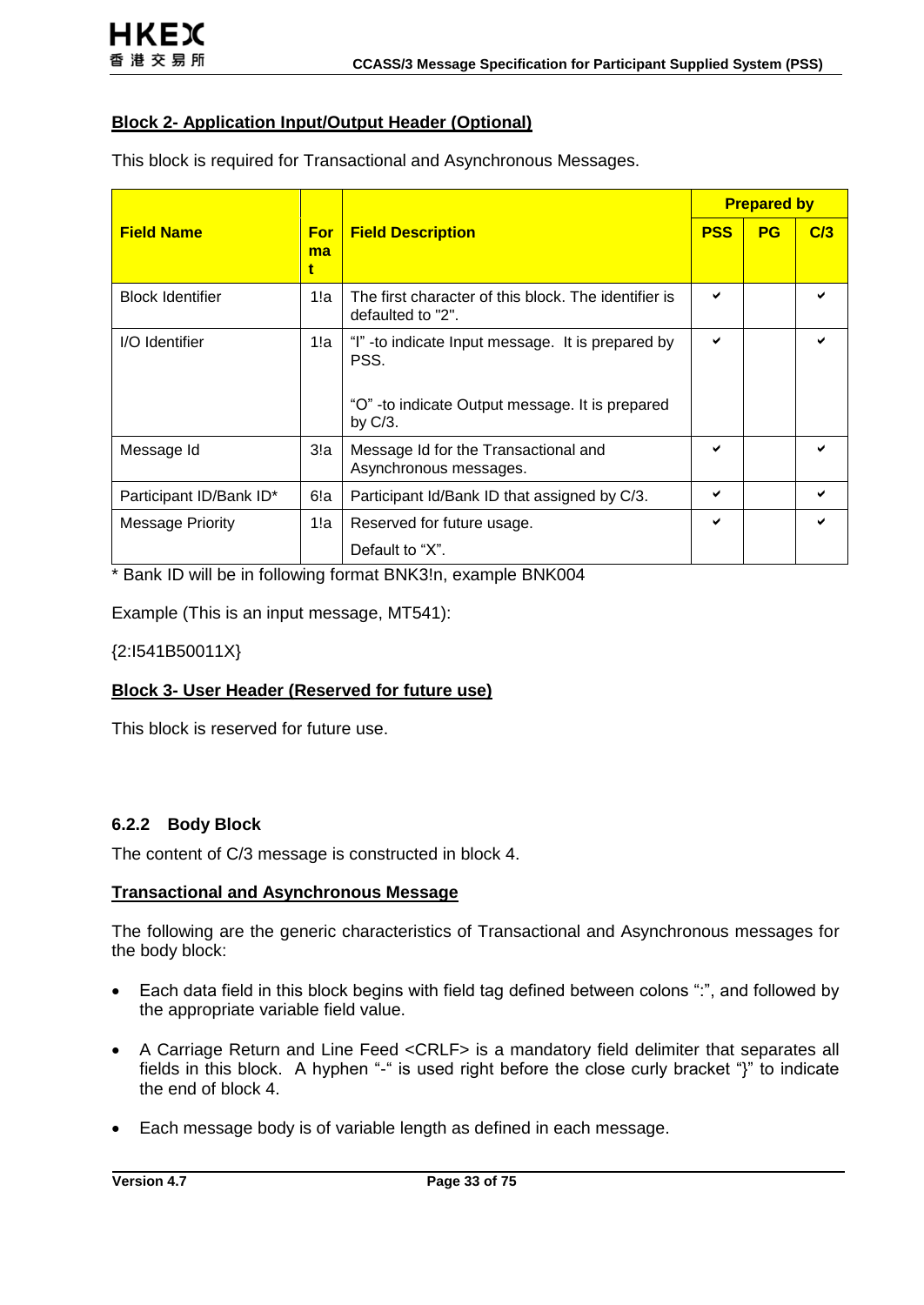

- Data fields contained in a message have to be sequenced according to the order defined for that message.
- Fields or Sequences defined as optional are only required if they are applicable to that message. Hence, message with same Message Id can have different message length.
- Fields are logically grouped according to their usage for ease of reference (e.g., stock code, quantity are grouped in Mandatory Sequence B Trade Details of MT541 message).

Examples (only showing Sequence A, General Information of MT541):

```
{4:<CRLF>
:16R:GENL<CRLF>
:20C::SEME//PARTX12345<CRLF>
:23G:NEWM<CRLF>
:98A::PREP//20010606<CRLF>
:16R:LINK<CRLF>
:20C::PREV//123456789012345<CRLF>
:16S:LINK<CRLF>
:16R:LINK<CRLF>
:20C::RELA//123456789<CRLF>
:16S:LINK<CRLF>
:16S:GENL <CRLF>
….
-}
```
#### **6.2.3 Trailer Block**

Trailer is added to the message for control purpose (e.g., ensuring data integrity). It is always the last block in a message. PSS and C/3 are expected to prepare this information when preparing Input and Output messages respectively.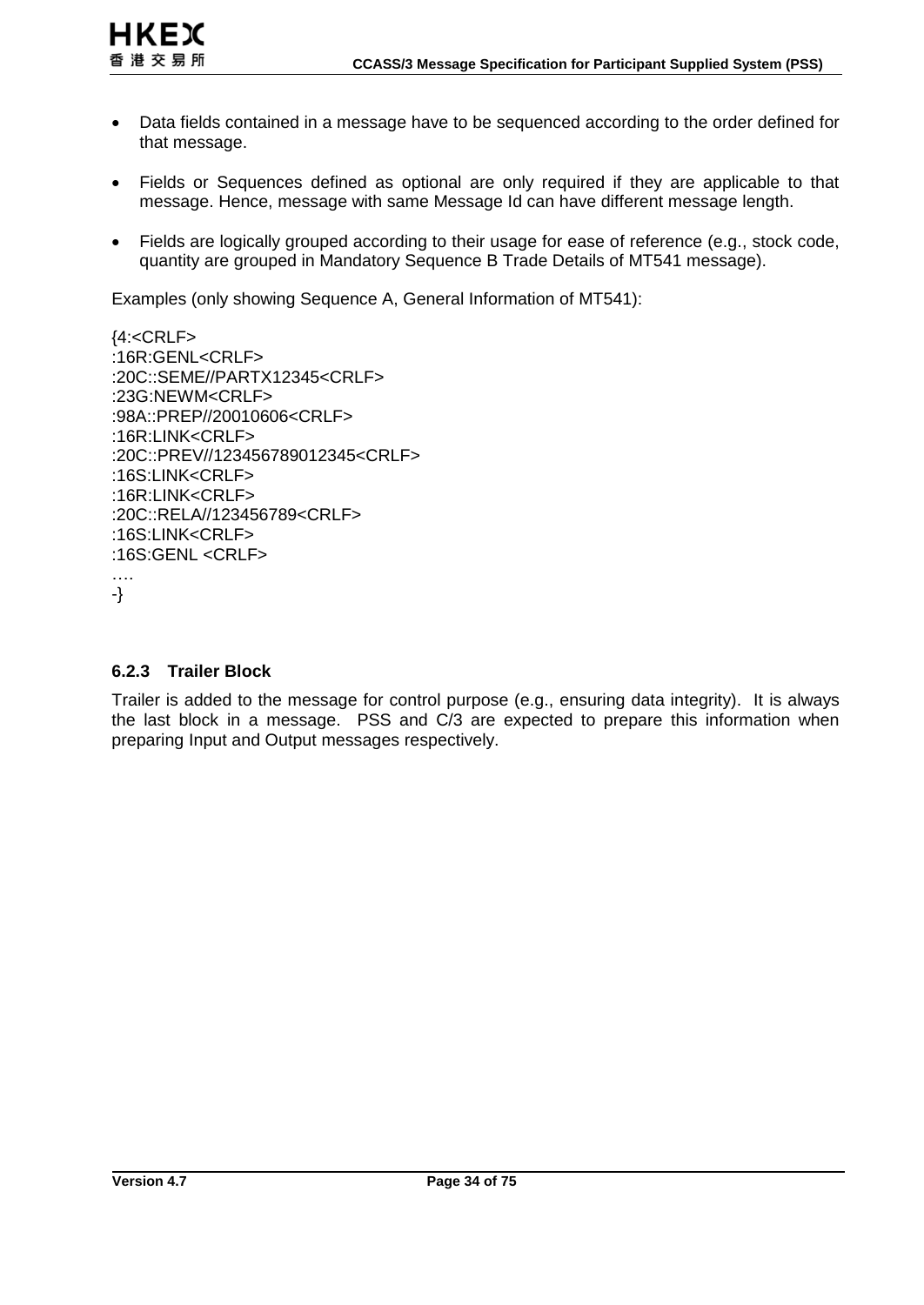#### **Block 5- Trailer (Mandatory)**

|                         |               |                                                                                                                                    | <b>Prepared by</b> |           |     |
|-------------------------|---------------|------------------------------------------------------------------------------------------------------------------------------------|--------------------|-----------|-----|
| <b>Field Name</b>       | <b>Format</b> | <b>Field Description</b>                                                                                                           | <b>PSS</b>         | <b>PG</b> | C/3 |
| <b>Block Identifier</b> | 1!a           | The first character of this block. The identifier is<br>"5".                                                                       | ✔                  |           | ◡   |
| Checksum                | 16!h          | Begin with "CHK:" character and followed by the<br>checksum information.                                                           | ✔                  |           | ✔   |
|                         |               | It is the CRC32 of block 1, 2, 3 and 4 content.<br>The CRC value is representing as 16 characters<br>string of hexadecimal number. |                    |           |     |
|                         |               | It is computed by PSS and C/3 for Input and<br>Output Messages respectively.                                                       |                    |           |     |
|                         |               | This checksum number should be padded with<br>leading zero(s) to meet the required length.                                         |                    |           |     |

The trailer information appears as a sub-block and is bounded by block delimiters. For example:

{5:{CHK:1122334455AABBCC}}

### **6.3 Message Presentation**

The following demonstrates the different types of messages that can be used within C/3 environment:

#### **Input Transactional Message – MT541**

{1:CMT000002059900065000} {2:I541B50011X}  ${4:}\leq$ CRLF $>$ :16R:GENL<CRLF> :20C::SEME//PARTX12345<CRLF> :23G:NEWM<CRLF> :98A::PREP//20010606<CRLF> :16R:LINK<CRLF> :20C::PREV//123456789012345<CRLF> :16S:LINK<CRLF> :16R:LINK<CRLF> :20C::RELA//123456789<CRLF> :16S:LINK<CRLF> :16S:GENL <CRLF> … -} {5:{CHK:1122334455AABBCC}}

In this example: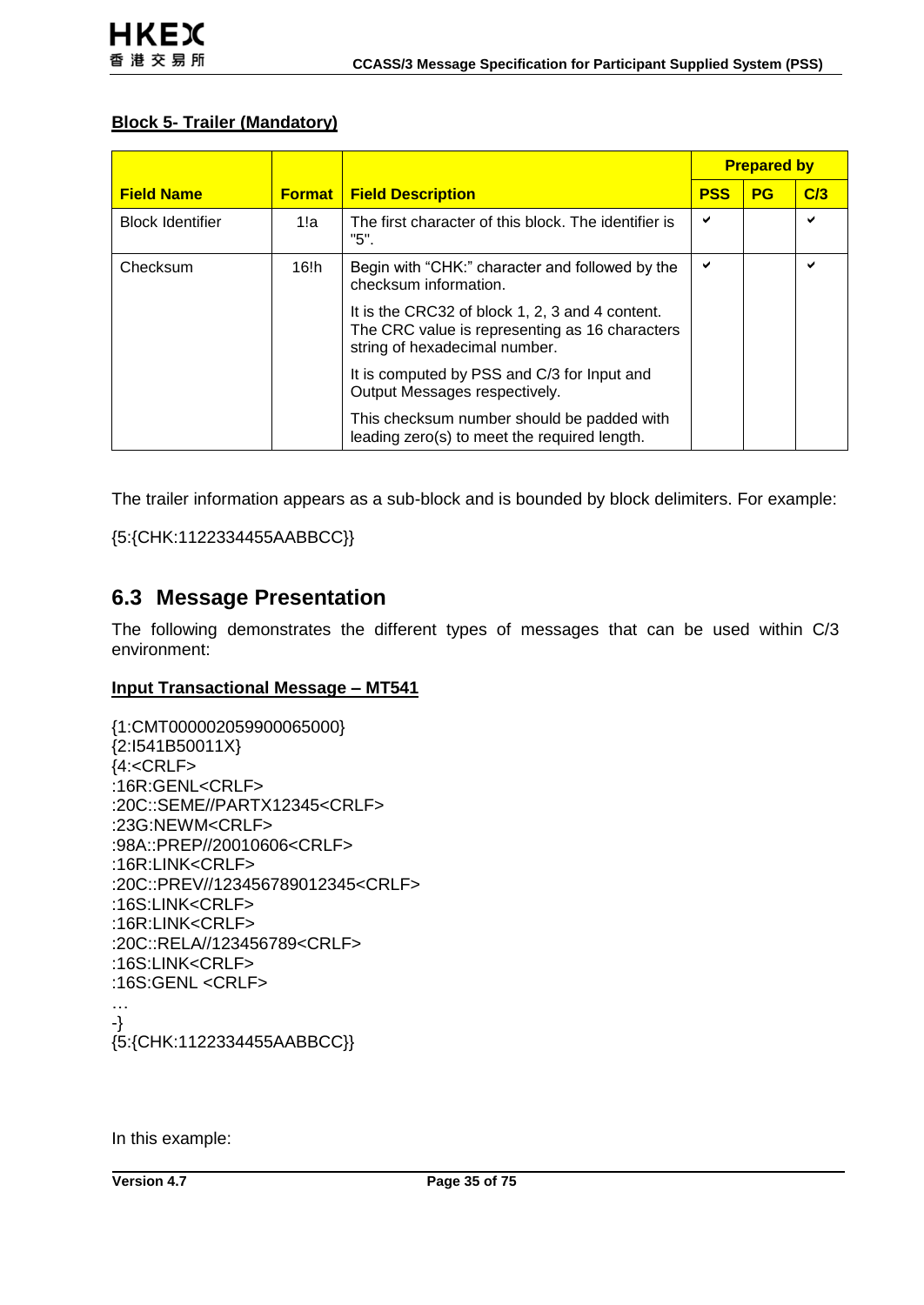

- Block 3 is not used and only Sequence A of MT541 is shown.
- Checksum digit in Block 5 is shown for illustration purpose only.
- The <CRLF> is only used in within Block 4 to separate one field Id to another; it is not required between blocks.
- Character "I" in Block 2 in to indicate that this is an Input Message.

#### **Output Transactional Message – MT548**

{1:CMT000002059900066770} {2:O548B50011X}  ${4:}\leq$ CRLF $>$ :16R:GENL<CRLF> :20C::SEME//PARTX12345<CRLF> :23G:INST<CRLF> :98A::PREP//20010606<CRLF> :16R:LINK<CRLF> :20C::RELA//D20123456<CRLF> :16S:LINK<CRLF> :16R:STAT<CRLF> :25D::SETT/PEND<CRLF> :16R:REAS<CRLF> :24B::DEND//NARR<CRLF> :28E::REAS/PAGE/00001/ONLY<CRLF> :16S:REAS<CRLF> :16S:STAT<CRLF> :16S:GENL<CRLF> … -} {5:{CHK:1122334455AABBCC}}

In this example:

- Block 3 is not used and only Sequence A, A1 and A2 of MT548 are shown.
- Checksum digit in Block 5 is shown for illustration purpose only.
- The <CRLF> is only used in within Block 4 to separate one field Id to another; it is not required between blocks.
- Character "O" in Block 2 in to indicate that this is an Output Message.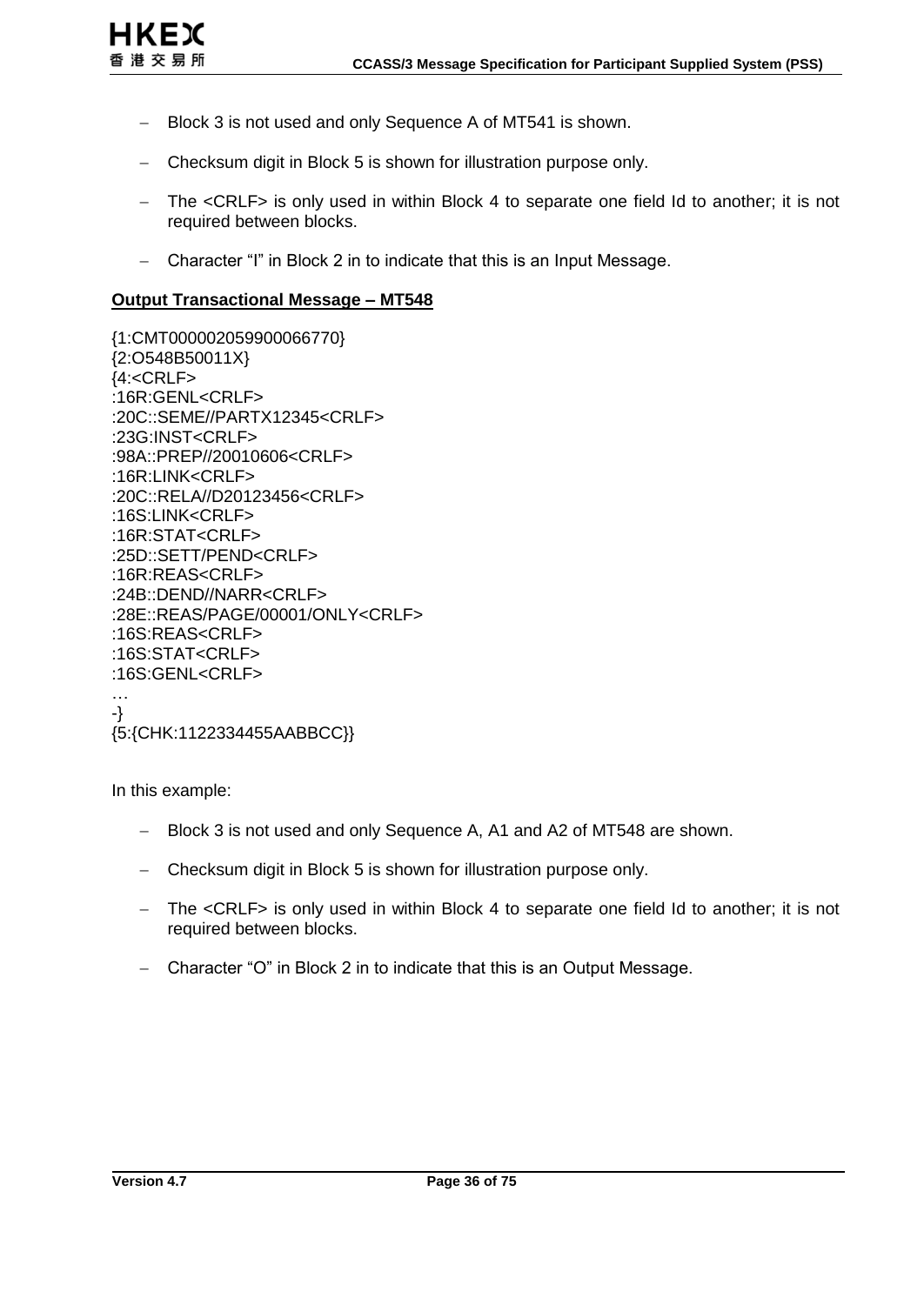

# **7 Daily Operation Flow**

# **7.1 Daily Event in PSS**

The following diagram depicts the sequence of events that PSS has to perform in order to complete the clearing activities for the day.



- 1. PG user sign-on to C/3 Participant is required to perform login to C/3 system using smart card provided by HKEX. Each smart card contains participant's credential that can be used to authorise participant access to C/3.
- 2. PSS sign-on to PG using PG-API This is achieved at the application-level authentication via PG-API (Logon()) by submitting the valid PSS Id and Password to PG. Each PSS will be assigned an Id and Password.

Without valid sign-on to PG, PSS will not be able to submit any transactions to C/3.

3. Start of Day- perform subscription for broadcast and notification Once PSS has successfully logon to PG, PSS can choose to receive broadcast and notification messages from C/3 during C/3 business operation hours.

> This is achieved by performing subscription to PG using PG-API (SubscribeAsync( ) ).

4. C/3 Online Activities C/3's participant functions are accessible using PG-API (Submit()) throughout C/3 business operation hours.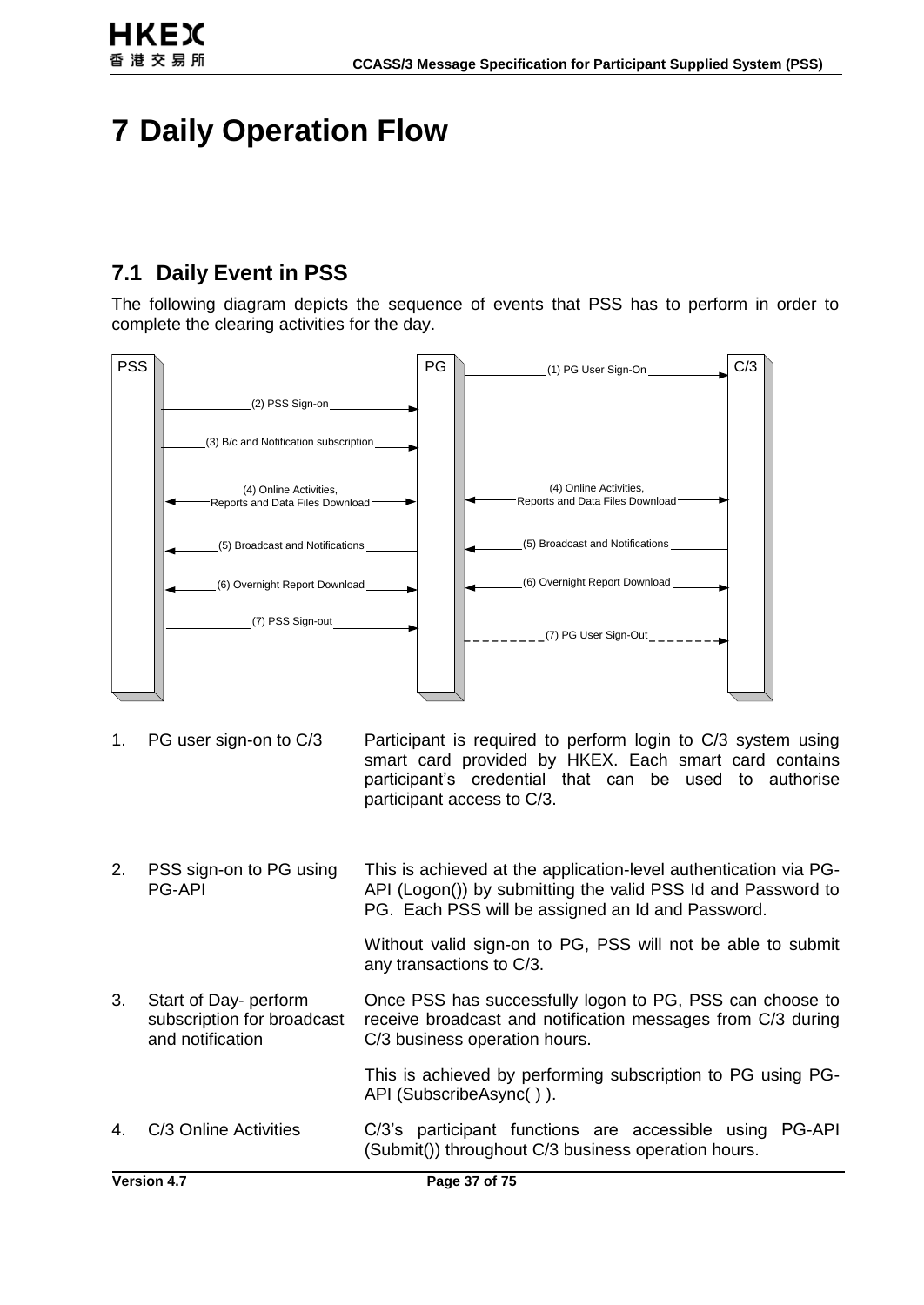Reports and data files can also be downloaded as and when they are available in C/3.

- 5. Asynchronous Messages Depending on the availability of the asynchronous messages in C/3 (broadcast and notification), these messages will also be distributed to PSS.
- 6. Overnight Report Download As C/3 certain reports are only available after business operation hours, PSS is required to schedule its job to request for the reports accordingly.

During this period, PSS can perform housekeeping for the non-reports related application and only have the scheduled job running until all reports are received in PSS.

7. End of Day Once all requested reports are received, PSS can choose to disconnect from PG using PG-API (Logoff( ) ). Subsequently, all applications in PSS can be shutdown (if applicable) and have the system ready for the next business day.

Participant can choose to Sign-Out from PG if required.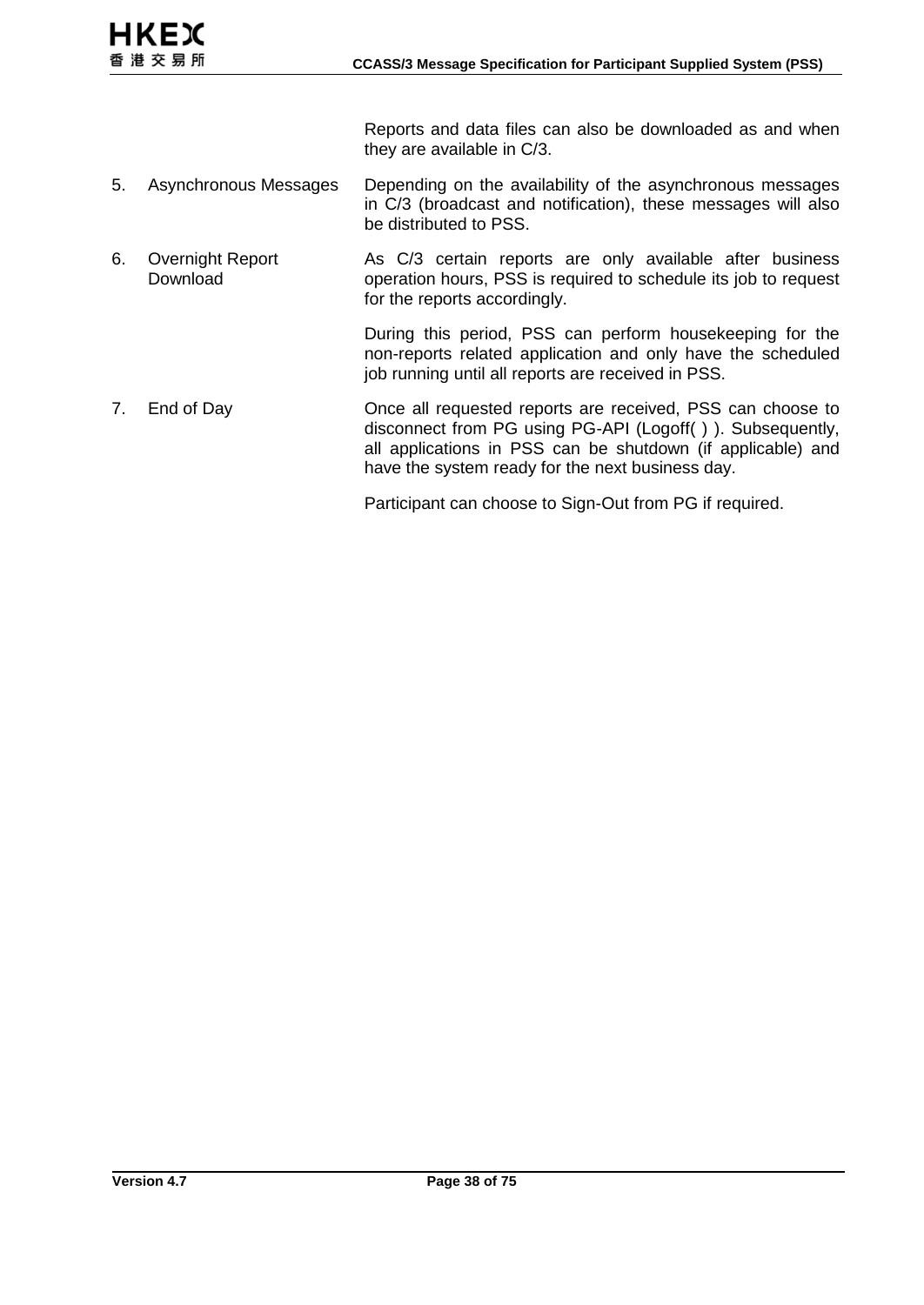# **8 Business Transactions to Message Mapping**

This section lists the application-level messages that are supported by C/3 (via PG). It describes the key processing logic required in PSS for handling messages that are mapped to C/3 business transactions.

# **8.1 Key Message Design Concepts / Assumptions**

The following are highlights of the key design assumptions / requirements for PG / PSS interface:

- a) Proper User Access Control : Access Control and authority for PSS users are required to be defined and built in PSS. Proper security, e.g., password logon, should be implemented in their PSS.
- b) Transaction Amount Checking : Transaction Amount Checking at C/3 (which is used to determine whether approval is required or not) will NOT be performed for transactions input through PG.
- c) Maker-Checker Processing : Internal workflow processing, i.e., Maker-Checker Processing, will be removed for transactions input through PG.
- d) Local Validation : Basic validation should be performed in PSS, e.g., format validation, static data validation.
- e) Unique Participant Transaction Reference (PTR) : Transaction reference number should be unique in order to link update from C/3.
- f) Notification to PG Users : PSS has to implement user level message routing through the connecting PG if required.
- g) Resilience in PG : With the above design, participants can install more than one PGs to fulfil resilience requirements.
- h) Data Download : To support local validation, static information (e.g., stock list) should be downloaded and stored in PSS.
- i) Recovery of Critical Data : Regular data backup should be performed in case there is data corruption.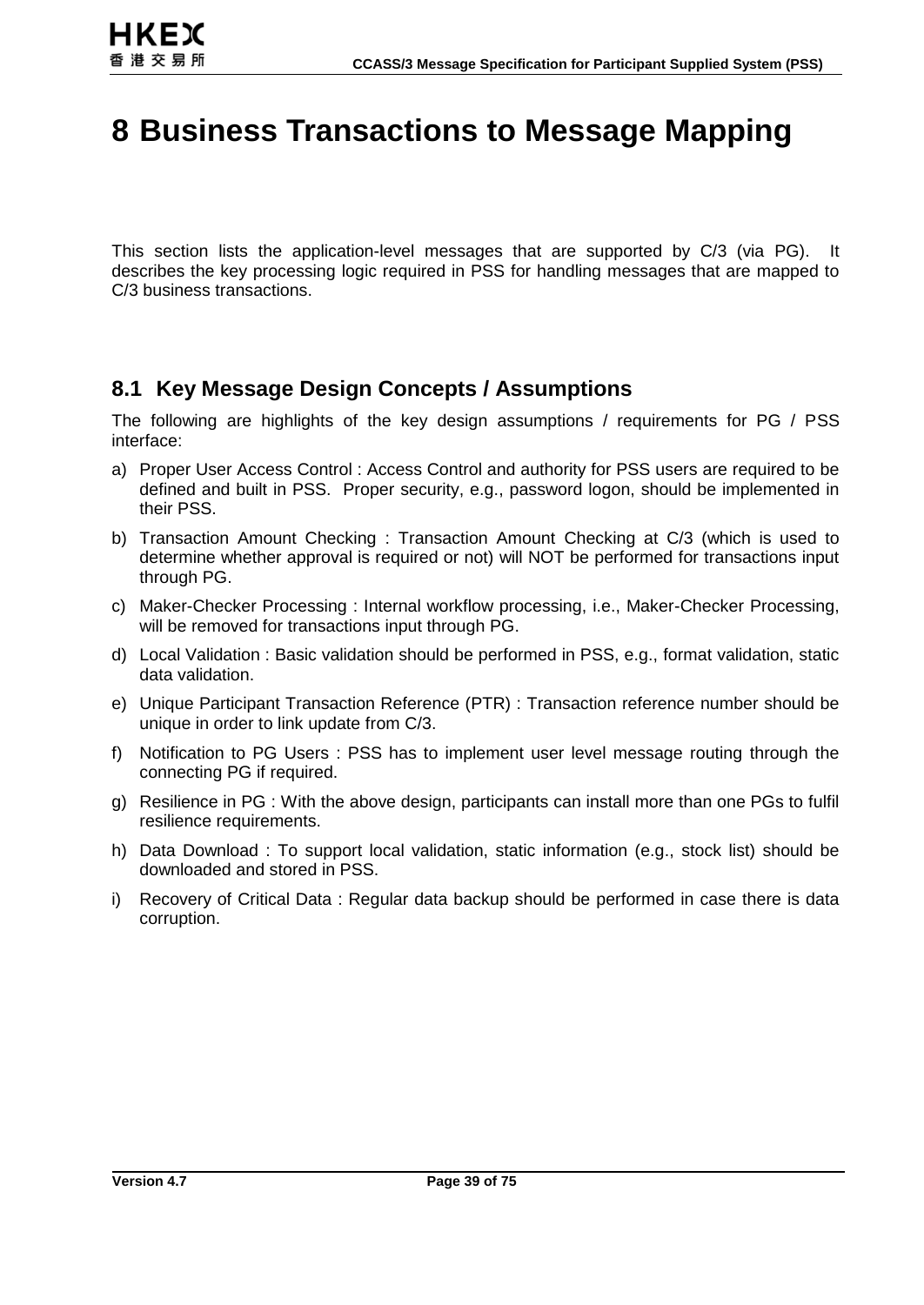# **8.2 Summary of PSS Business Transactions to Message Mapping**

The following is an inventory of business transactions and their related message flow and messages that will be supported by the C/3 via PG :

| <b>Business</b><br><b>Transaction</b><br><b>Group</b> | <b>Business Transaction</b>           | <b>Message</b><br>Flow (IT) | <b>Message</b>                      |               | <b>Message</b><br><b>Template</b><br>(Input,<br><b>Output)</b> |
|-------------------------------------------------------|---------------------------------------|-----------------------------|-------------------------------------|---------------|----------------------------------------------------------------|
|                                                       |                                       |                             | <b>Input</b>                        | <b>Output</b> |                                                                |
| <b>Clearing &amp; Settlement</b>                      |                                       |                             |                                     |               |                                                                |
| <b>Maintain SI</b>                                    | Input SI                              | A                           | MT540,<br>MT541,<br>MT542,<br>MT543 | MT598         | T01A, T29A                                                     |
|                                                       | Change SI                             | A                           | MC544                               | MT598         | T01B, T29A                                                     |
|                                                       | Change Hold Matched SI                | Α                           | MC545                               | MT598         | T34A, T29A                                                     |
|                                                       | Cancel SI                             | A                           | MT540,<br>MT541,<br>MT542,<br>MT543 | MT598         | T01C, T29A                                                     |
|                                                       | <b>Revoke Matched SI</b>              | A                           | MT540,<br>MT541,<br>MT542,<br>MT543 | MT598         | T01D, T29A                                                     |
|                                                       | Enquire SI (single)                   | Α                           | MC556                               | MT548         | T04H, T03A                                                     |
|                                                       | Enquire SI (multiple)                 | B                           | <b>MC557</b>                        | MC558         | T04J, T03C                                                     |
|                                                       | <b>Enquire SI Unmatched</b><br>Reason | B                           | MC559                               | MT560         | T04I, T03B                                                     |
| Maintain DI                                           | Input DI                              | A                           | MC401                               | MT598         | T12A, T29A                                                     |
|                                                       | Change DI Requirement                 | Α                           | MC402                               | MT598         | T12B, T29A                                                     |
|                                                       | Enquire DI                            | A                           | MC403                               | MC404         | T12C, T12D                                                     |
| Maintain ATI                                          | Input ATI                             | Α                           | MT524                               | MT598         | T10A, T29A                                                     |
|                                                       | Enquire ATI                           | Α                           | MC525                               | MC526         | T10G, T10H                                                     |
|                                                       | Input Mass ATI                        | Α                           | MT524                               | MT598         | T10B, T29A                                                     |
|                                                       | Change Mass ATI                       | Α                           | MT524                               | MT598         | T10E, T29A                                                     |
|                                                       | Cancel Mass ATI                       | Α                           | MT524                               | MT598         | T10F, T29A                                                     |
|                                                       | <b>Enquire Mass ATI</b>               | A                           | MT524                               | MT508         | T10C, T10D                                                     |
| Maintain ISI                                          | Input ISI                             | A                           | MC301                               | MT598         | T11A, T29A                                                     |
|                                                       | Change ISI                            | Α                           | MC306                               | MT598         | T11B, T29A                                                     |
|                                                       | Cancel ISI                            | Α                           | MC307                               | MT598         | T11C, T29A                                                     |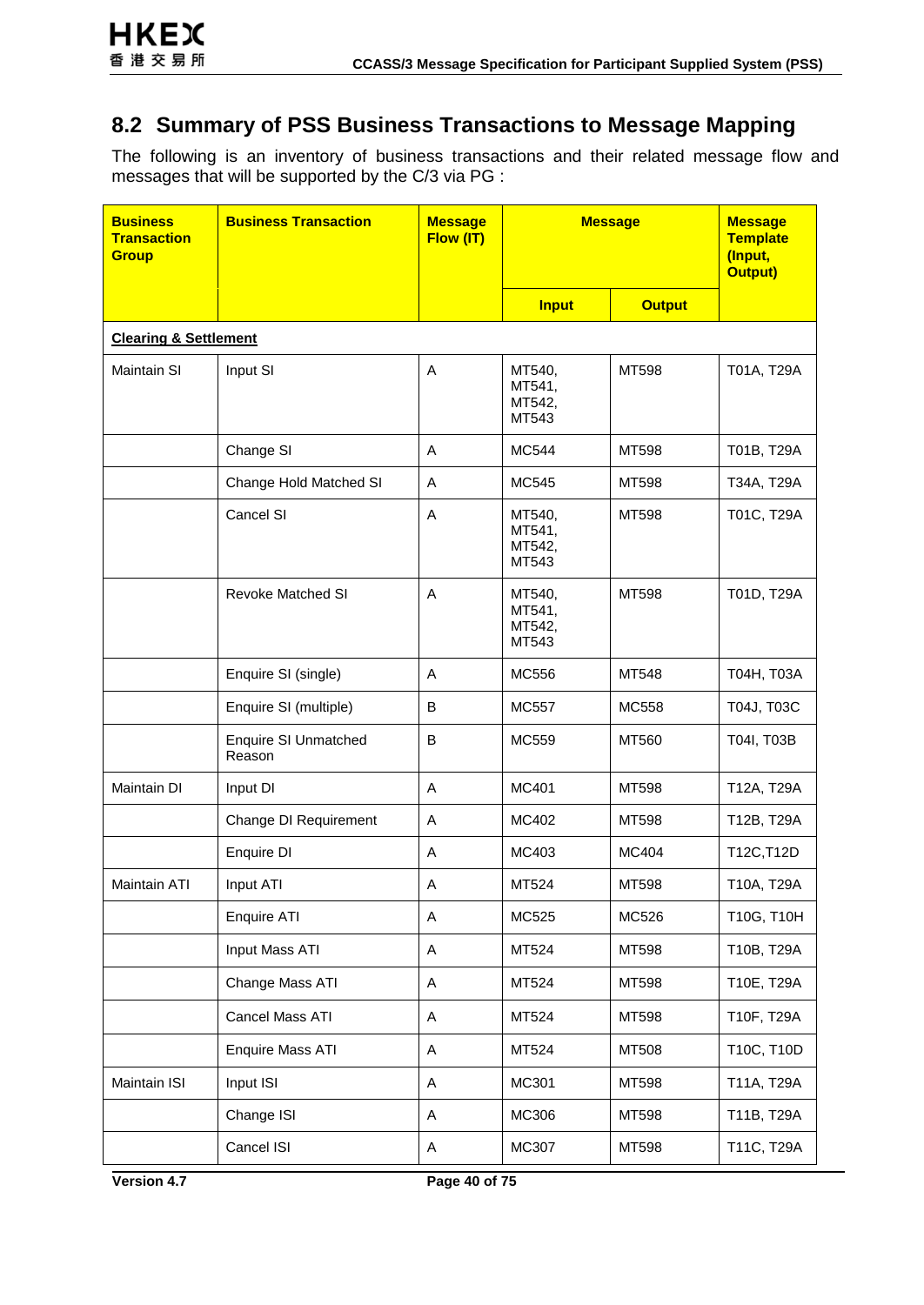| <b>Business</b><br><b>Transaction</b><br><b>Group</b>    | <b>Business Transaction</b>                                                                                                                                                            | <b>Message</b><br>Flow (IT) | <b>Message</b>                                                          |               | <b>Message</b><br><b>Template</b><br>(Input,<br><b>Output)</b> |
|----------------------------------------------------------|----------------------------------------------------------------------------------------------------------------------------------------------------------------------------------------|-----------------------------|-------------------------------------------------------------------------|---------------|----------------------------------------------------------------|
|                                                          |                                                                                                                                                                                        |                             | <b>Input</b>                                                            | <b>Output</b> |                                                                |
|                                                          | Enquire ISI (single)                                                                                                                                                                   | A                           | MC302                                                                   | MC303         | T11D, T11E                                                     |
|                                                          | Enquire ISI (multiple)                                                                                                                                                                 | B                           | MC304                                                                   | MC305         | T11F, T11G                                                     |
| <b>Maintain STI</b>                                      | Input STI                                                                                                                                                                              | A                           | MC192                                                                   | MC193         | T32A, T32B                                                     |
|                                                          | Enquire STI (single)                                                                                                                                                                   | A                           | MC194                                                                   | MC195         | T32C, T32D                                                     |
|                                                          | Enquire STI (multiple)                                                                                                                                                                 | B                           | MC196                                                                   | MC197         | T32E, T32F                                                     |
|                                                          | <b>Revoke STI</b>                                                                                                                                                                      | Α                           | <b>MC198</b>                                                            | MC193         | T33A, T32B                                                     |
| <b>Enquiries</b>                                         |                                                                                                                                                                                        |                             |                                                                         |               |                                                                |
| Enquire<br>Settlement<br>Account/Status                  | <b>Enquire Due/Overdue</b><br>Position                                                                                                                                                 | B                           | MC550                                                                   | MT537         | T04A, T06A                                                     |
|                                                          | <b>Enquire Stock Account</b><br>Balance (By Account)                                                                                                                                   | B                           | MC551                                                                   | MT536         | T04B, T02B                                                     |
|                                                          | <b>Enquire Stock Account</b><br>Balance (By Stock)                                                                                                                                     | B                           | MC552                                                                   | MT536         | T04C, T02C                                                     |
|                                                          | <b>Enquire Stock Account</b><br>Movement (By Account)                                                                                                                                  | B                           | MC553                                                                   | MT536         | T04D, T02D                                                     |
|                                                          | <b>Enquire Settlement Activity</b>                                                                                                                                                     | B                           | MC555                                                                   | MT536         | T04F, T02F                                                     |
|                                                          | <b>Enquire Stock Account</b><br>Movement (By Stock)                                                                                                                                    | B                           | MC554                                                                   | MT536         | T04E, T02E                                                     |
|                                                          | <b>Enquire Money Position</b>                                                                                                                                                          | Α                           | MT549                                                                   | MT536         | T04G, T02G                                                     |
| <b>Asynchronous Message</b>                              |                                                                                                                                                                                        |                             |                                                                         |               |                                                                |
| Asynchronous<br>Message                                  | Broadcast / Notification<br>Messages                                                                                                                                                   | С                           | <b>NA</b>                                                               | MA191         | <b>NA, T27B</b>                                                |
|                                                          | <b>Report Download</b>                                                                                                                                                                 |                             |                                                                         |               |                                                                |
| Overnight<br>Report<br><b>Distribution</b><br>(Download) | Refer to Section 4.2 "List of<br>Reports and Availability<br>Schedule" of CCASS<br><b>Terminal User Guide For</b>                                                                      | Α                           | MC905(retriev<br>e ISO<br>message)/                                     | Note $(1)$    | <b>T28E, NA</b>                                                |
|                                                          | Participants in HKEX web<br>site for the list of reports can<br>be download (RMF and IMG)                                                                                              |                             | MZ905(retriev<br>e zip stream)                                          |               |                                                                |
| Report<br>Download<br>(Online)                           | Refer to Section 4.2 "List of<br>Reports and Availability<br>Schedule" of CCASS<br>Terminal User Guide in<br>HKEX web site for the list of<br>reports can be download<br>(RMF and IMG) | Α                           | MC901 (retriev<br>e ISO<br>message)/<br>MZ901 (retriev<br>e zip stream) | Note $(1)$    | T28A, NA                                                       |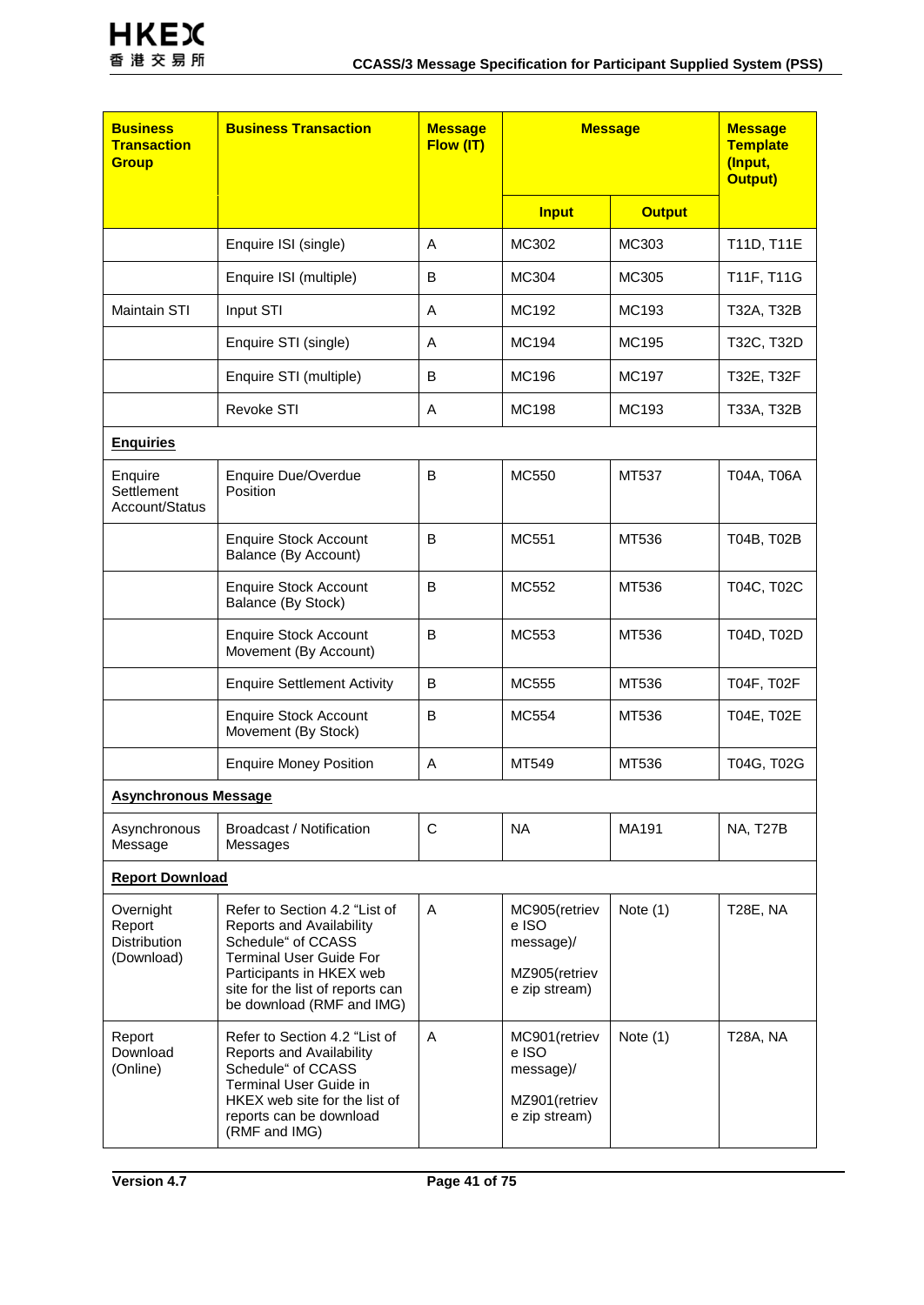| <b>Business</b><br><b>Transaction</b><br><b>Group</b> | <b>Business Transaction</b>                       | <b>Message</b><br><b>Flow (IT)</b> | <b>Message</b> |               | <b>Message</b><br><b>Template</b><br>(Input,<br><b>Output)</b> |
|-------------------------------------------------------|---------------------------------------------------|------------------------------------|----------------|---------------|----------------------------------------------------------------|
|                                                       |                                                   |                                    | <b>Input</b>   | <b>Output</b> |                                                                |
| <b>Report Profile</b><br>Maintenance                  | <b>Update Report Profile</b>                      | A                                  | <b>MC910</b>   | MT598         | T31A, T29A                                                     |
|                                                       | <b>Enquire Report Profile</b>                     | A                                  | MC911          | MC912         | T31B, T31C                                                     |
|                                                       | <b>Enquire Report</b><br>Master/Availability List | A                                  | MC913          | MC914         | T31D, T31E                                                     |
| <b>File Transfer</b>                                  |                                                   |                                    |                |               |                                                                |
| <b>General File</b><br>Transfer                       | SI File Transfer                                  | A                                  | <b>MC801</b>   | <b>MC898</b>  | T30A, T29B                                                     |
|                                                       | <b>ATI File Transfer</b>                          | A                                  | <b>MC802</b>   | <b>MC898</b>  | T30B, T29B                                                     |
|                                                       | <b>ISI File Transfer</b>                          | A                                  | <b>MC804</b>   | <b>MC898</b>  | T30D, T29B                                                     |
|                                                       | <b>STI File Transfer</b>                          | A                                  | <b>MC808</b>   | MC898         | T30H, T29B                                                     |

Note (1): Please refer to "CCASS/3 Messaging Specification for Participant Supplied System (PSS) – Part 2" Section 1.8 for handling of output message for report download.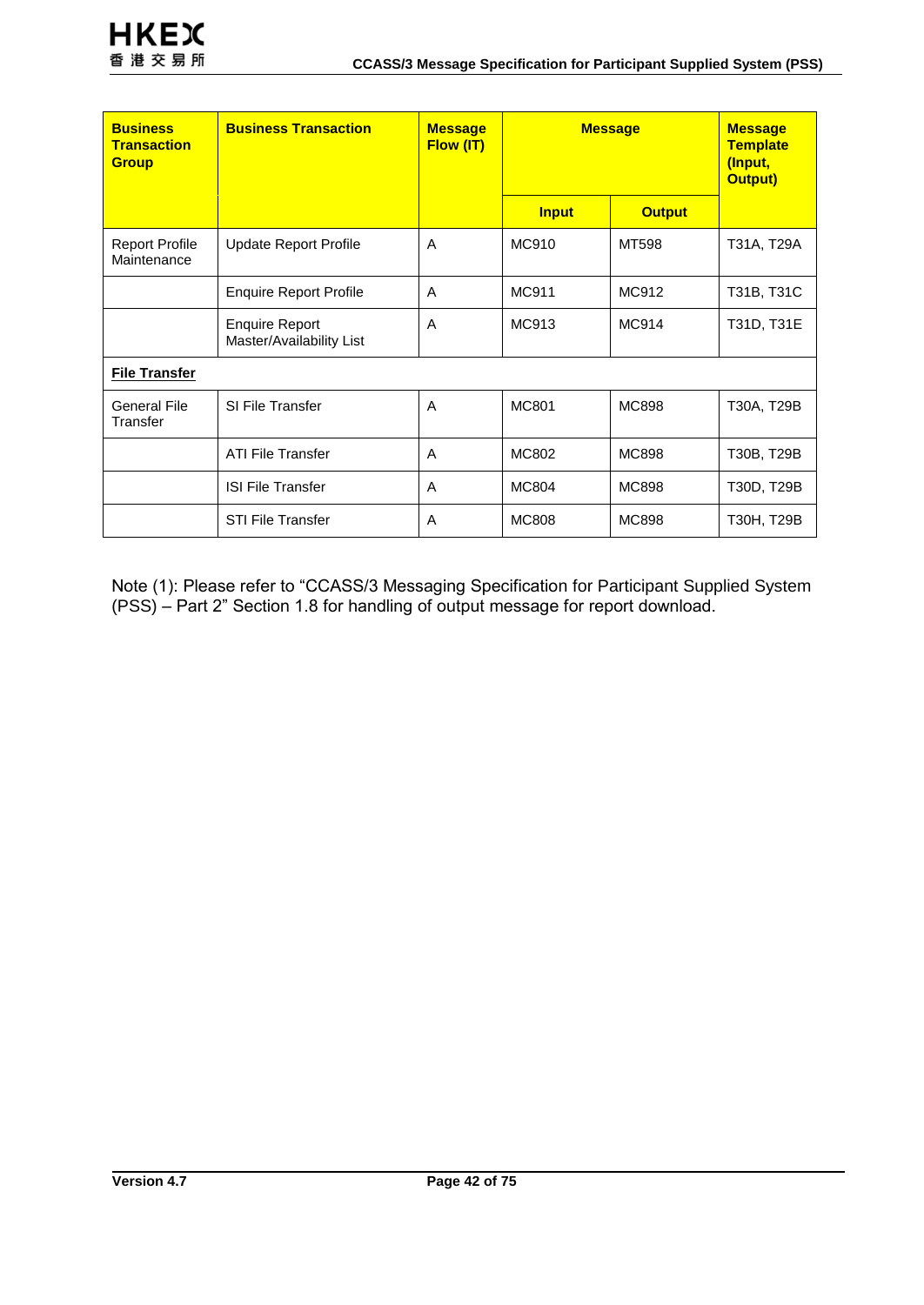# **8.3 Clearing and Settlement**

The followings are the brief descriptions of Clearing and Settlement business transactions that are supported by the C/3 via PG.

### **8.3.1 Maintain SI**

#### **8.3.1.1 Input SI**

This function is to submit a Settlement Instruction for delivery / receipt of securities either free of payment, delivery vs. payment (can be real time delivery vs. payment).

#### **Processing Notes**

- Different message types may be generated for receiving / delivering party as well as the payment method.
- Upon successful submission of the Settlement Instruction, C/3 will return a reply message specifying the SI Input number as a unique reference to the instruction.
- The following table shows the linkage of the message reference to the different Instruction Types and Payment Methods:

| <b>Instruction Types</b> | <b>Payment Methods</b>              | <b>Message</b><br><b>Reference</b> |
|--------------------------|-------------------------------------|------------------------------------|
| Receive                  | FoP                                 | MT540                              |
|                          | D <sub>v</sub> P / R <sub>D</sub> P | MT541                              |
| Deliver                  | FoP                                 | MT542                              |
|                          | D <sub>v</sub> P / R <sub>DP</sub>  | MT543                              |

If the input message is processed successfully, the status of SI become "Unmatched".

#### **Other Reference Notes**

- Please check the latest Terminal User Guide for Participant of SI Maintenance available window.
- SIs input/uploaded by the two concerned participants are automatically matched by CCASS during matching runs. Please refer to Section 6 of CCASS Operational Procedures for the timing of the matching runs [\(http://www.hkex.com.hk/rule/ccassoptpcd/SEC06.pdf\)](http://www.hkex.com.hk/rule/ccassoptpcd/SEC06.pdf).

# **8.3.1.2 Change SI**

This function is used to change the details of a pending or an unmatched Settlement Instruction (SI) input by the participant if any error is found.

#### **Processing Notes**

 PSS is required to obtain the latest SI information stored in C/3 by sending a Single Enquire SI message (using SI Input Number) prior to sending the Change SI message.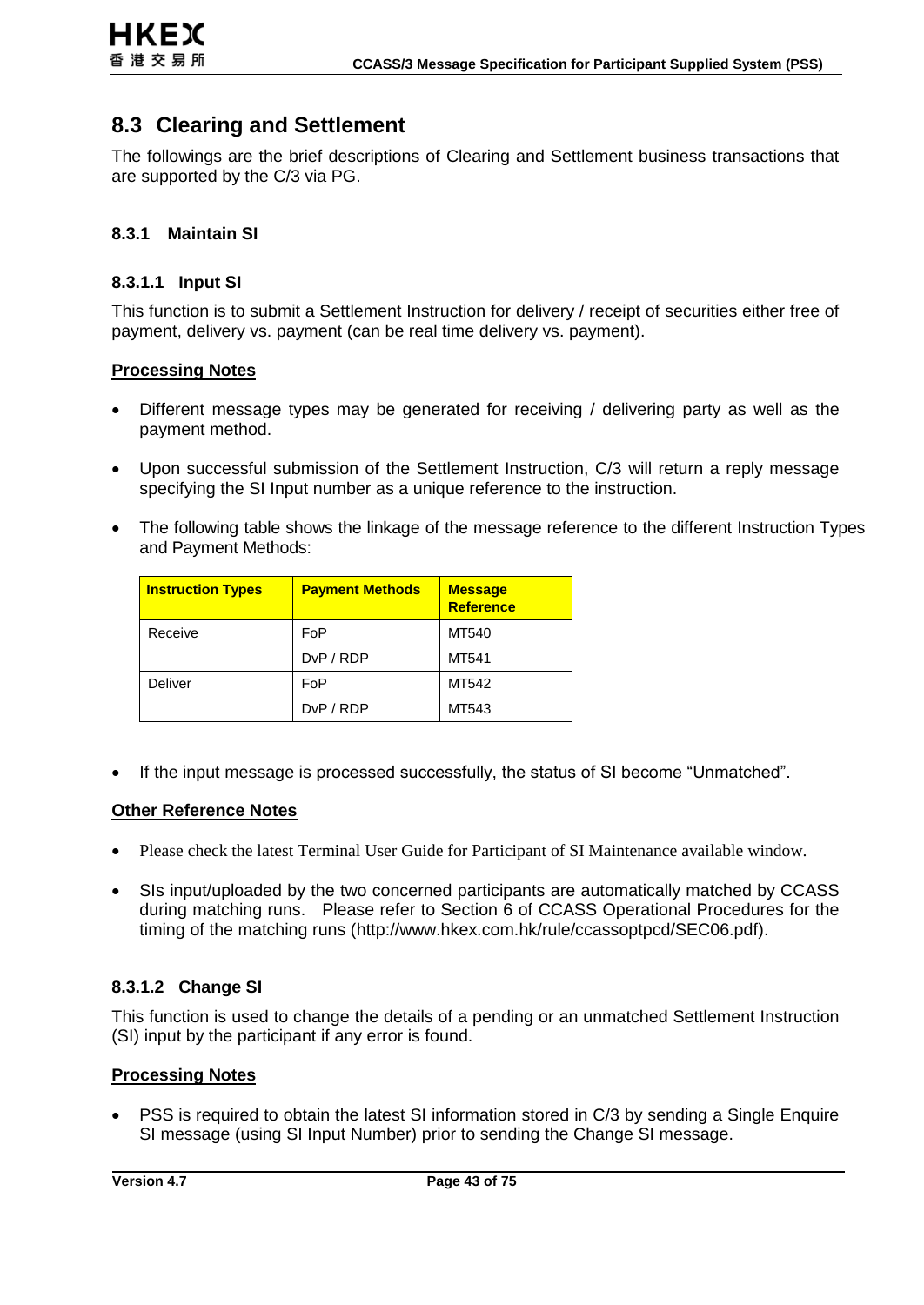If the input message is processed successfully, the status of SI become "Unmatched".

#### **Other Reference Notes**

N/A.

#### **8.3.1.3 Change Hold Matched SI**

This function is used to change the Hold Matched SI indicator for holding a matched SI for settlement or for releasing a matched on-hold SI for settlement.

#### **Processing Notes**

- PSS is required to obtain the SI input number and the timestamp of the SI record by sending a Single Enquire SI message prior to sending the Change Hold Matched SI message.
- If the input message is processed successfully, the Hold Matched SI indicator of the selected SI will be changed.

#### **Other Reference Notes**

- If either party or both parties have selected the Hold Matched SI indicator as "Yes" for the SI inputted, the status of the SI would become "Matched On-hold" after successful matching. After the initiating party(ies) of the "on-hold" mechanism has/have released the SI via Change Hold Matched SI function, i.e. change the Hold Matched SI indicator from "Yes" to "No", the status of the SI would become "Matched" and the SI is ready for settlement.
- On the contrary, either delivering or receiving party or both parties can change Hold Matched SI indicator from "No" to "Yes" via Change Hold Matched SI function if they would like to put on-hold the SI from settlement. The SI status would become "Matched On-hold" after successful change.

#### **8.3.1.4 Cancel SI**

This function is to cancel a settlement instruction that is in pending or unmatched status.

- PSS is required to obtain the latest SI information stored in C/3 by sending a Single Enquire SI message (using SI Input Number) prior to sending the Cancel SI message.
- The full message of the SI is required for the Cancel SI operation. However, only the key values will be validated, all other values are only for reference.
- Different message types may be generated for receiving / delivering party as well as the payment method.
- The following table shows the linkage of the message reference to the different Instruction Types and Payment Methods:

|                    | <b>Instruction Types</b> | <b>Payment Methods</b> | <b>Message</b><br><b>Reference</b> |
|--------------------|--------------------------|------------------------|------------------------------------|
|                    | Receive                  | FoP                    | MT540                              |
| <b>Version 4.7</b> |                          |                        | Page 44 of 75                      |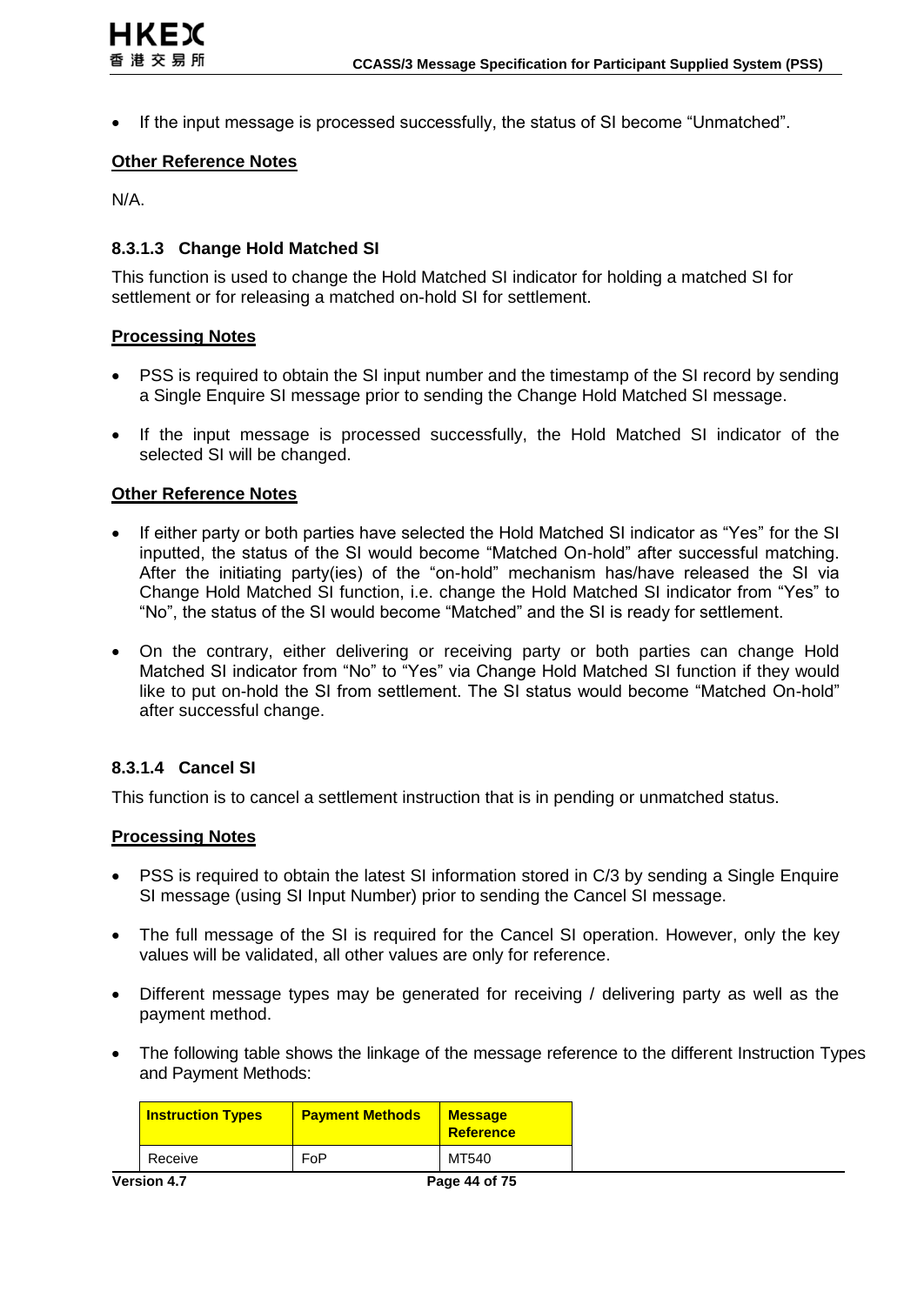| <b>Instruction Types</b> | <b>Payment Methods</b> | <b>Message</b><br><b>Reference</b> |
|--------------------------|------------------------|------------------------------------|
|                          | DvP/RDP                | MT541                              |
| Deliver                  | FoP                    | MT542                              |
|                          | DvP/RDP                | MT543                              |

N/A.

### **8.3.1.5 Revoke Matched SI**

This function is to cancel a settlement instruction that is in matched or matched on-hold or shares-on-hold status.

### **Processing Notes**

- PSS is required to obtain the latest SI information stored in C/3 by sending a Single Enquire SI message (using SI input Number) prior to sending the Revoke SI message.
- The full message of the SI is required for the Revoke SI operation. However, only the key values will be validated, all other values are only for reference.
- Different message types may be generated for receiving / delivering party as well as the payment method.
- The following table shows the linkage of the message reference to the different Instruction Types and Payment Methods:

| <b>Instruction Types</b> | <b>Payment Methods</b>             | <b>Message</b><br><b>Reference</b> |
|--------------------------|------------------------------------|------------------------------------|
| Receive                  | FoP                                | MT540                              |
|                          | D <sub>v</sub> P / R <sub>DP</sub> | MT541                              |
| Deliver                  | FoP                                | MT542                              |
|                          | D <sub>v</sub> P / R <sub>DP</sub> | MT543                              |

#### **Other Reference Notes**

- For SI with 'matched' or 'matched on-hold' status, revocation of the matched SI is completed if either one of the concerned participants inputs a revocation instruction. It is unnecessary for both counterparties to do so. For SI with 'shares-on-hold' status, revocation can only be made by the receiving participant. After revocation is completed, the status of SI changes from 'Matched' / 'Matched On-hold' / 'Shares-on-hold' to 'Revoked'.
- 'Matched' / 'Matched On-hold' / 'Shares-on-hold' SI revoked by the counterparty can be known immediately using the Enquire SI function or shown in the SI Activity or Intra-Day Due/Overdue ISI/SI Full List Reports.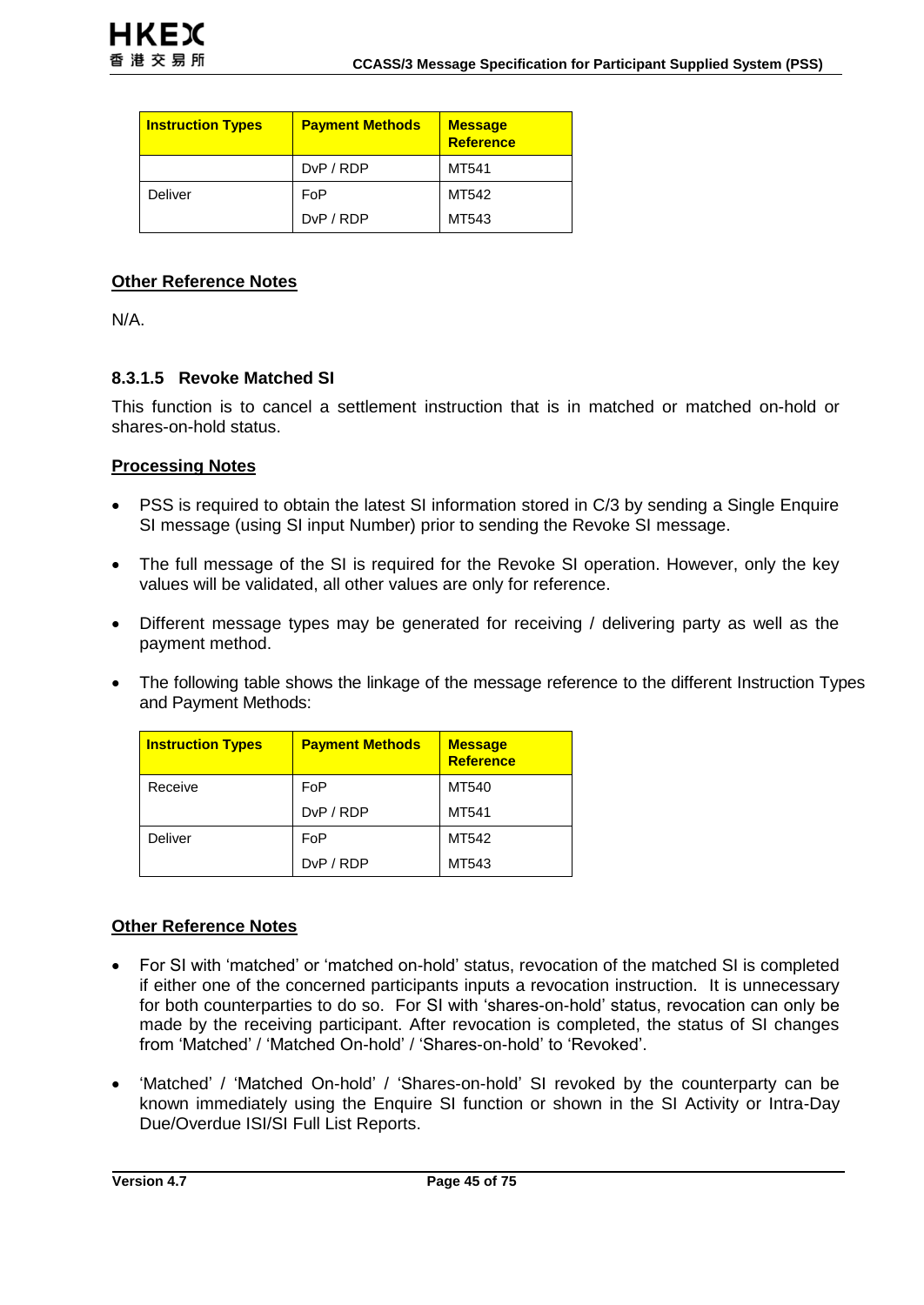

• If corresponding settlement position is 'frozen' or 'cancelled', no revocation of the SI is allowed. When SI status is updated, corresponding status of settlement position will be updated to 'revoked'. Stock/money position will also be updated. For RDP SI, status of Payment instruction will also be updated.

# **8.3.1.6 Enquire SI**

This function is to enquire details and current status of one or more SIs (after matching process performed at C/3).

#### **Processing Notes**

- This enquiry function supports both single and multiple enquiry modes.
- A Timestamp is returned in the single enquiry response message.

#### **Other Reference Notes**

- For single mode, SI input No. is a mandatory field.
- For multiple mode, SI information could be enquired with or without specifying a combination of category fields.

#### **8.3.1.7 Enquire SI Unmatched Reason**

This function is used to enquire the details of unmatched SIs with unmatched reasons.

The Enquire Unmatched SI Reason function can be used to make enquiries on the details of unmatched SIs with the unmatched fields identified. The unmatched fields are identified referring to the counterparty's most possible matching SI (i.e. having 3 unmatched fields or less) if found. Details of counterparty's unmatched SI will also be shown if the counterparty chooses not to hide the unmatched SI field contents to its SI counterparties.

#### **Processing Notes**

• This enquiry function supports only the multiple enquiry mode.

#### **Other Reference Notes**

N/A

#### **8.3.2 Maintain DI**

#### **8.3.2.1 Input DI**

Input a Delivery Instruction is to settle a due / overdue position which participant has opted for DvP / FoP settlement, or to put shares-on-hold pending money confirmation for a due / overdue position which participant has opted for RDP settlement. DI must be input by the delivery participant.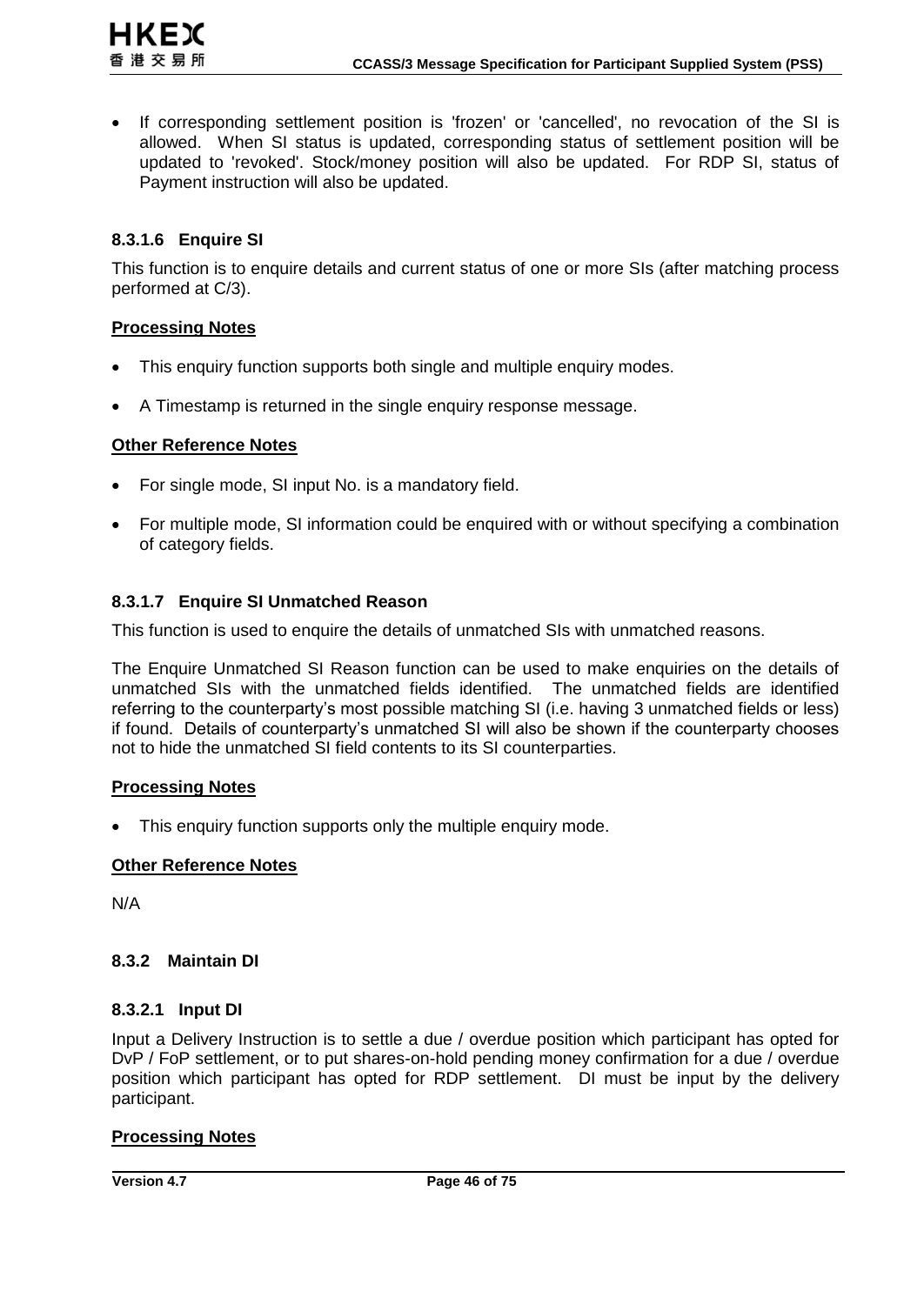- **HKEX** 香港交易所
- Timestamp is a mandatory field in the input message of 'Input DI'. Participant can obtain the timestamp of a position from the reply message of 'Enquire DI'.
- Upon successful submission of the Delivery Instruction, C/3 will return a reply message specifying the DI number as a unique reference to the instruction and the position will be settled.

- CNS (Continuous Net Settlement) short positions, delivering IT (Isolated Trade) positions, and delivering SI (Settlement Instruction) and ISI (Investor Settlement Instruction) positions can all be settled by inputting a DI.
- IT, SI and ISI positions with 'DI requirement = Yes' must be settled by a DI input.
- Although IT, SI or ISI positions with 'DI requirement = No' and CNS positions are handled by CCASS's multiple batch settlement runs, settlement can also be effected by a DI input before the multiple batch run.
- The participant inputting the DI must be the **delivering** party for the position and the positions can only be settled one at a time. A position is **immediately** settled by inputting a DI, if the participant has opted for DVP/FOP settlement. A SI or ISI position status is updated to 'shares-on-hold' by inputting a DI, if the participant has opted for RDP settlement. Once a DI is input, it cannot be changed.
- Participants can specify:
	- Which **stock account** (clearing or segregated account) is to be used for settlement by the DI, if the position is to be settled on DVP/FOP basis. For positions to be settled on a RDP basis or linked SI position with its linked receiving SI settled (i.e. non-blanked SI on-hold quantity), the stock account originally specified when creating the transaction should be used.
	- Either a **full** or **partial** settlement. Partial settlement is allowed only for (1) IT positions with payment instruction as FOP and (2) CNS positions. Other types of position must be settled fully.
	- There are three **payment instructions** (FOP, DVP or RDP). FOP is for IT positions only (CNS positions must be of DVP type; SI positions' payment instructions are fixed at the time of SI matching); ISI positions' payment instructions are fixed at the time of ISI affirmation.

Upon successful submission of the Delivery Instruction, PG will return a reply message specifying the Delivery Instruction number as a unique reference to the instruction.

# **8.3.2.2 Change DI Requirement**

Change the Delivery Instruction requirement for settling an IT, SI or ISI position. DI requirement can only be changed for unsettled positions.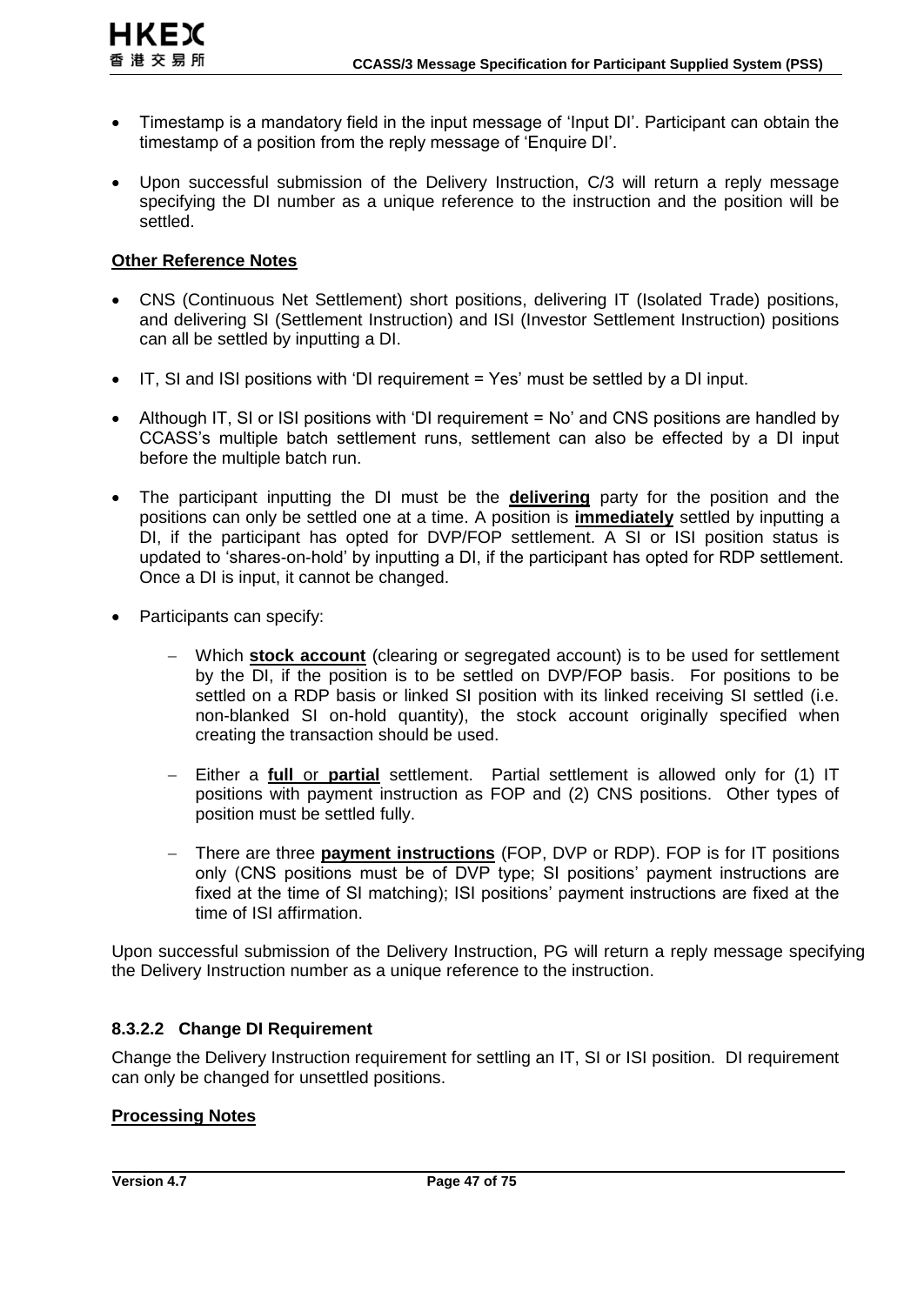Upon successful submission of the Change DI Requirement message, a positive acknowledgement will return.

#### **Other Reference Notes**

 DI requirement of unmatched SI and unaffirmed ISI cannot be changed by "Change DI Requirement" business transaction. A cancellation of the original unmatched SI or unaffirmed ISI has to be submitted and followed by a submission of new transaction or solely by submitting a 'Change SI' / 'Change ISI' input message.

# **8.3.2.3 Enquire DI**

This function allow enquiry on the details of a position that requires Delivery Instruction.

#### **Processing Notes**

 Upon successful submission of the Enquire DI message, a positive acknowledgement with the position detail and timestamp will return.

#### **Other Reference Notes**

N/A

#### **8.3.3 Maintain ATI**

#### **8.3.3.1 Input ATI**

This function is to transfer stock from one stock account to another, except Stock Collateral Control Account and SSA with Statement Service, of the same participant.

#### **Processing Notes**

- Before inputting an ATI message, the user should use the Enquire ATI in section 8.3.4.2 to confirm the stock amount is available.
- Upon successful submission of the Input ATI message, C/3 will return a reply message specifying the ATI number as a unique reference to the instruction.
- User could use the Enquire ATI in section 8.3.4.2 to check the account balance after inputting ATI message.

#### **Other Reference Notes**

- As CCASS uses the *Clearing* Account for stock settlement in multiple batches processing, this function is especially useful for transferring stock to the *Clearing* Account to prepare for settlement.
- Participants are required to specify the stock Accounts involved in the ATI (TO and FROM), the quantity of stock to be transferred and any additional remarks.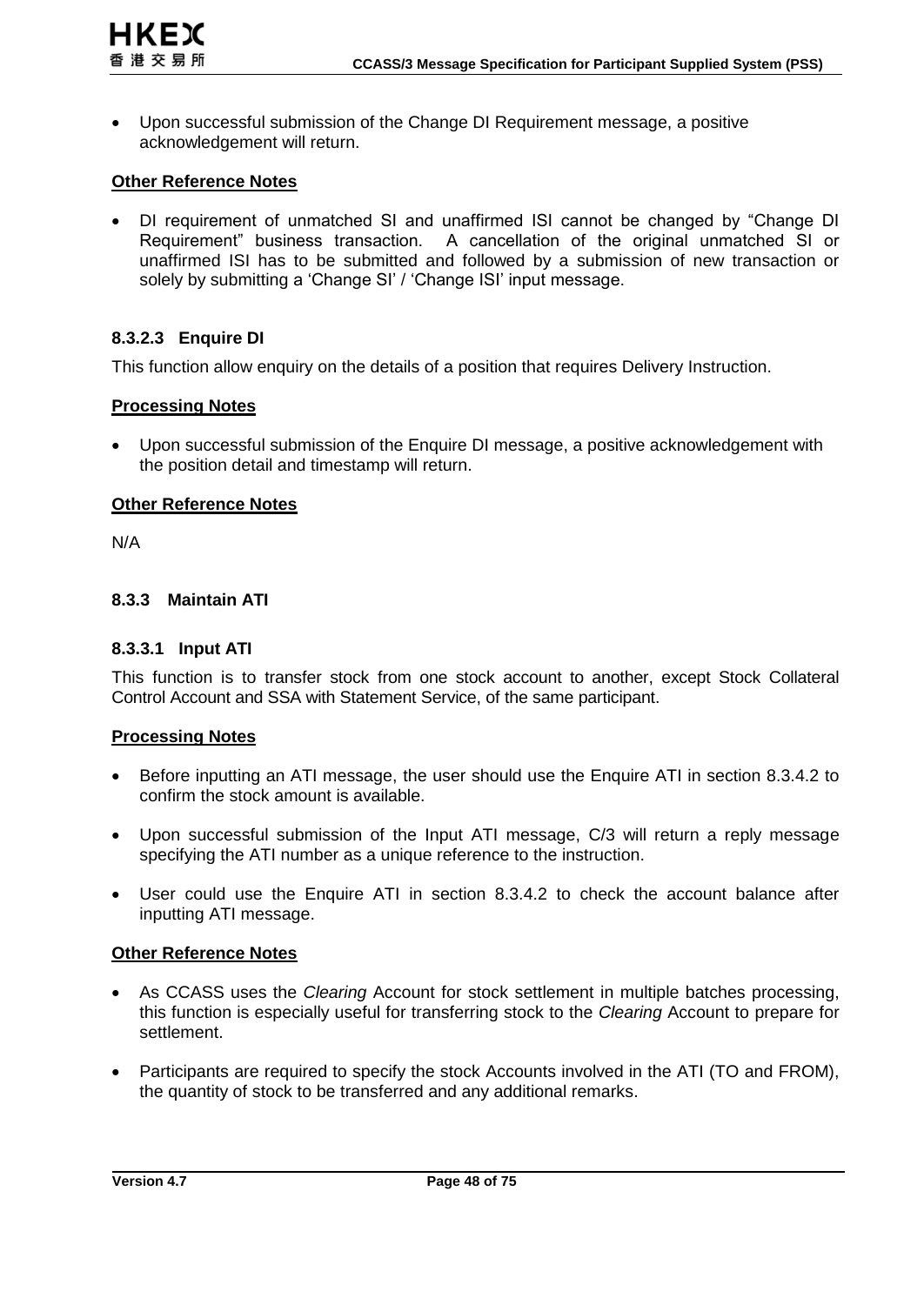Based on the current operation schedule, first session of input ATI service is available from 9:00 a.m. to 3:45 p.m., then second session commences at approximately 4:00 p.m. (announced by a broadcast message) and closes at 7:00 p.m.

### **8.3.3.2 Enquire ATI**

**HKEX** 香港交易所

This function is for enquiring balance (in number of shares) that is available for use in all valid stock accounts from account no. 1 - 20 for the selected stock before inputting Account Transfer instruction.

#### **Processing Notes**

 Upon successful submission of the Enquire ATI message, C/3 will return a reply message specifying the different available stock account balance for Input ATI function.

#### **Other Reference Notes**

• Based on the current operation schedule, first session of Enquire ATI service is available from 9:00 a.m. to 3:45 p.m., then second session commences at approximately 4:00 p.m. (announced by a broadcast message) and closes at 7:00 p.m.

#### **8.3.3.3 Input Mass ATI**

This function is to transfer all stocks that are eligible for Mass Account Transfer (e.g., excluding CNS On-hold shares on S-day) from the Clearing Account to a designated account of the same participant.

#### **Processing Notes**

 Upon successful submission of the Input Mass ATI message, a positive acknowledgement will return.

#### **Other Reference Notes**

- The mass ATI is only executed after the day-end batch processing. The mass ATI is created to transfer all stocks in the Clearing Account to another Account. Participants can specify the receiving account involved in the Mass ATI. If the transfer of only one stock is required, the Input ATI function should be used instead.
- Quantities of stock eligible for Mass Account Transfer are freely transferable shares which exclude shares allocated from batch settlement run on S-day. The participants cannot specify the particular stocks to be involved in the Mass ATI.

#### **8.3.3.4 Change Mass ATI**

This function is used to change the designated Account, to which stock will be transferred via the mass ATI transaction to transfer Stock from the Clearing Account (01) to a designated Account of the same Participant.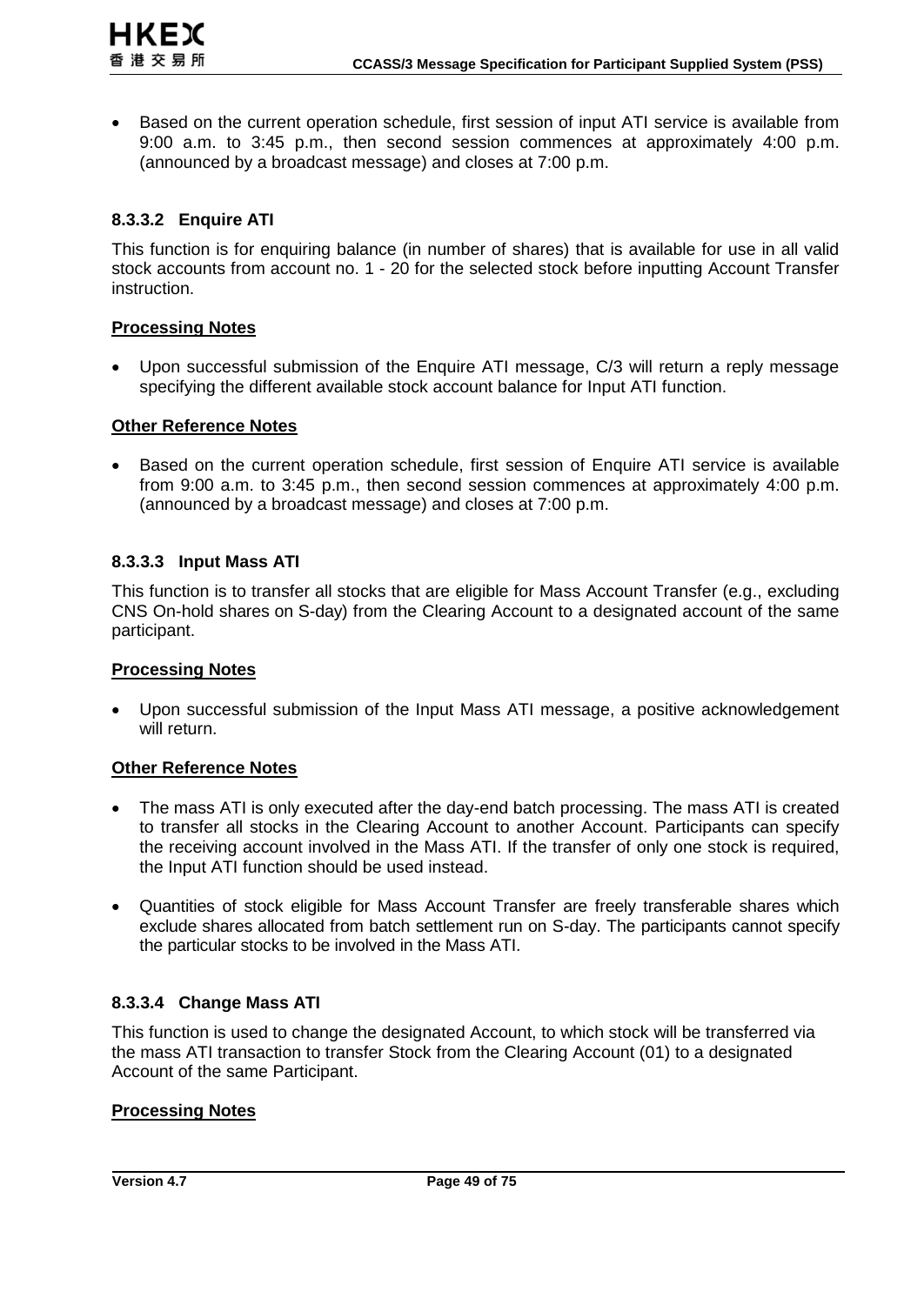- User needs to use the Enquire MASS ATI message to obtain the timestamp of the ATI that needs to be changed.
- Upon successful submission of the Change Mass ATI message and the ATI's timestamp, a positive acknowledgement will return.

 Quantities of stock eligible for Mass Account Transfer are freely transferable shares which exclude shares allocated from batch settlement run on S-day. The participants cannot specify the particular stocks to be involved in the Mass ATI.

# **8.3.3.5 Cancel Mass ATI**

This function is used to cancel the mass ATI transaction

# **Processing Notes**

- Upon successful submission of the Cancel Mass ATI message, a positive acknowledgement will return.
- A timestamp is required to perform a Cancel Mass ATI function and the timestamp is available from the Enquire Mass ATI [\(8.3.3.6\)](#page-49-0) response message.

# **Other Reference Notes**

 Quantities of stock eligible for Mass Account Transfer are freely transferable shares which exclude shares allocated from batch settlement run on S-day. The participants cannot specify the particular stocks to be involved in the Mass ATI.

# <span id="page-49-0"></span>**8.3.3.6 Enquire Mass ATI**

This function is to enquire the details of mass ATI transaction.

# **Processing Notes**

- The target Mass ATI account will return for this enquiry.
- A timestamp is returned from the response to reference a specific instance of the ATI for the Change and Cancel Mass ATI (8.3.4.3 and 8.3.4.4) function.

# **Other Reference Notes**

 Quantities of stock eligible for Mass Account Transfer are freely transferable shares which exclude shares allocated from batch settlement run on S-day. The participants cannot specify the particular stocks to be involved in the Mass ATI.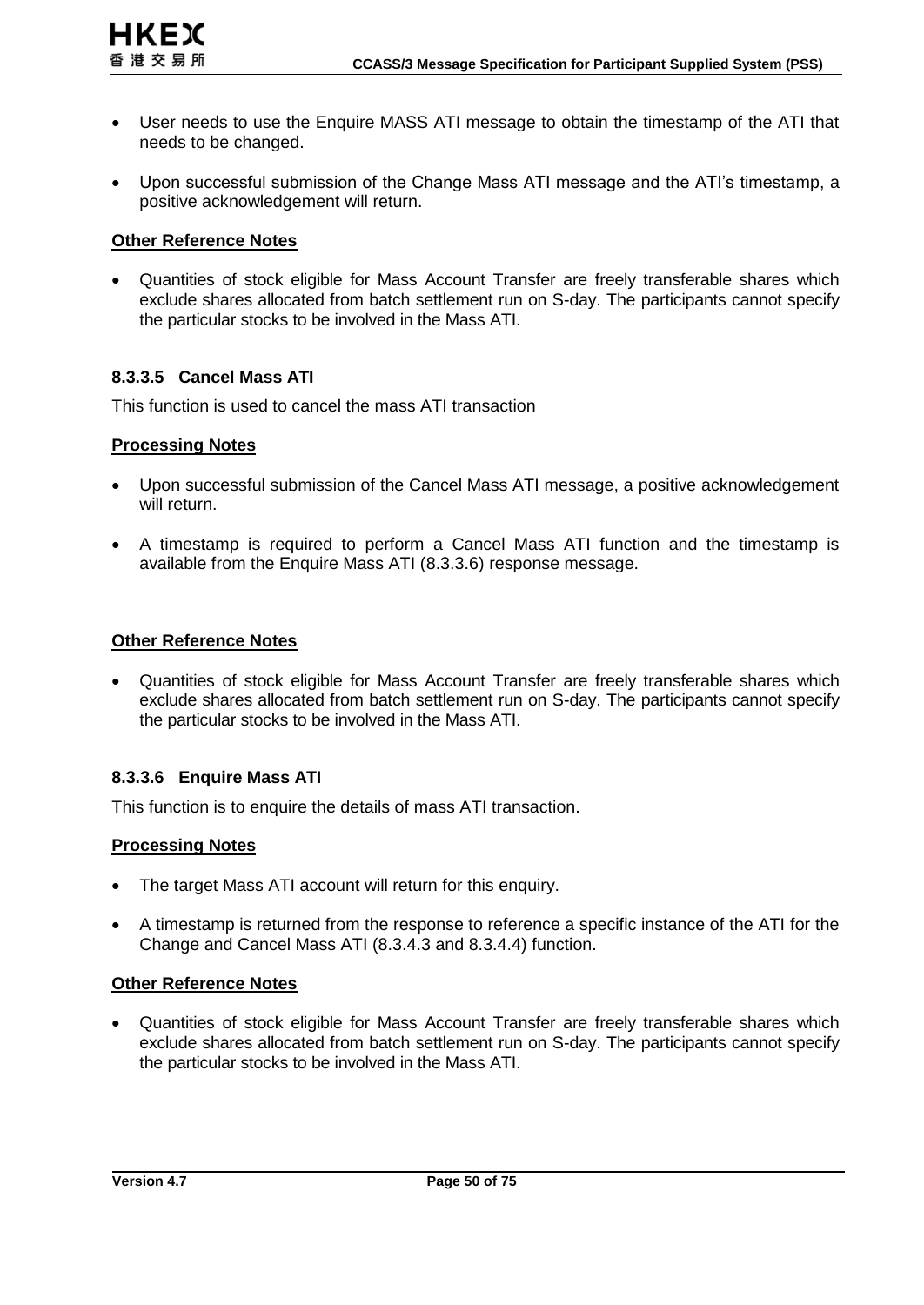# **8.3.4 Maintain ISI**

#### **8.3.4.1 Input ISI**

This function is used to submit an investor settlement instruction for delivery / receipt of securities either free of payment, delivery vs. payment (can be real time delivery vs. payment).

#### **Processing Notes**

- A proprietary message is generated to handle all the receiving / delivering party as well as the different payment methods.
- Upon successful submission of the Investor Settlement Instruction, C/3 will return a reply message specifying the ISI Input number as a unique reference to the instruction.
- If the input message is accepted, the ISI status becomes Unaffirmed.

#### **Other Reference Notes**

- Based on the current operation schedule, first session of maintaining ISI is available from 9:00 am to 3:45 pm, then second session commences at approximately 4:00 p.m. (announced by a broadcast message) and closes at 7:00 p.m.
- Except those ISIs of which CCASS participants elect to effect ISI (Without Affirmation), ISIs input by CCASS participants must be affirmed by the investor participants counterparties.
- If the designated bank of the IP (investor participant) provides confirmation of EPI service and with the consent of the IP, CCASS participant may put the shares on-hold in the IP's stock account upon settlement until the corresponding payment is confirmed good by the designated bank on the following bank day. To adopt the DVP on-hold mechanism, CCASS Participant has to set the 'DVP ON-HOLD REQ' indicator of the relevant ISI to 'Y'. The indicator will be read out or displayed during affirmation for the IP to confirm.
- Upon successful submission of the Investor Settlement Instruction, PG will return a reply message specifying the ISI number as a unique reference to the instruction.

#### **8.3.4.2 Change ISI**

This function is used to change the details of a pending or an **unaffirmed** Investor Settlement Instruction (ISI) entered by the participant if any error is found.

#### **Processing Notes**

- PSS is required to obtain the latest ISI information stored in C/3 by sending a Single Enquire ISI message (using ISI Input Number) prior to sending the Change ISI message.
- If the input message is accepted, the ISI status becomes Unaffirmed.

#### **Other Reference Notes**

• ISI details can only be changed if the ISI has not yet been affirmed (i.e. PENDING OR UNAFFIRMED) by the counterparty.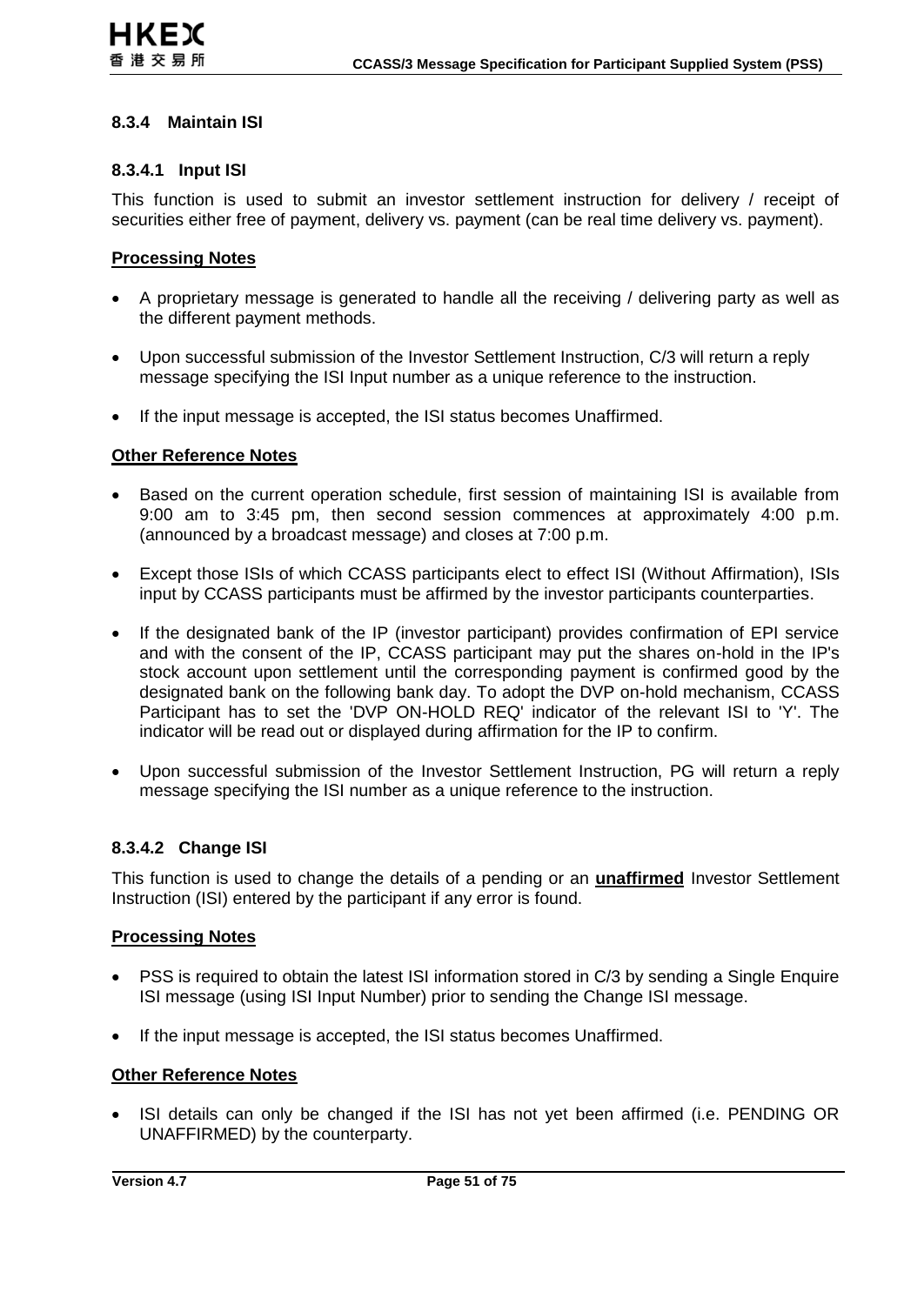### **8.3.4.3 Cancel ISI**

This function is used to cancel an investor settlement instruction that is at pending or unaffirmed.

#### **Processing Notes**

- A proprietary message is generated to handle all the receiving / delivering party as well as the different payment methods.
- PSS is required to obtain the latest ISI information stored in C/3 by sending a single Enquire ISI message (using ISI Input Number) prior to sending the Cancel ISI message.

#### **Other Reference Notes**

Only pending ISIs and unaffirmed ISIs can be deleted with this function.

#### **8.3.4.4 Enquire ISI**

This function is used to enquire the status of one or more SIs by specifying the selection criteria in the enquiry request.

#### **Processing Notes**

- This enquiry function supports both single and multiple enquiry modes.
- A timestamp is returned in the single enquiry response message.

#### **Other Reference Notes**

- The possible status of ISI can be pending, pending for affirm, unaffirmed, pending for settlement, settled, shares on hold or payment validated, DVP on-hold and unwinded.
- For single mode, ISI Input No. is a mandatory field.
- For multiple mode, ISI information could be enquired with or without specifying a combination of category fields.

#### **8.3.5 Maintain STI**

#### **8.3.5.1 Input STI**

Stock Segregated Account Transfer Instruction (STI) is used to effect stock transfer between Participant's stock segregated account (SSA) with Statement Service and its other Stock Accounts (including other SSA with Statement Service but excluding Stock Collateral Control Account) in CCASS.

#### **Processing Notes**

 Upon successful submission of a STI and the STI is accepted by CCASS, C/3 will return a reply message specifying the STI Input number as a unique reference to the instruction.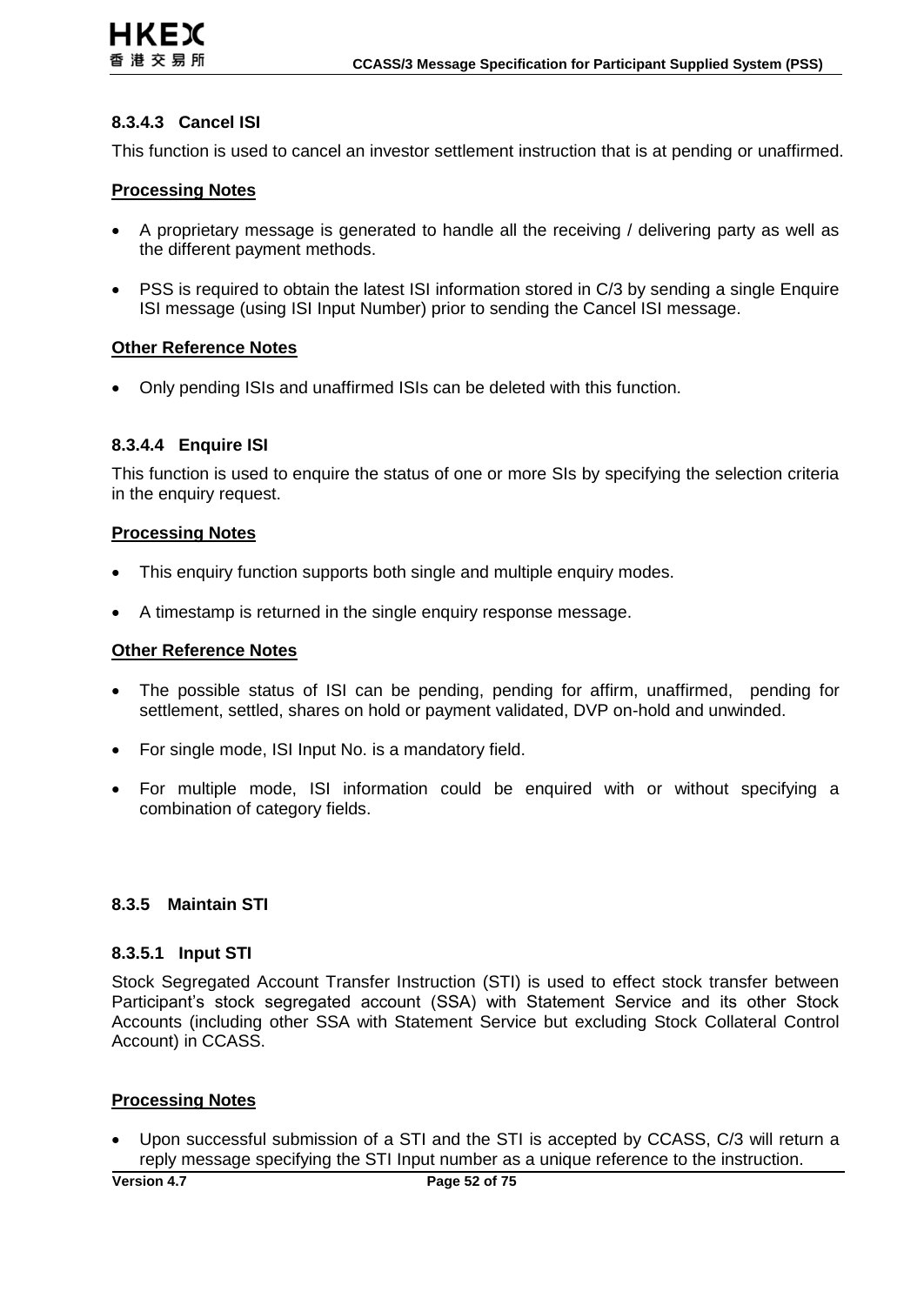- In addition, STI status will also be returned in the reply message if the STI is successful accepted by CCASS. Those STI that are accepted by CCASS will be in 'Transferred' or 'Pending For Transfer' or 'Unaffirmed' status.
- For those STI that are successfully inputted via PG, no further authorisation is required.

**HKEX** 香港交易所

 Based on the current operation schedule, first session of STI input is available from 8:00 to 3:45 p.m., and then second session commences at approximately 4:00 p.m. (announced by a broadcast message) and closes at 7:00 p.m.

STI can be settled on a 'Free of Payment' (FOP) or 'Delivery verse Payment' (DVP) basis. STI between SSA with Statement Service should be settled on a "Free of Payment" (FOP). DVP STI is only available to the transferring of Eligible Securities out from a SSA with Statement Service (i.e. with payment to be credited to the SSA Statement Recipient).

### **8.3.5.2 Enquire STI**

This function is to enquire details and current status of one or more STIs.

#### **Processing Notes**

• This enquiry function supports both single and multiple enquiry modes.

#### **Other Reference Notes**

- For single mode, STI Input No. is a mandatory field.
- For multiple mode, STI information could be enquired with or without specifying a combination of category fields.

# **4) Revoke STI**

Revoke STI is used for revocation of STI under 'Unaffirmed' and 'Pending For Transfer' status.

#### **Processing Notes**

- PSS is required to obtain the latest STI information stored in C/3 by sending a Single Enquire STI message (using STI Input No.) prior to sending the Revoke STI message.
- Upon successful revocation of a STI, C/3 will return a reply message specifying the related STI Input Number and the updated status of the STI which should be 'Revoked'.

#### **Other Reference Notes**

• In the input message of Revoke STI, STI Input No. is a mandatory field.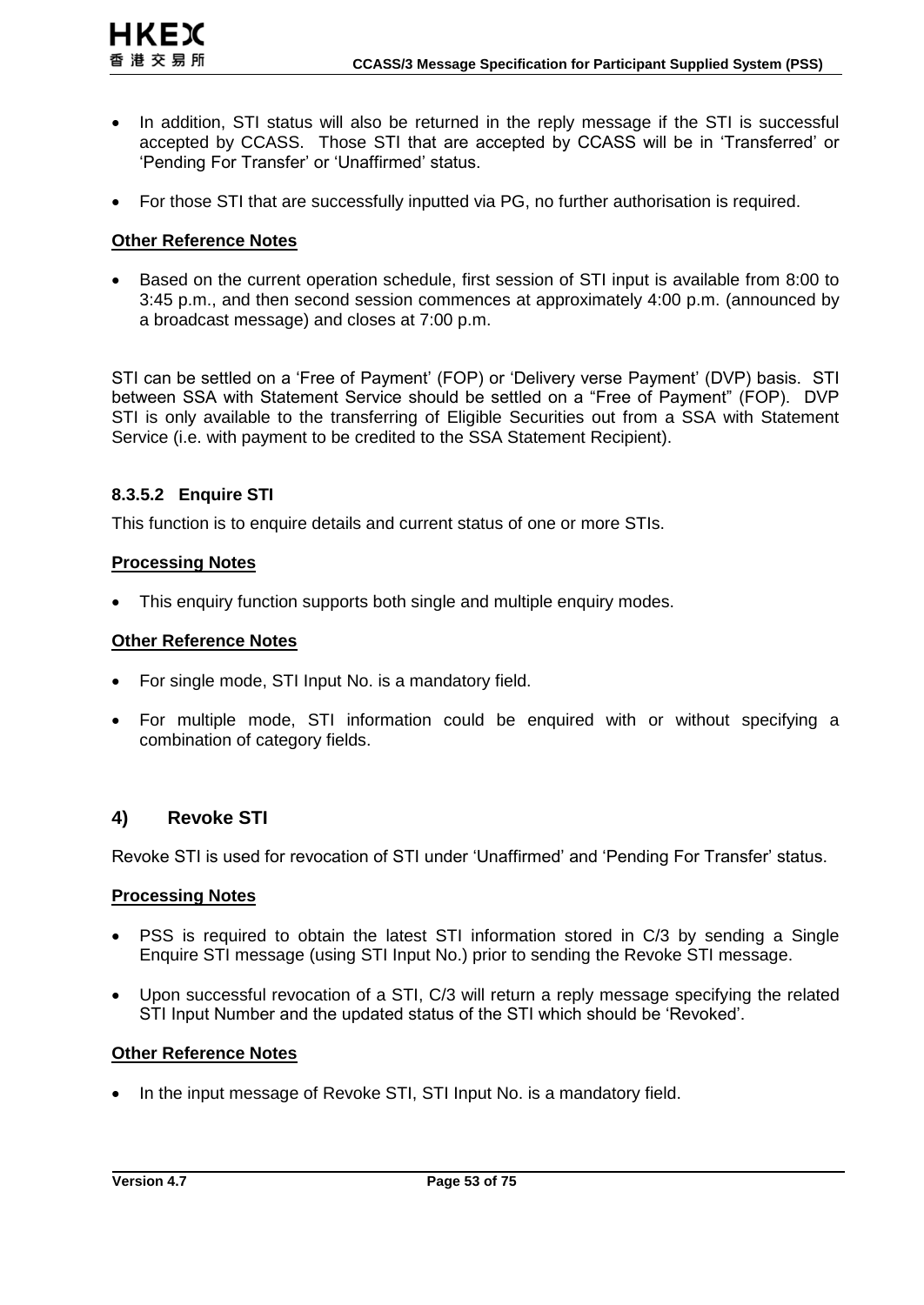# **8.4 Enquiry**

### **8.4.1 Enquire Settlement Activities / Status**

### **8.4.1.1 Enquire Due / Overdue Position**

This function is used to enquire the summary/details of a stock's **due/overdue** positions, which helps prepare the settlement.

#### **Processing Notes**

- The position type and stock code are used as the keys of the Due/Overdue Position enquiry.
- For enquiry with multiple results returning, PSS can specify the selection criteria in the enquiry message.
- This template supports two different response patterns for the Enquiry Due/Overdue Position function. It supports the Summary List response pattern and the Position Detail response pattern.
- For Summary List response pattern, Block B will be repeated, with Block B1, B2, B2a, B2b and B2b1 inside. In Block B1, enquiry key, delivery quantity, receiving quantity and net quantity will be shown while for others, default value will be displayed. In the 1<sup>st</sup> Block B2b, only stock code will be shown while in the  $2<sup>nd</sup>$  Block B2b, only position type and market will be shown. All the remaining fields will show default value.
- For Position Detail response pattern, Block B will be repeated with Block B1, B2, B2a, B2b and B2b1 inside. The Block B2b and B2b1 pattern must appear at least twice to represent a complete single response detail. In the  $1<sup>st</sup>$  Block B1, enquiry key, original position quantity sign, outstanding position quantity sign will be shown while in the  $1<sup>st</sup>$  Block B2b, stock code, original position quantity, original position trade amount, original position accrued interest, SI matched date/ISI affirmation date, settlement date, last update by, counterparty, internal transaction reference, settlement position number, SI linkage reference, participant reference and delivery/receiving account will be shown. In the  $2^{\overline{nd}}$  Block B2b, outstanding position quantity, outstanding position accrued interest, outstanding position trade amount, purpose of SI/ISI, updated date/time, position type, payment instruction, DI requirement, frozen/buy-in trade/buy-in request alert, counterparty internal transaction reference, market and client account number will be displayed. All the other fields will show default value.

#### **Other Reference Notes**

- Two types of information for current due/overdue positions can be enquired via this function. They are:
	- Summary list of one or more position type(s) of a stock or a specific position type of stock positions
	- Details of an individual settlement position
- For enquiry of 'Position Detail', 'Stock', 'Indicator' and 'Market' are mandatory fields while for enquiry of 'Summary List', only 'Market' and 'Indicator' are mandatory fields.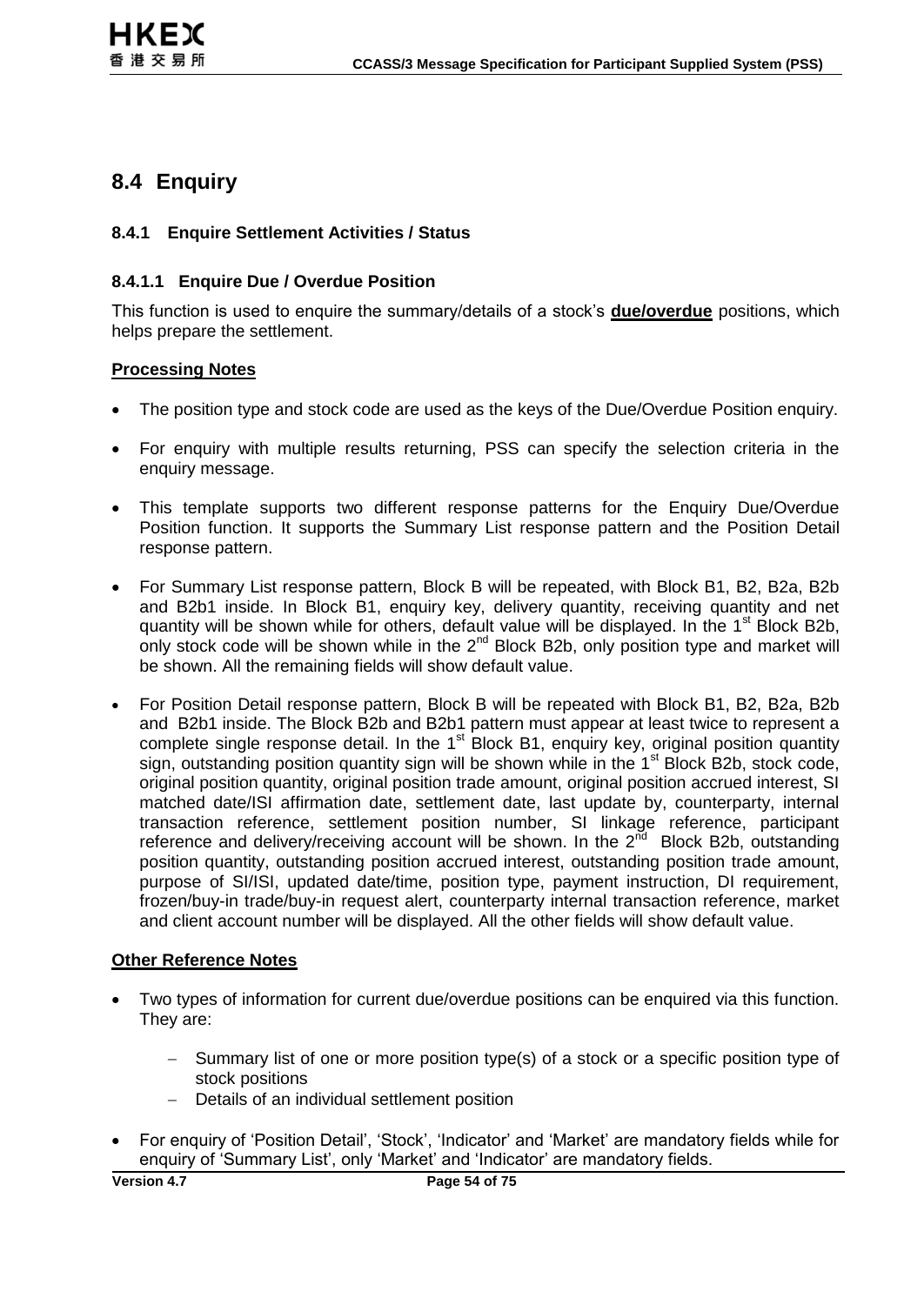### **8.4.1.2 Enquire Stock Account Balance (By Account)**

This function is used to enquire the balances of all stock accounts holding a specific stock. The function helps participants check whether there is enough stock in their accounts for settlement.

#### **Processing Notes**

- The stock account number is used as the key for this Stock Account Balance (By Account) enquiry.
- For enquiry with multiple results returning, PSS can specify the selection criteria in the enquiry message.
- For Stock Account Balance response pattern, Block B1 will be repeated, with Block B1a inside. If the statement is empty, no B1 block will be shown.

#### **Other Reference Notes**

 Enquiries on the movement activities of a particular stock for the current day can also be made via Enquire Movement by A/C (8.7.1.4).

### **8.4.1.3 Enquire Stock Account Balance (By Stock)**

This function is used to enquire the balances of all stocks in a specific stock account. The function helps participants check whether there is enough stock in their accounts for settlement.

- For enquiry with multiple results returning, PSS can specify the selection criteria in the enquiry message.
- This template supports two different response patterns: Total Stock Account Balance pattern (TSAB) and Stock Account Balance by Stock response pattern (STAB).
- The stock code is used as the key for enquiry under Stock Account balance by Stock response pattern.
- For Total Stock Account Balance response pattern (TSAB), Block B will be repeated, with Block B1 and B1a2 inside. In each Block B the Stock Account Number is shown with a default value, as the function data is not presented by accounts. In each repeating Block B1 a Stock and ISIN code is shown with account balance. Market information is shown in Block B1a2. In the last repeating block of the page, the enquiry key is shown if this is not the last page.
- For Stock Account Balance by Stock response pattern (STAB), Block B will be repeated, with Block B1 and B1a2 inside. In each Block B one Stock Account Number is shown. In each repeating Block B1 a Stock and ISIN code is shown with account balance, which is always the stock code inputted for enquiry. Market information is shown in Block B1a2, with detailed on hold values and with hold divided balances. In the last repeating block of the page, the total on hold balance and total stock balance is shown. If this is not the last page the enquiry key is also displayed.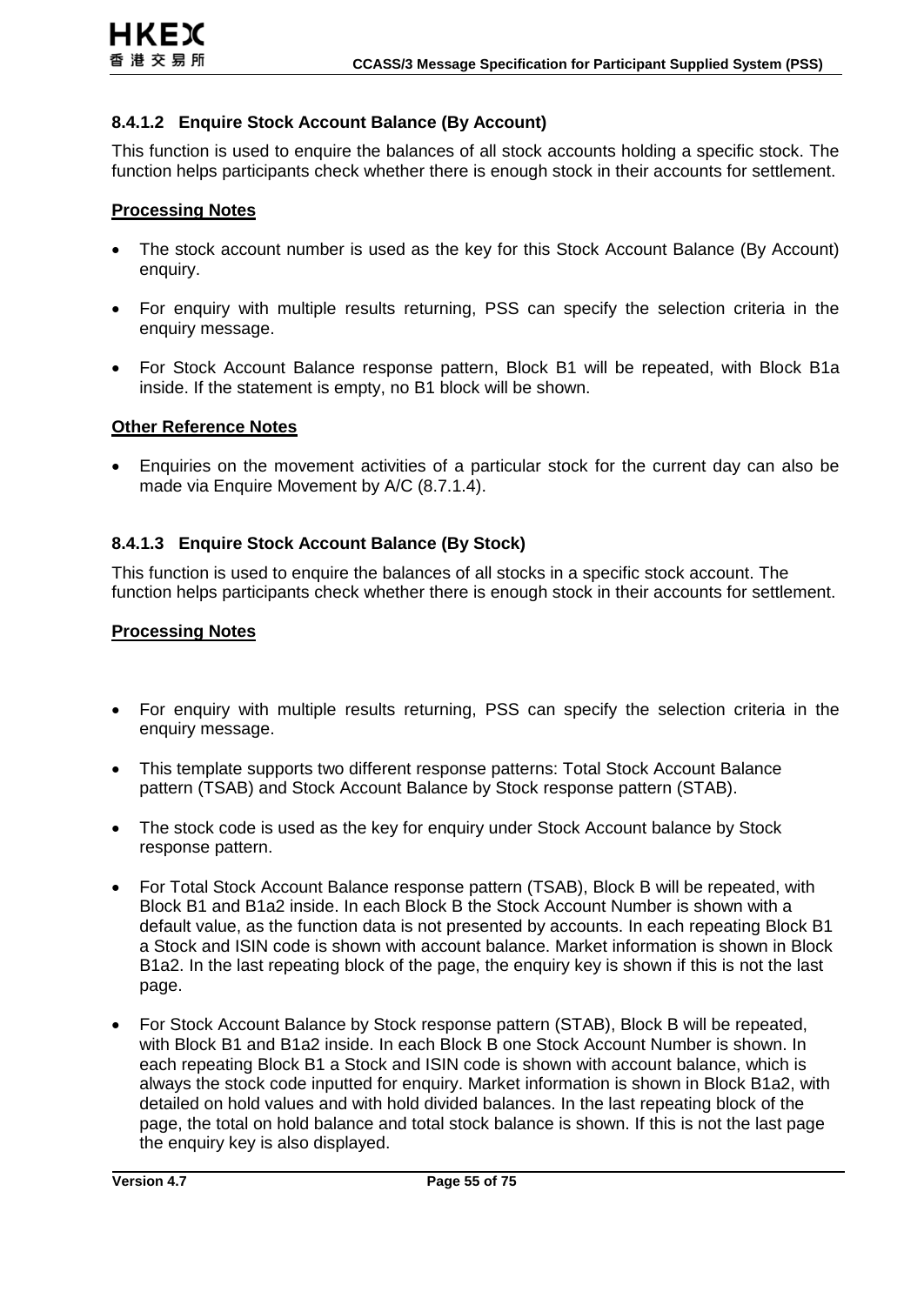Enquiries on the movement activities in a particular stock account for the current day can also be made via Enquire movement by A/C (8.7.1.4).

### **8.4.1.4 Enquire Stock Account Movement (By Account)**

This function is used to enquire the **movement activities** of any stock account occurring within one month.

#### **Processing Notes**

- The stock account number is used as the key for this Stock Account Movement (By Account) enquiry.
- For Stock Account Movement response pattern, Block B1 will be repeated, with Block B1a, B1a1 and B1a2 inside. If the statement is empty, no B1 block will be shown.

#### **Other Reference Notes**

This allows enquiries on all stock account movements of a **particular stock account**.

### **8.4.1.5 Enquire Stock Account Movement (By Stock)**

This function is used to enquire the **movement activities** of any stock account occurring within one month.

#### **Processing Notes**

- The stock code is used as the key for this Stock Account Movement (By Stock) enquiry.
- If transactions exist, Block B is repeated, with B1, B1a, B1a1, B1a2 inside, to show the transaction details. If the statement is empty, no Block B will be shown.

#### **Other Reference Notes**

This allows enquiries on all stock account movements of a **particular stock**.

#### **8.4.1.6 Enquire Settlement Activity**

This function is used to enquire the settlement activities of all positions which have been settled on the current day.

- The stock code, position type, settlement method and market are used as the keys for this Settlement Activity enquiry.
- For Settlement Activity response pattern, Block B will be repeated, with Block B1, B1a, B1a1, B1a2, B1a2a inside. The Block B1a must appear at least three times to represent a complete single response detail.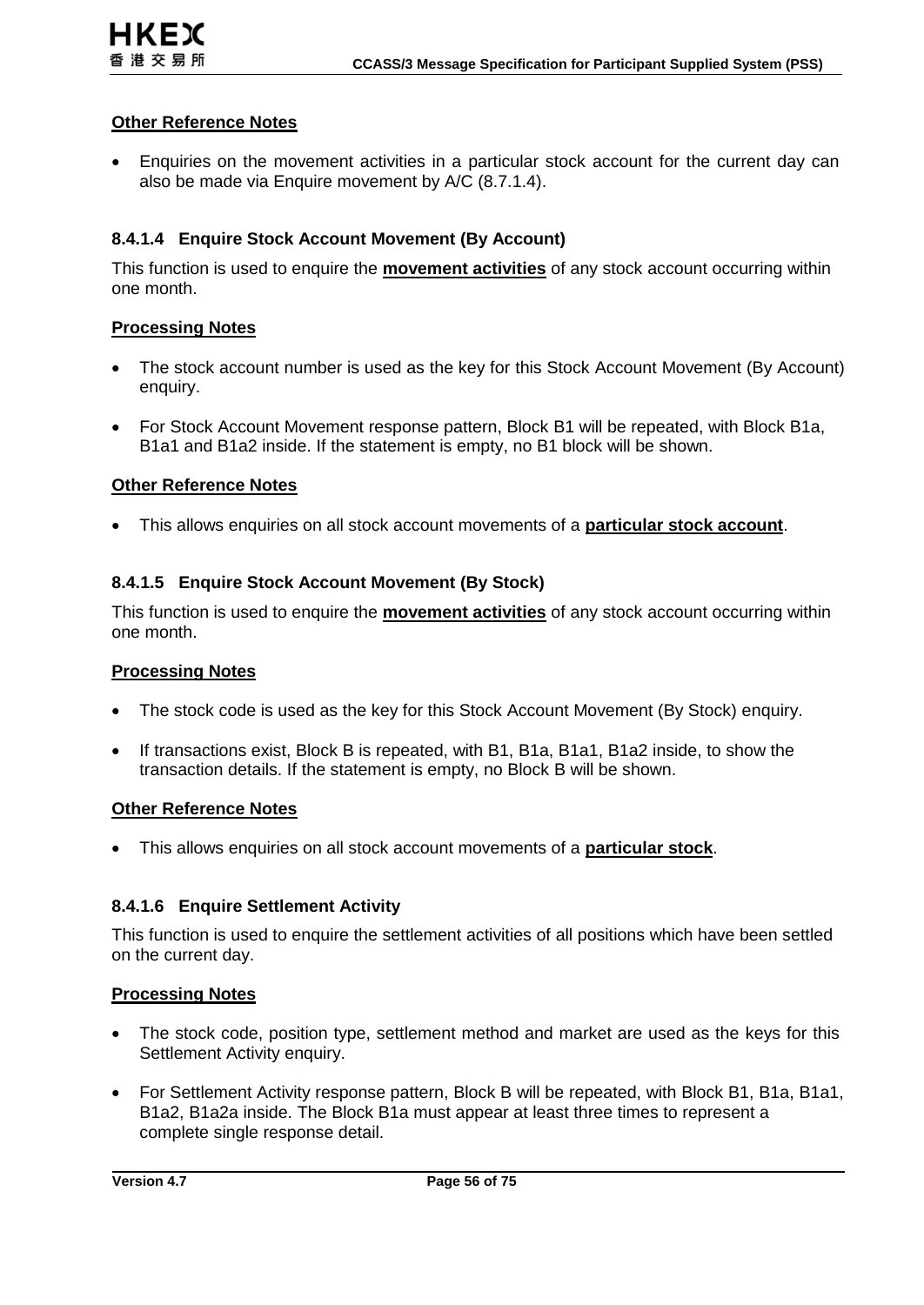• The user can specify the criteria (Stock, Position Type and Settlement Method and Market) for listing settled positions as per specified.

### **8.4.1.7 Enquire Money Position**

This function is used to enquire settled and unsettled money positions due to/from HKSCC (for CNS positions) or other participants (for IT position and STI to be settled on DVP basis and SI and ISI to be settled on DVP or RDP basis) on the **current** day. This function helps participants plan their funding arrangements.

#### **Processing Notes**

- The currency is used as the key for this Money Position enquiry.
- Enquiry with multiple results returning is not supported. PSS can only specify one currency in the enquiry message.
- For Money Position response pattern, Block B1 will be repeated, with Block B1a inside.

#### **Other Reference Notes**

Only CCASS eligible currencies are available for enquiry.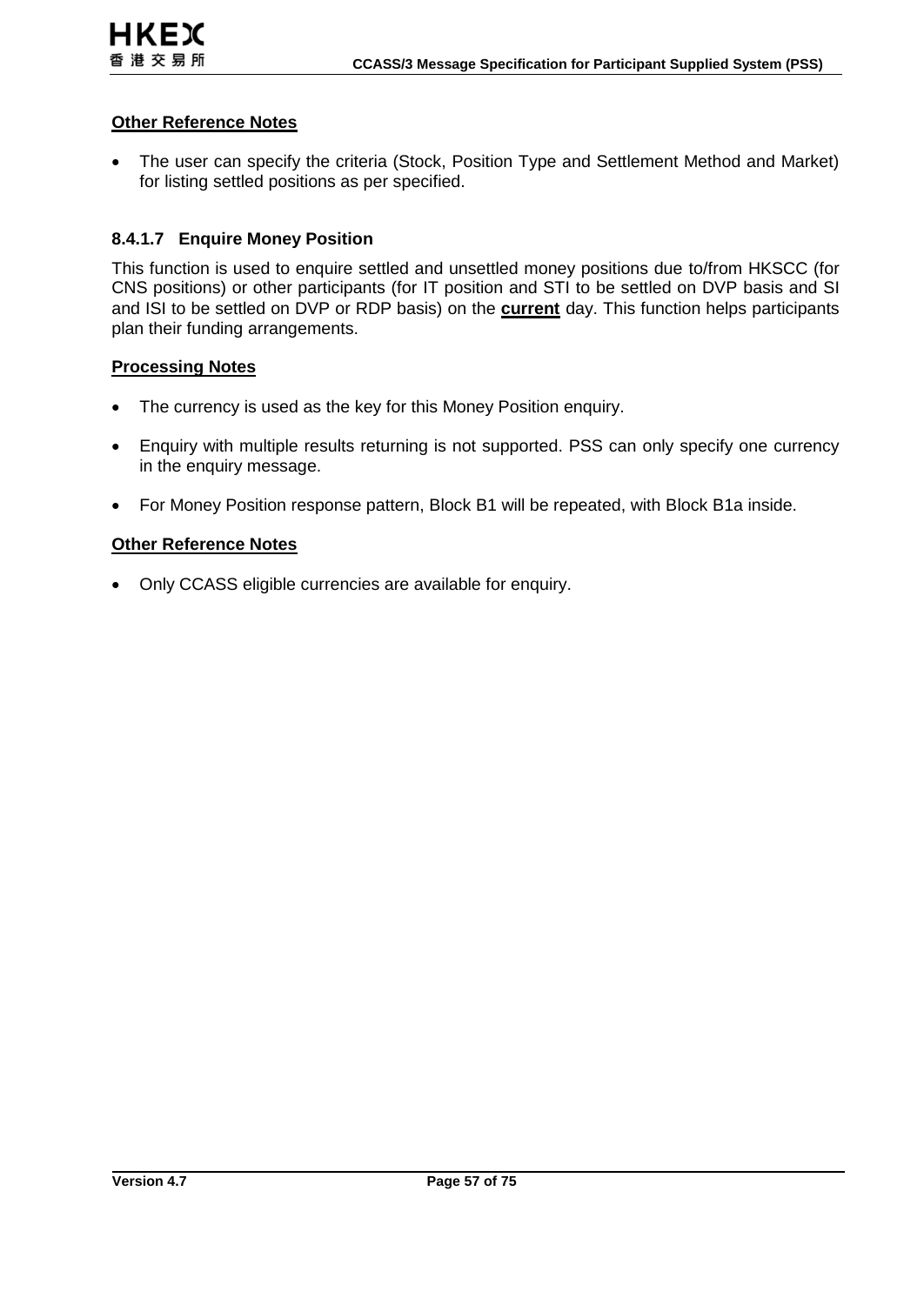# **8.5 Asynchronous Messages**

### **8.5.1 Broadcast / Notification Message Download**

This function facilitates participants to receive C/3's general broadcast messages to all participants and notification messages for a specific participant during the online business hours. Messages of the current CCASS day are allowed to be retrieved with this function.

#### **Processing Notes**

- A submit message is required to initiate this message download process.
- Each broadcast and notification message is returned to PSS one at a time.
- From the message's Participant ID, the PSS could distinguish between a broadcast message and a notification message.

#### **Other Reference Notes**

- The following CCASS's processing status is available from this function each day:
	- Information on batch settlement runs
	- Periodic batch SI matching
	- Report availability to assist the printing of reports and downloading of report data images (only shows availability of the current day's reports: e.g. *Provisional Clearing Statement, Final Clearing Statement, Settled Position Report*).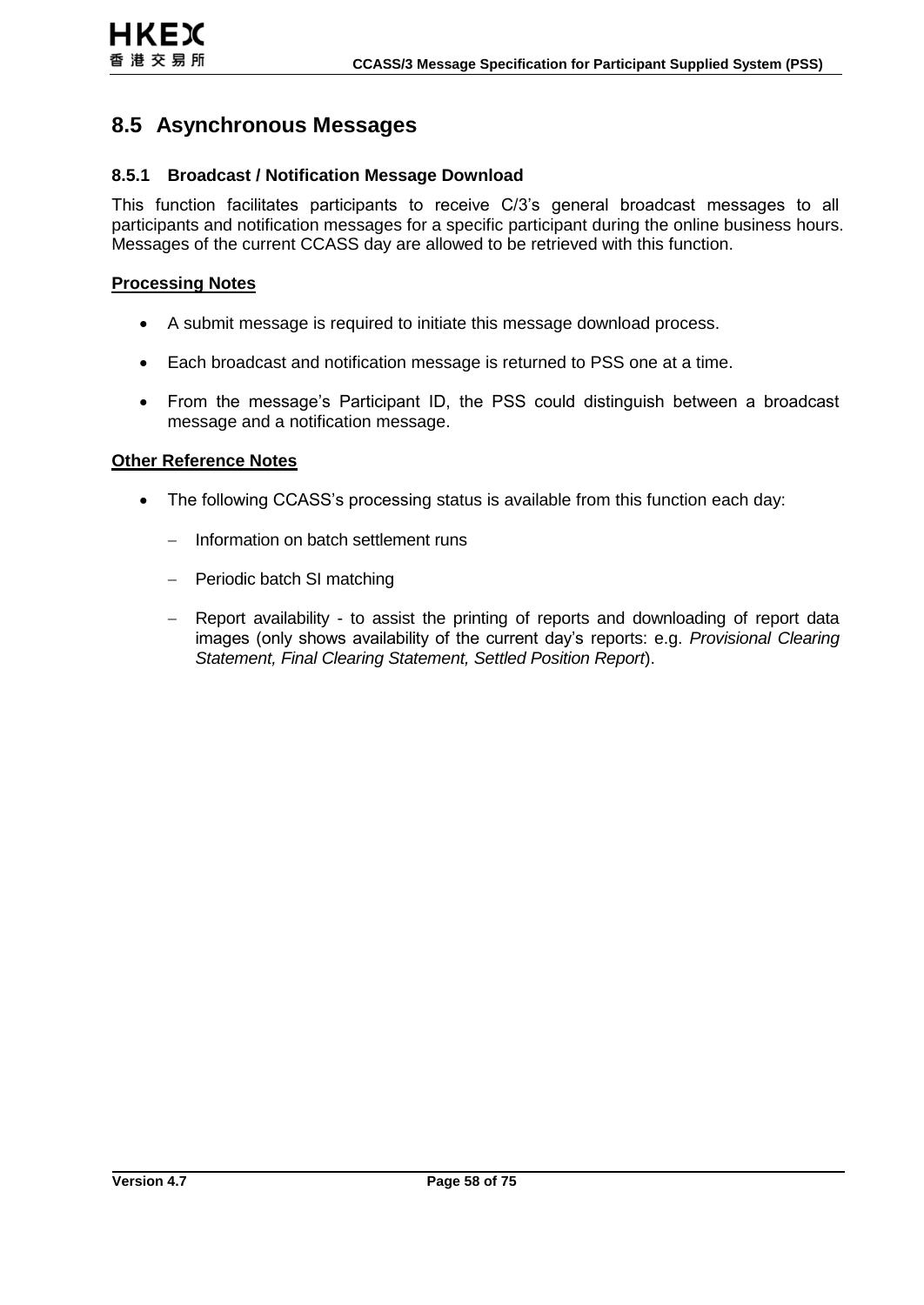# **8.6 Report Download**

#### **8.6.1 Report and Data File Download (Online)**

This function allows participant and designated bank to download C/3 participant report and data files during the online business hours. In general case, the report and data files of a maximum of three settlement days are allowed to be retrieved with this function.

#### **Processing Notes**

- For single or multiple files request, PSS can specify the different criteria such as report or data files' ID, CCASS date and market in the enquiry message for downloading a single file or specific group of files.
- Files are returned in open plain text format or zip stream and require simple parsing to retrieve different downloaded files one at a time.

### **Other Reference Notes**

NA

### **8.6.2 Report and Data File Download (Overnight)**

This function allows participant to download C/3 report and data files beyond the online business hours. In general case, the report and data files of current day are allowed to be retrieved with this function.

#### **Processing Notes**

- For single or multiple files request, PSS can specify the different criteria such as report or data files' ID, CCASS dates and market in the enquiry message for downloading a single file or specific group of files.
- Files are returned in open plain text format or zip stream and require simple parsing to retrieve different downloaded files one at a time.

#### **Other Reference Notes**

NA

#### **8.6.3 Update Report Profile**

This function allows participants to update C/3 participant report profile information related to the Overnight Report Distribution function.

- Single or multiple report download requirements could be supported in one single message.
- Full report list from the Enquire Report Profile function is required to submit for this function.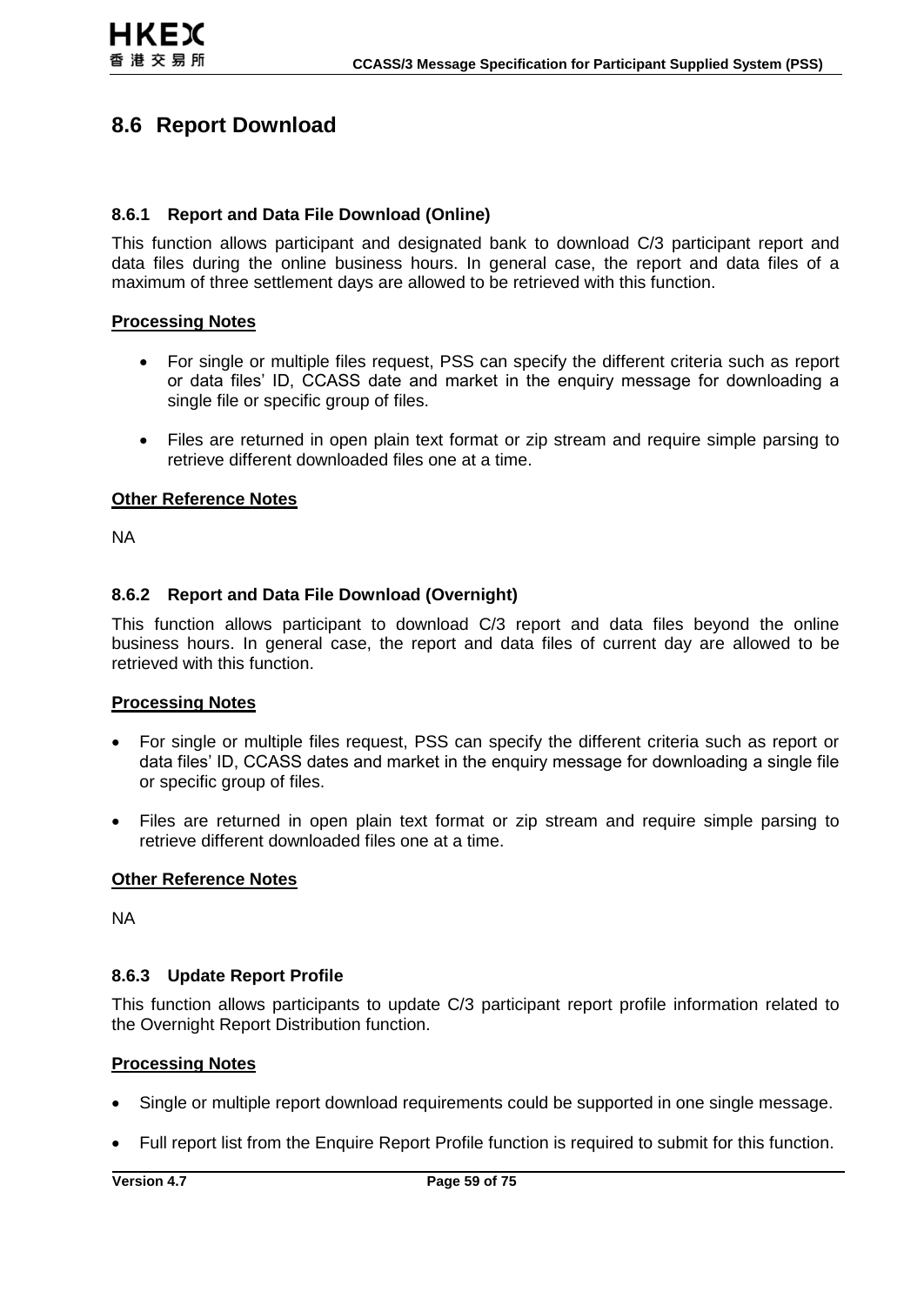

- Both Report Download and Data File Download Profiles are maintained using this function.
- Report profile is update at user ID level.

#### **8.6.4 Enquire Report Profile**

This function allows participants to enquire C/3 participant report profile information related to the Overnight Report Distribution function.

#### **Processing Notes**

NA

#### **Other Reference Notes**

• Both Report Download and Data File Download Profiles can be viewed using this function.

#### **8.6.5 Enquire Report Master/Availability List**

This function is used to enquire the C/3 report master list and the daily report availability list. The report master list refers to the list of all available reports provided by C/3. The daily report availability list refers to the list of available reports in C/3 at the time the request is submitted.

### **Processing Notes**

- An indicator field within the message is to indicate different list (report master or daily report availability) requests.
- The most updated report list will return for each request.

#### **Other Reference Notes**

The report master list should be the same throughout the same business day if there is no further broadcast message notice.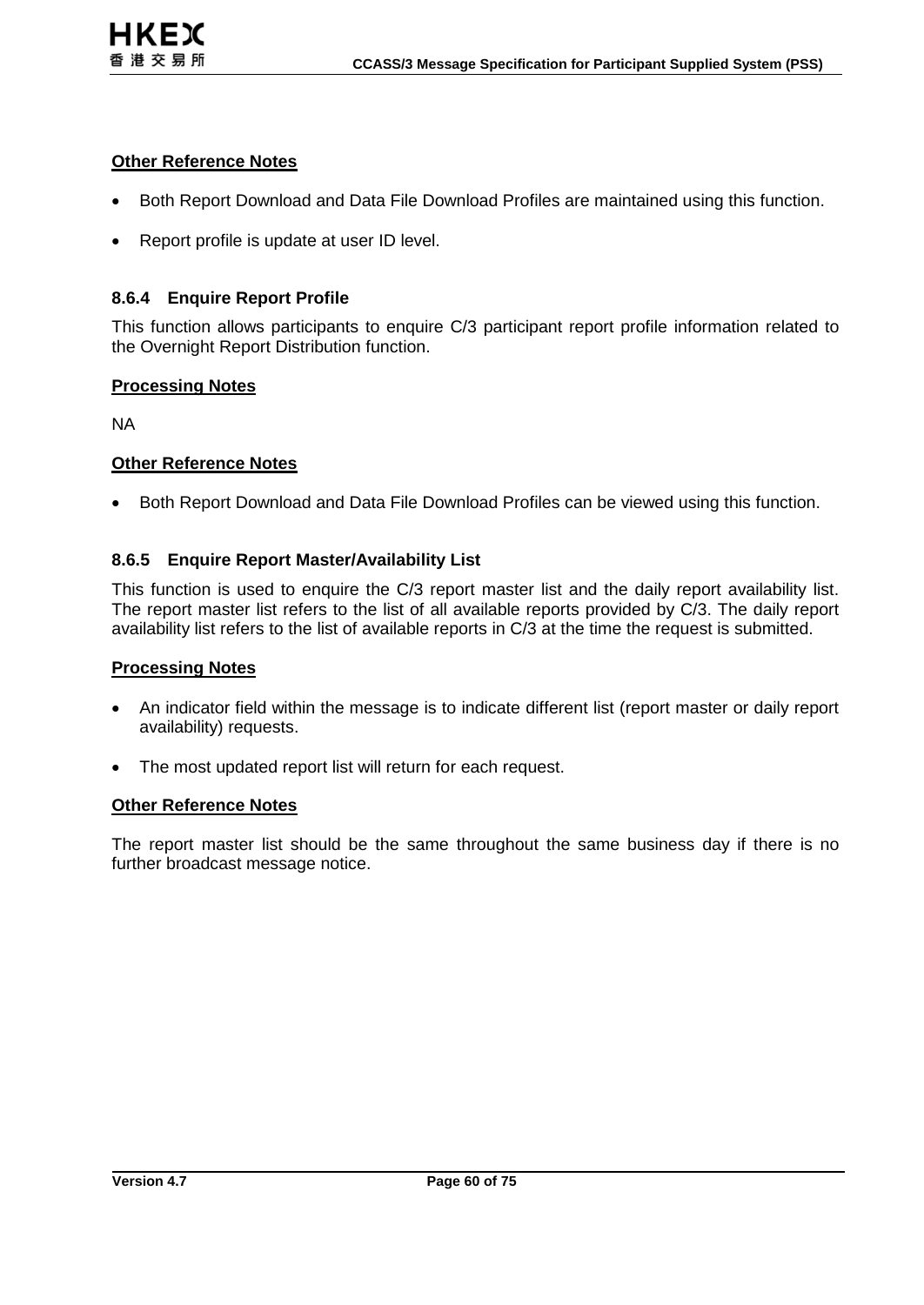# **8.7 File Transfer**

#### **8.7.1 General File Transfer**

This function is used to **upload** batch file from PSS to C/3 (via PG).

Note: This batch option should be use only if the transaction data are generated in the participant's system in batch mode. The better approach would be inputting the data via the corresponding PG online option, i.e. online input to CCASS as soon as each transaction is generated in PSS

#### **Processing Notes**

- This General File Transfer message is capable of handling multiple instructions of the same function within one upload message.
- Upon successful submission of the General File Transfer Instruction, C/3 will return a positive acknowledge message.

#### **Other Reference Notes**

- The Batch File includes the following different file uploads: SI, ATI, ISI and STI.
- For PSS to successfully perform file upload before different batch upload cutoff time, PSS should allow sufficient time for file upload operation before the cutoff time. The file upload operation time is mainly composed of the network transmission time and the ISO format parsing time on C/3. From empirical study, ISO format parsing in C/3 takes approximately 0.06s per instruction.
- For all the PG upload files above, Corporate Communications Recipient upload file will only allow a max of 5002 records including 1 header record and 1 trailer record. All other upload files will allow 8002 records including 1 header record and 1 trailer record.
- C/3 may reject all the instructions within the upload file even if a single ISO formatting error is detected.
- Instead of inputting each entry at a time by on-line data entry, batch file containing a number of entries is uploaded to the C/3 to shorten the total data entry time. All upload batch files are ASCII files created according to the formats stipulated by HKEX.
- The validation rule of each entry is the same as their corresponding on-line data entry function.
- Since uploading a large file in ISO format through PG requires extra ISO format parsing, below are some examples to illustrate how to determine the minimum lead-time required for a file to successfully upload through PG to C/3 before the actual cutoff time. These examples are done based on a record size of 750bytes; in case the record size is different, the calculation needs will need adjustment accordingly.

The lead-time is mainly composed of ISO format parsing in C/3 and network transmission time calculated as following: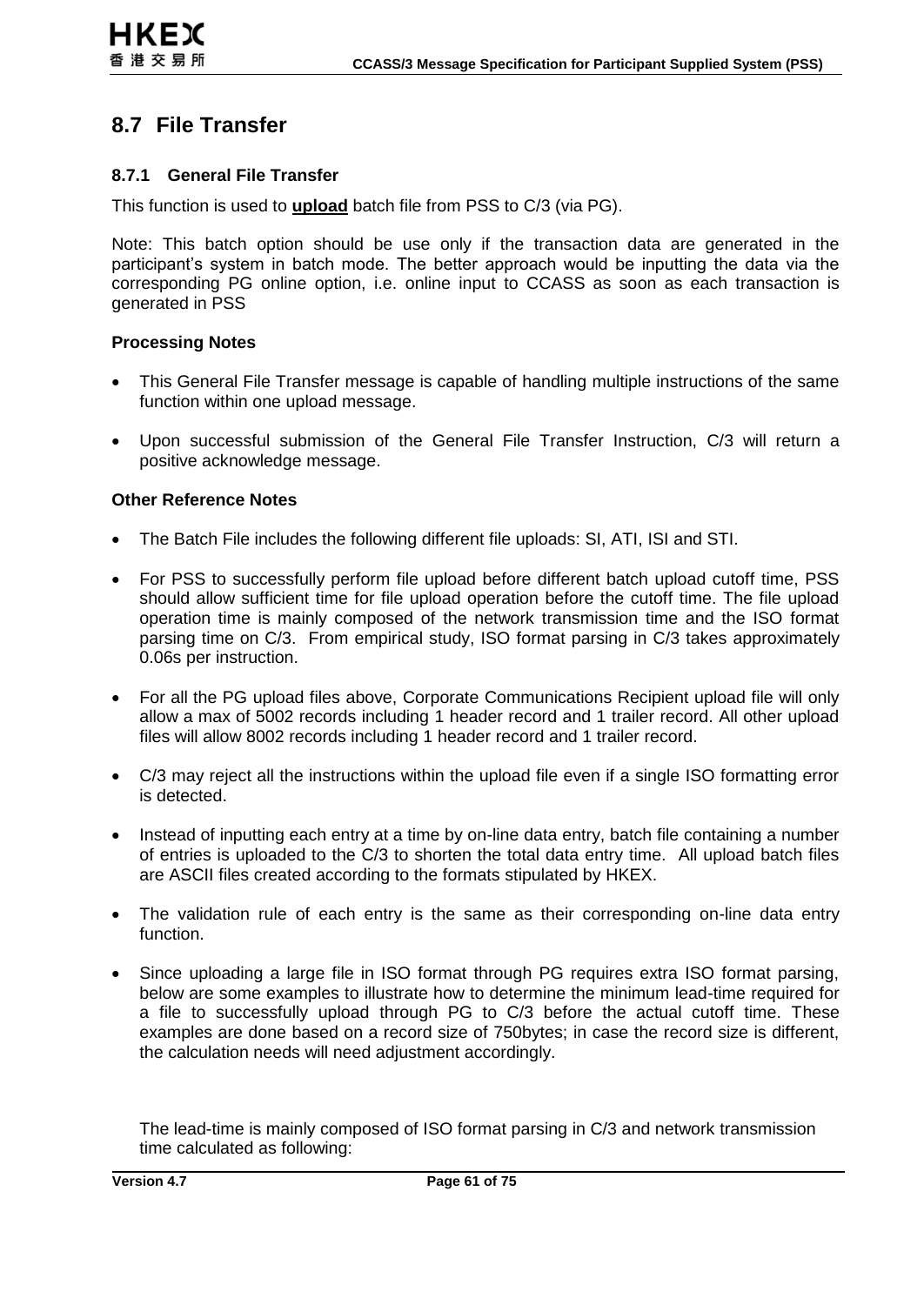For Line speed of 1M with a SI File with 1000 records:

HKEX validation/processing time (80% are for ISO parsing):

1000 records \* .06 sec/records / 0.8(ISO parsing factor) = 75sec

Network transmission time (assuming full bandwidth is available):

1000 records  $*$  750  $*$  8 bits  $*$  1.3 network overhead/ 1024kbit/sec =  $-7.5$ sec

Total lead-time:

75 sec + 7.5 sec =  $82.5$ sec =  $~1.3$  minutes

For Line speed of 2M with a SI File with 8000 records:

HKEX validation/processing time (80% are for ISO parsing):

8000 records \* .06 sec/records / 0.8(ISO parsing factor) = 600sec

Network transmission time (assuming full bandwidth is available):

8000 records  $*$  750  $*$  8 bits  $*$  1.3 network overhead / 2Mbit/sec =  $\sim$ 31sec

Total lead-time:

600 sec + 31 sec =  $631$  sec =  $~11$  minutes

 After C/3 successfully parsed the ISO format and returned a positive acknowledgement message to PSS, the uploaded records will be further validated in C/3 Host. Participant should get the corresponding Input Control Report to ensure all the records have been successfully processed in C/3 Host.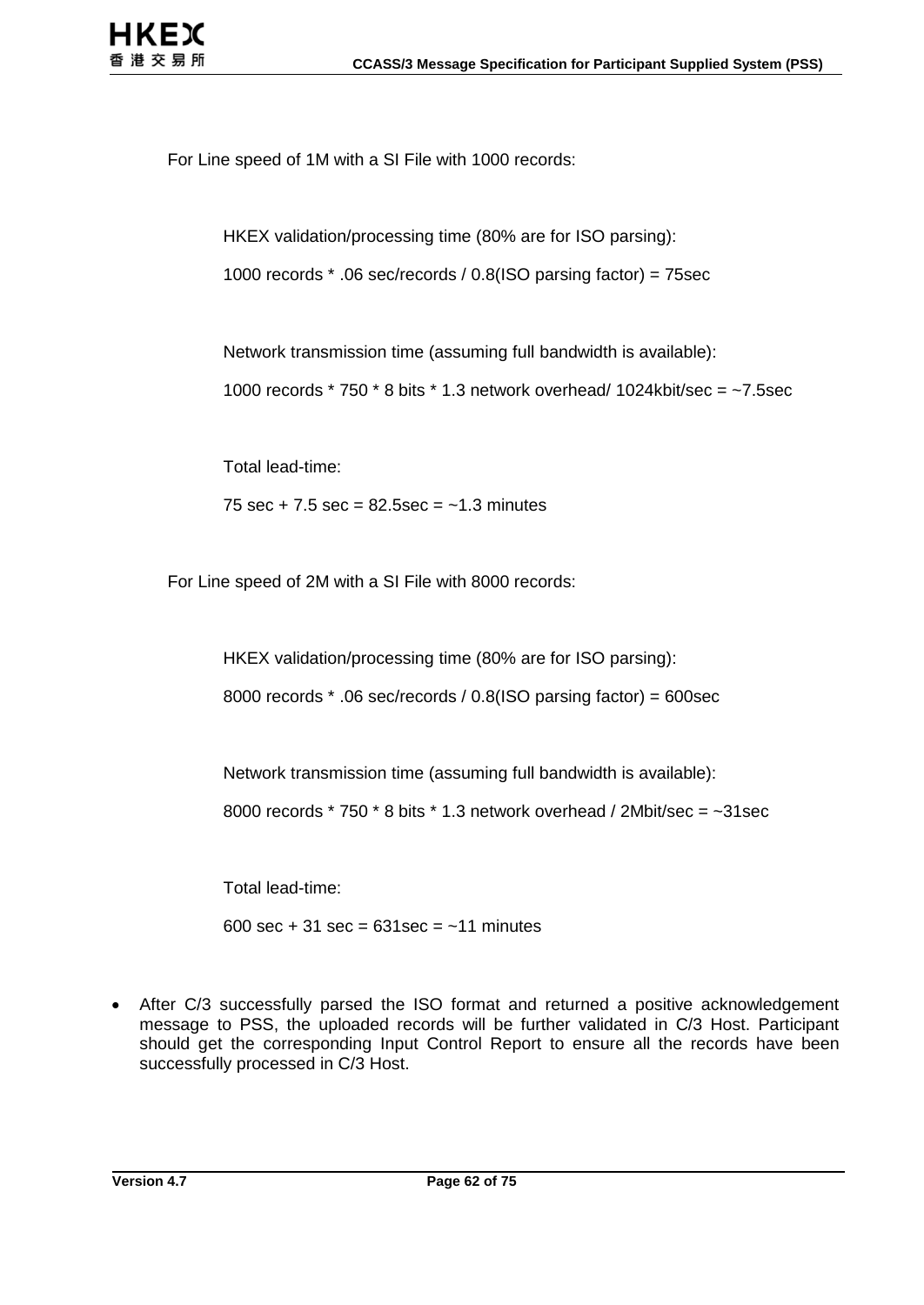# **9 Usage of APIs**

This section describes the usage of PG-APIs to provide communication between PSS and PG.

# **9.1 Overview of PG-API**

The PG-API is an interface, which provides the functionality and flexibility needed to serve as a standard open interface to the C/3 services. It is a set of HKEX custom-build Java library calls that facilitate the connection from the participant PSS to PG that passes messages, and return the responses for interactive access. Its role is to shield away the low level technical complexity involved in connecting PSS to PG. Participant will be able to incorporate these library calls to PSS or 3<sup>rd</sup>-party application to access C/3 online and batch functions.

Java is the supported programming interface language for the PG-API. PG-API uses socket and data stream as the communication mechanism to link PSS and PG. In this context, when PG first started, it will listen to a predefined port number waiting to be connected from the PSS. By specifying the predefined port number embedded in the PG-API, PSS will establish a socket session to the PG. If the credential information (e.g., PSS Id and Password) provided by the PSS for connection matches with the information stored in PG, a socket connection will be successfully established. Subsequently, all C/3 transactions will be sent and received through this connection.

As an option, the communication between PSS and PG can be under SSL protection. PG-API accepts an indicator stored in a configuration file to specify whether SSL is used. If SSL is used, 3<sup>rd</sup> party Java based SSL library is required for data encryption between PG and PSS.

PG-API is responsible for all operations of C/3 functions. They are summarised as below:

| Logon()           | Responsible for establishing socket connection to PG<br>$\bullet$                                                           |  |  |
|-------------------|-----------------------------------------------------------------------------------------------------------------------------|--|--|
|                   | Performs login authentication by submitting valid PSS Id and<br>٠<br>Password                                               |  |  |
|                   | Returns Session Id for subsequent PSS-PG communications<br>$\bullet$                                                        |  |  |
| LogonAtDayStart() | This function is similar to Logon(), except that it will trigger PG to<br>$\bullet$<br>logon C/3 again.                     |  |  |
| Submit() /        | Sends PSS's messages and files to C/3<br>٠                                                                                  |  |  |
| SubmitBig()       | Receives C/3's synchronous message and file responses from C/3                                                              |  |  |
| SubscribeAsync()  | Enables PSS's subscription of Asynchronous Messages (broadcast<br>$\bullet$<br>and notification from C/3)                   |  |  |
|                   | Stores PSS's callback function so that PG can deliver Asynchronous<br>$\bullet$<br>Message to PSS by invoking this function |  |  |
| UnsubscribeAsync( | Disables PSS's subscription of Asynchronous Messages, thus no<br>$\bullet$                                                  |  |  |
| Version 47        | Page 63 of 75                                                                                                               |  |  |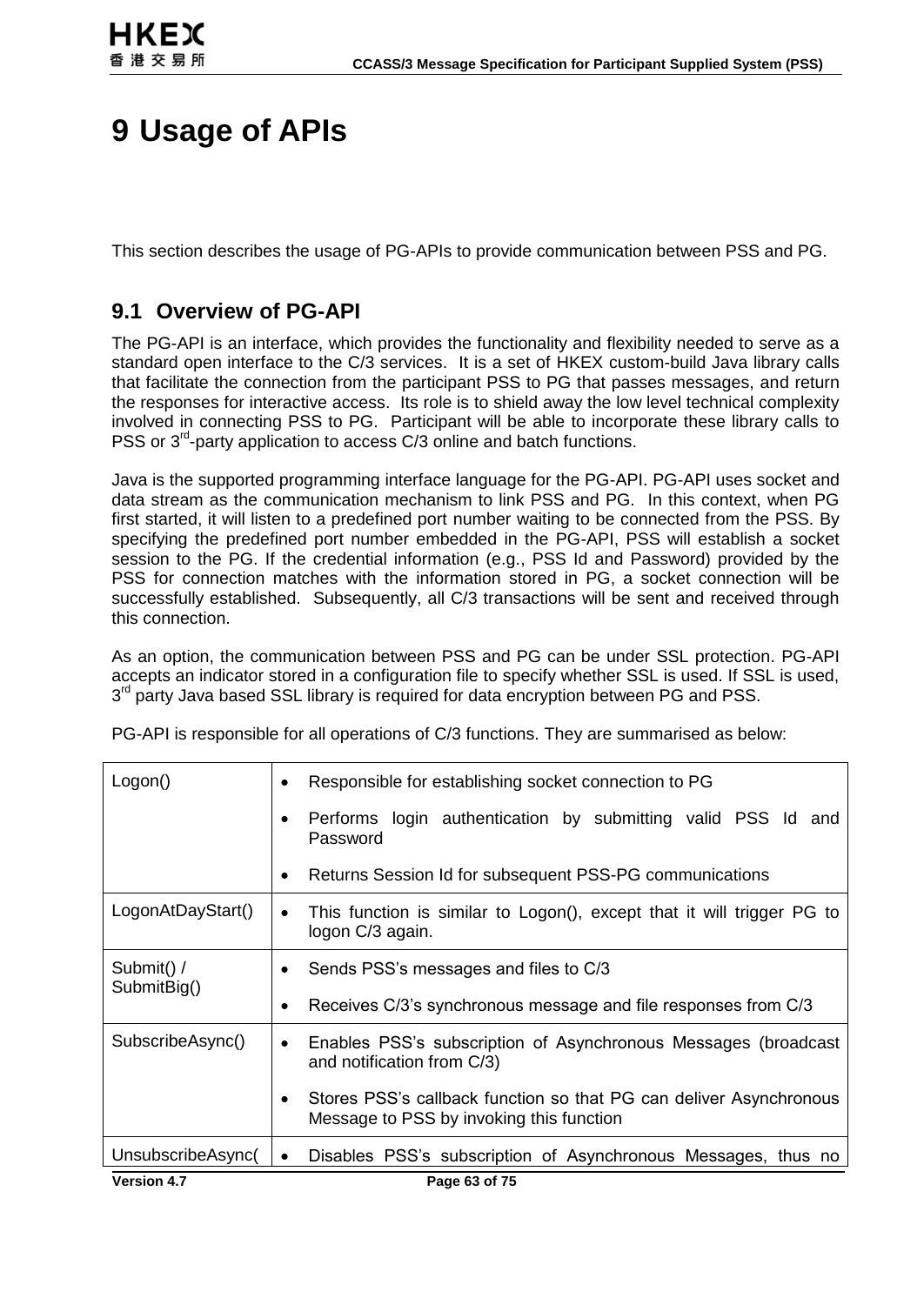|                       | asynchronous messages will be delivered to PSS                                                                                                        |
|-----------------------|-------------------------------------------------------------------------------------------------------------------------------------------------------|
| Logoff()              | Responsible for terminating PSS-PG communication<br>٠                                                                                                 |
| PGException           | Responsible for error handling for PG-API. It allows PSS application<br>to retrieve error codes and messages when exception is captured in<br>PG-API. |
| <b>IAsyncCallback</b> | Provides an interface to PSS that requires implementation in PSS.<br>٠<br>PG-API will call the defined methods to deliver messages to PSS.            |

# **9.2 List of PG-API**

PG-API is synchronous in nature. It supports business functions that require immediate feedback. For example, after an enquire SI message is sent to the PG from the PSS, the PG passes the message to C/3. PG will not reply to the PSS until a response message is returned from C/3.

# **9.2.1 Logon( )**

Logon( ) API is used by PSS to login a PG. This API requires the PSS Id and PSS password to connect to PG. In return, PG's response message will contain a PSS's Session Id that is required by the PSS application when creating business messages to be sent to the PG. Please consult the message format document to see how/where the SessionId should be written.

# *Syntax:*

Logon (pssID: String, pssPassword: String): String

#### *Input Description:*

pssID

 The unique PSS Id for the PSS. This Id is assigned and stored in PG upon PG's first installation.

pssPassword

 The unique PSS password for the PSS. This password is assigned and stored in PG upon PG's first installation. This password is maintainable using PG Administrator Main Window.

#### *Output Description:*

- Positive response contains the unique Session Id required for subsequent API calls.
- Negative response is a PGException that contains error code, error message to describe the cause of the error. Please refer to subsequent section for more details on the usage of PGException class.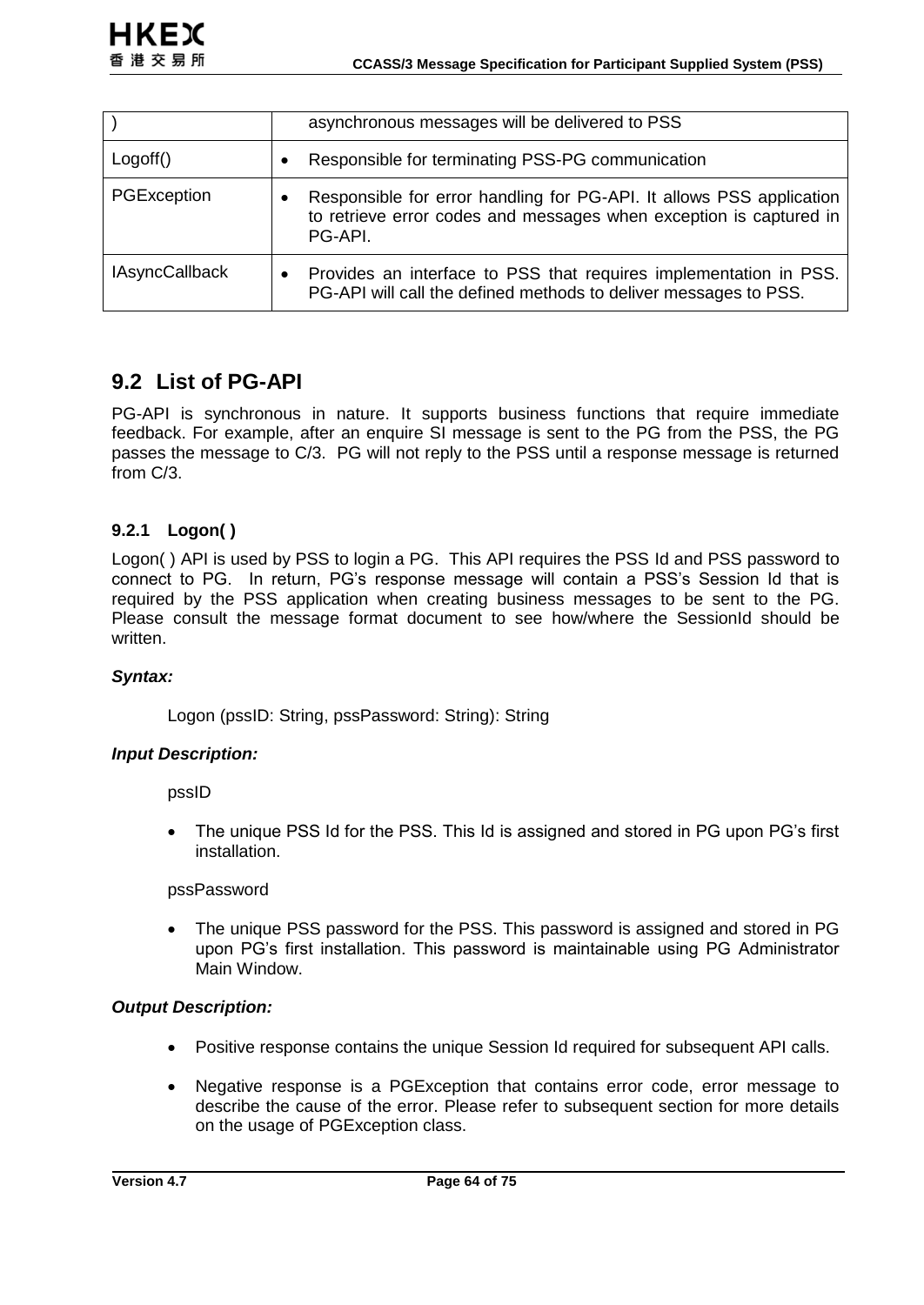

# *Example:*

// one time only, this is used to initialise and create the PGDriver object PGDriver.init("c:\\servers.conf"); //servers.conf file reference to server configuration file that // required to start-up the PG-API application. //It maps the servername to its server configuration file //(e.g., server1=\pss\server1.config)

// the following creates PGDriver object // for cases that PSS connect to single PG server

PGDriver server1 = new PGDriver ("server1");

// Logon the PG server with PSS ID and password. String sessionid = Server1.logon("pssid", "password"); //Depending on the return value, process next steps accordingly.

# **9.2.2 LogonAtDayStart( )**

LogonAtDayStart( ) API is used by PSS to login a PG. This API requires the PSS Id and PSS password to connect to PG. Comparing with Login() API, this LogonAtDayStart() API will force PG Server to logoff CCASS first and then re-logon CCASS System. After successful logon, a non-zero valued session ID of 10 characters will be returned. Subsequent message should specify this session ID otherwise the request will be rejected by PG server. With the use of this API, participants may opt to logon & logoff PG Server with smartcard less frequently, e.g. weekly rather than daily, and use this LogonAtDayStart() API to replace daily PG Server logon. It should be note that this API assumes smart card logon at PG Server is performed successfully previously e.g. during a weekly start-up, and under normal circumstances this API should only be called once per day.

#### *Syntax:*

LogonAtDayStart (pssID: String, pssPassword: String): String

#### *Input Description:*

pssID

 The unique PSS Id for the PSS. This Id is assigned and stored in PG upon PG's first installation.

pssPassword

 The unique PSS password for the PSS. This password is assigned and stored in PG upon PG's first installation. This password is maintainable using PG Administrator Main Window.

#### *Output Description:*

Positive response contains the unique Session Id required for subsequent API calls.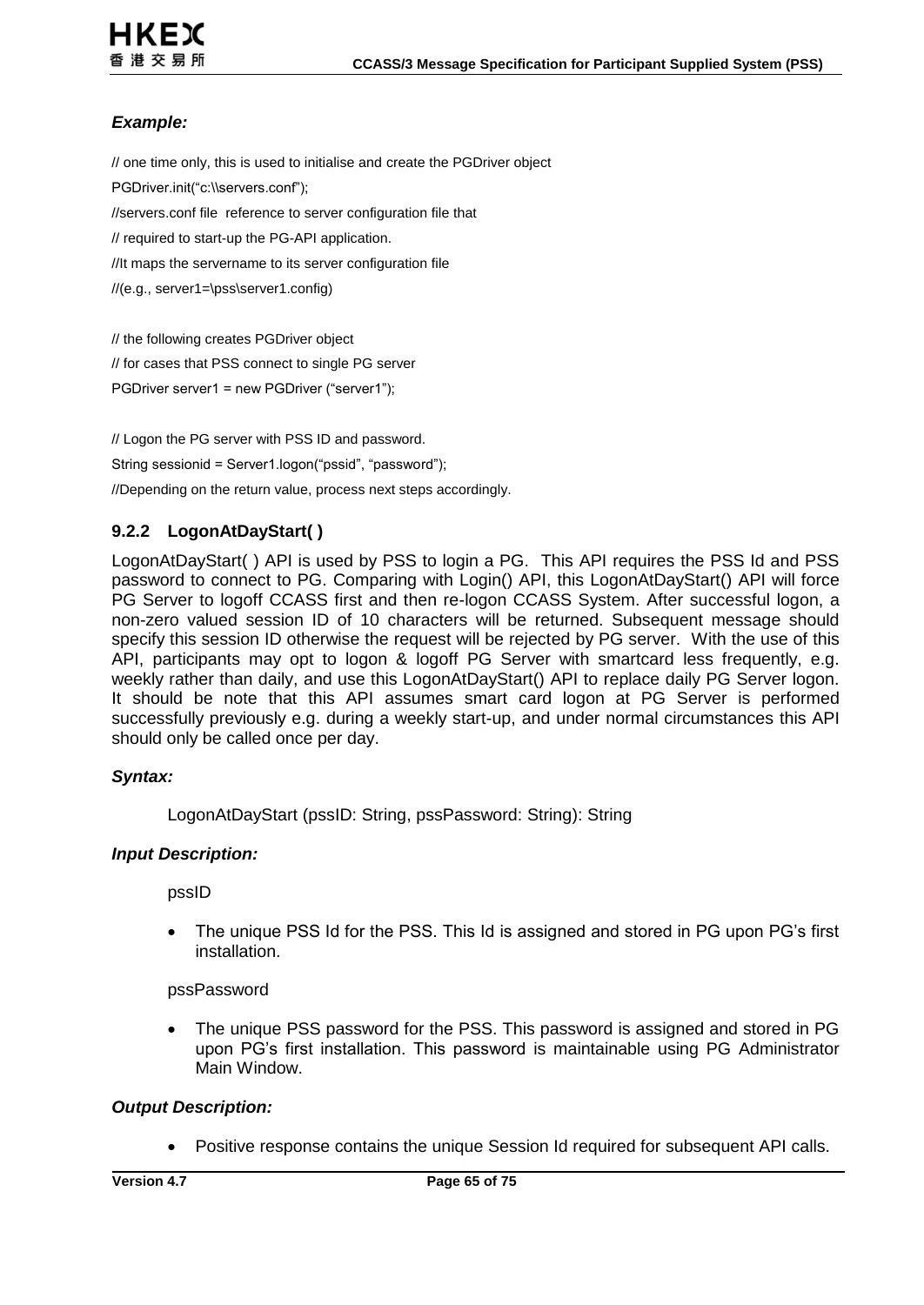

 Negative response is a PGException that contains error code, error message to describe the cause of the error. Please refer to subsequent section for more details on the usage of PGException class.

# *Example:*

// one time only, this is used to initialise and create the PGDriver object

PGDriver.init("c:\\servers.conf");

//servers.conf file reference to server configuration file that

// required to start-up the PG-API application.

//It maps the servername to its server configuration file

//(e.g., server1=\pss\server1.config)

// the following creates PGDriver object

// for cases that PSS connect to single PG server

PGDriver server1 = new PGDriver ("server1");

// Logon the PG server with PSS ID and password.

String sessionid = Server1.logonAtDayStart("pssid", "password");

//Depending on the return value, process next steps accordingly.

# **9.2.3 Submit() & SubmitBig()**

Submit() & SubmitBig() API is used for submitting requests to C/3 via PG. This API requires the Input Message as the parameters. The Input Message must be a well-formatted structure as described in Section [6.](#page-27-0) The Session Id that was returned from the Logon( ) or LogonAtDayStart() API is required in the Input Message so that PG can identify and authorise the PSS's request.

# *Syntax:*

Submit(inMsg : byte[]) :byte [] Submit(inMsg : byte[], timeout : int) :byte [] SubmitBig(inMsg : byte[]) : InputStream SubmitBig(inMsg : byte[], timeout : int) : InputStream

Both formats can be used when submitting request to C/3 via PG.

# *Input Description:*

inMsg

 Contains values for block 1, 2, 4 and 5. Block 3 is optional depending on the type of messages used. The SessionId should be written into block 1.

timeout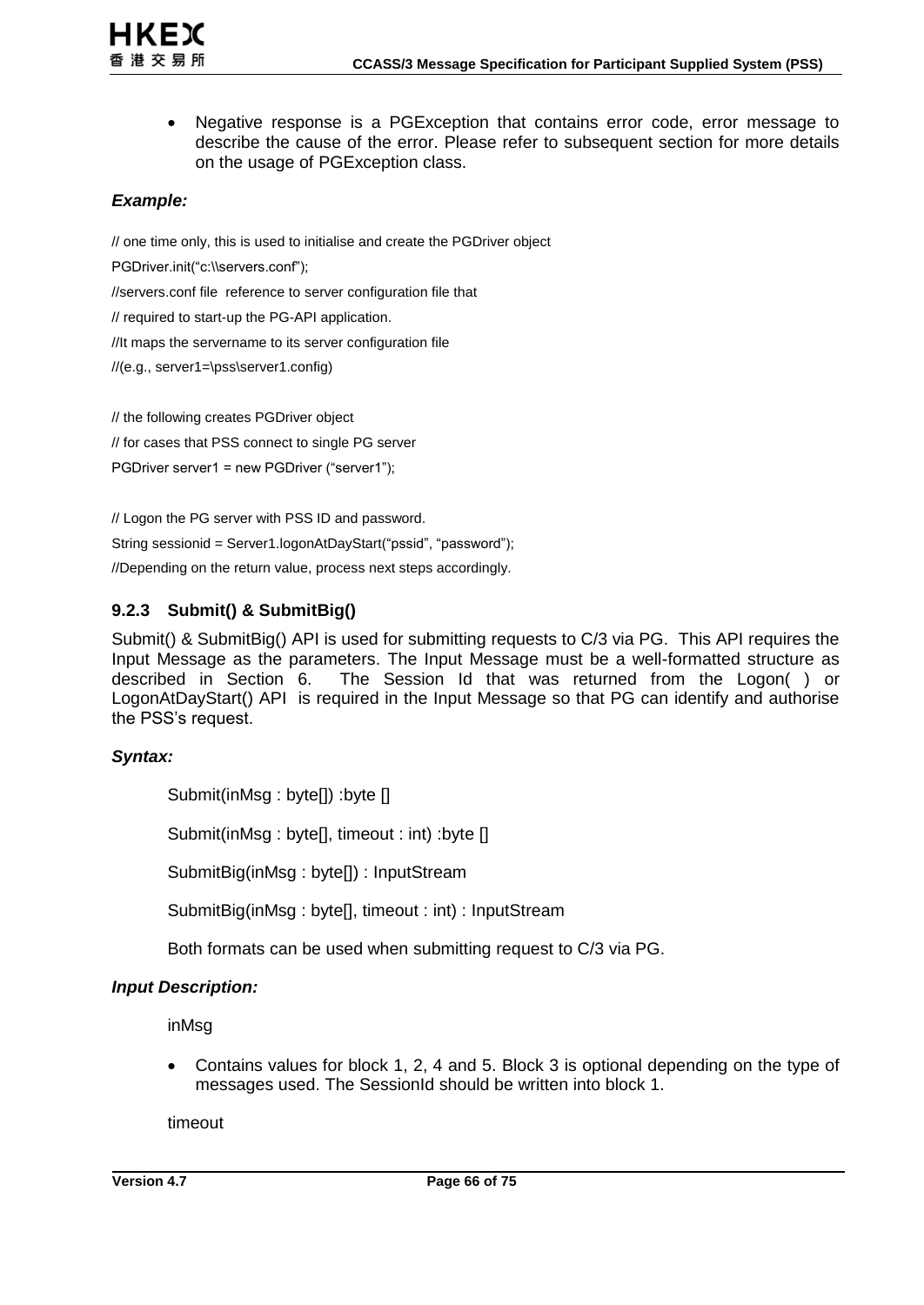This is for PSS to specify the socket timeout value for the communication with PGServer. If not specified, the socket (and in turn the API call) will wait indefinitely. The recommended timeout value for online transactions (input / change / cancel / enquiry) is  $> 45$  seconds, and that for file transfer and report download is  $> 45$ minutes.

#### *Output Description:*

- Output message with message structure described in each Message Id. For SubmitBig(), the output datatype is an InputStream, this allows the PSS to read the output message in a controlled manner so as to control the java heap usage of their PSS application, especially in case of report download where the size of output message can be of many mega bytes.
- Negative response is a PGException that contains error code and error message describing the error cause.

#### *Example:*

//one time only for initialisation. PSSApplication should keep reference of the //created PGConnection object PGConnection con1 = server1.getConnection();

// submit 2 messages through server1 InputStream result2 = con1.submit(message1); InputStream result3 = con1.submit(message2);

//Depending on the return value for result2 and result3, process next steps //accordingly

# **9.2.4 SubscribeAsync( )**

SubscribeAsync() API is used for subscribing to C/3's Asynchronous Messages. It requires a Java "class" implemented in PSS as the input parameter.

#### *Syntax:*

SubscribeAsync(callback : IAsyncCallback )

SubscribeAsync(callback : IAsyncCallback, asynIndex : int, broadcastIndex : int)

Both formats can be used when calling the SubscribeAsync( ) API.

#### *Input Description:*

callback

 Callback function written in PSS. This function is required to interpret the Asynchronous Message sent from C/3 via PG and perform subsequent processing logics in PSS.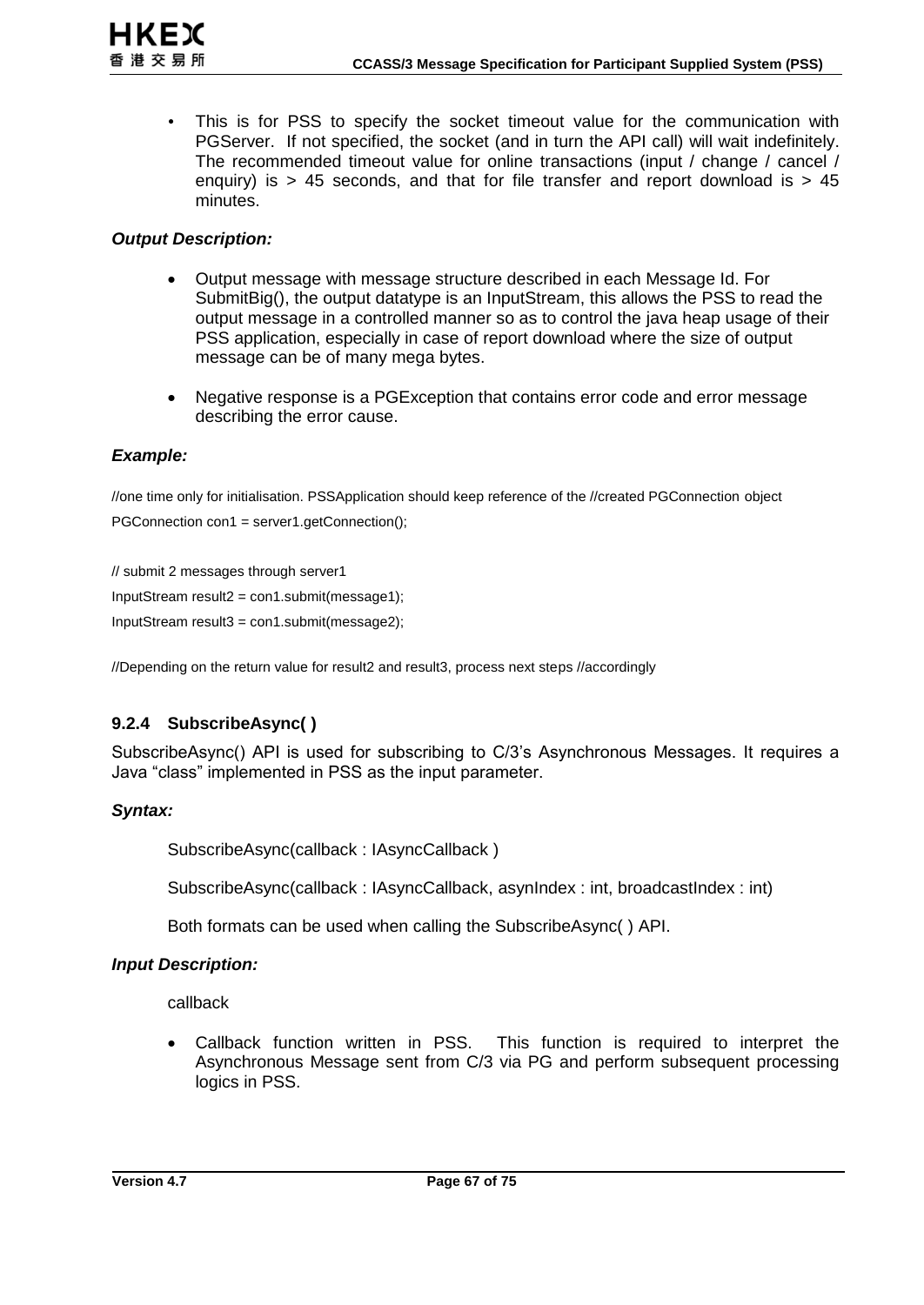Note: The following parameters are optional for this overloaded method call. If they are not specified, the PG's asynchronous(notification)/broadcast message service will distribute messages from its current state of the day. Otherwise, the service will use the supplied parameters and reset its state. In the case of one PSS connecting to multiple PGs , there is a risk of duplicate messages.

asyncIndex

 The starting point (asyncIndex +1) of the Notification/Asynchronous message that PSS prefers receiving from.

broadcastIndex

 The starting point (broadcastIndex +1) of the Broadcast message that PSS prefers receiving from. Output Description:

Invoke callback function implemented in PSS when a new message or other event occurs.

#### **9.2.5 UnsubscribeAsync( )**

UnsubscribeAsync() API is used for un-subscribing to C/3's Asynchronous Messages.

#### *Syntax:*

UnsubscribeAsync( )

#### *Input Description:*

None.

#### *Output Description:*

None.

#### *Example:*

#### **Usage of SubscribeAsync( ) and UnsubscribeAsync( ) API**

// AsyncCallback is an class written by client. IAsyncCallback callback = new AsyncCallback();

server1.subscribeAsync(callback);

// continue with other business function.

// do not want to receive async message from server1 anymore. Server1.unsubscribeAsync();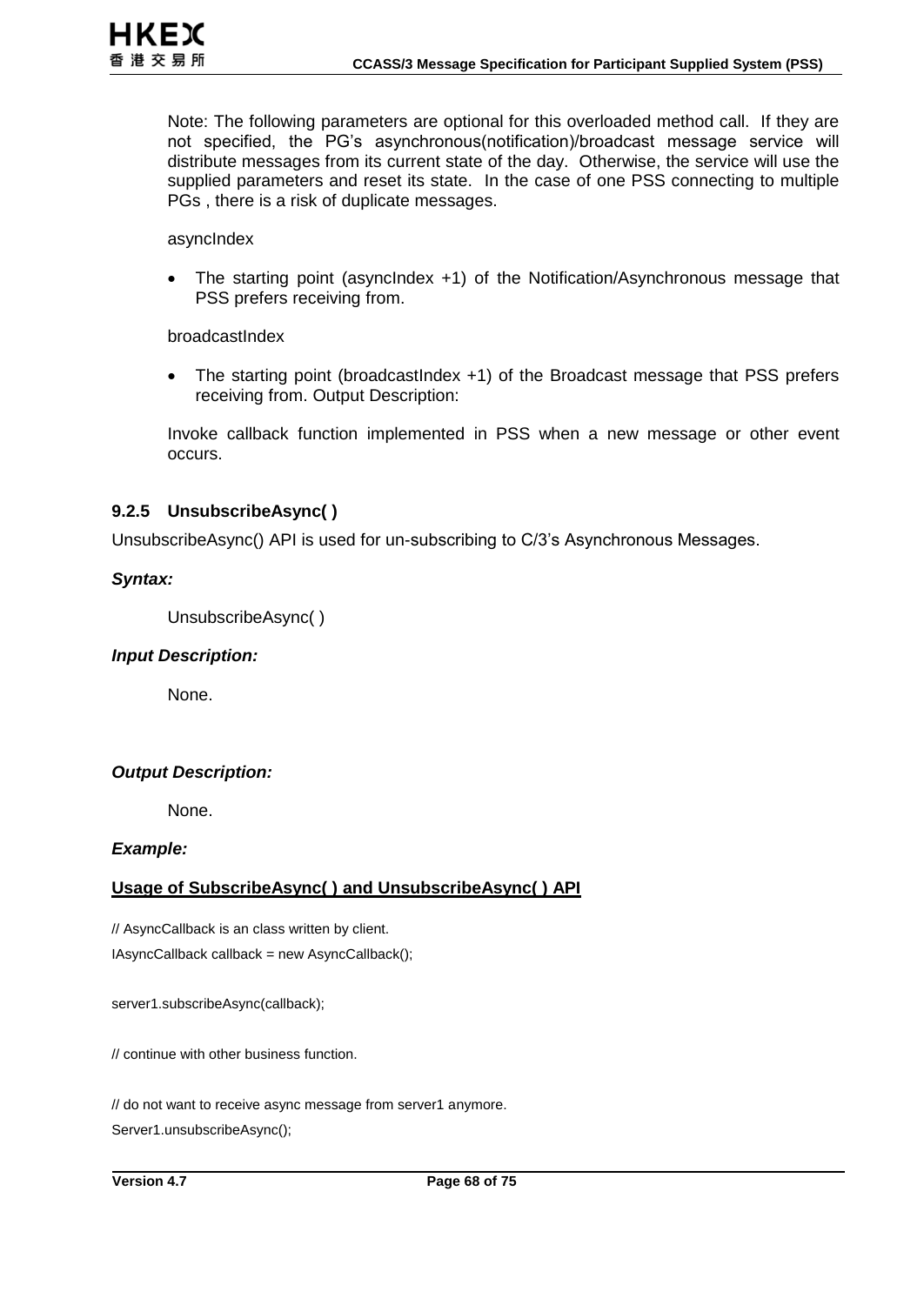

// receive from a certain index number, asyncIndex and broadcastIndex

Server1.subscribeAsync(callback, 50, 41);

Note: Please refer to subsequent IAsyncCallback( ) Interface section for more details on the implementation of IAsyncCallback( ) in PSS.

### **9.2.6 Logoff( )**

Logoff( ) API is used for closing the connection from PG. When this API is issued, no more requests are allowed from PSS and the broadcast connection will be cut off. However, existing requests are allowed to be completed.

#### *Syntax:*

Logoff( )

#### *Input Description:*

None.

#### *Output Description:*

None.

#### *Example:*

// logoff to disconnect from PG. server1.logoff();

#### **9.2.7 PGException Class**

PGException is an exception class that is invoked when any error occurs in processing the API methods. There are two methods that PSS application can be used to notify the errors.

#### **9.2.7.1 getErrorCode()**

This method returns the error code of the exception caught during the processing of PG API method.

#### *Syntax:*

getErrorCode( )

#### *Input Description:*

None.

#### *Output Description:*

Error code of long data type.

#### *Example:*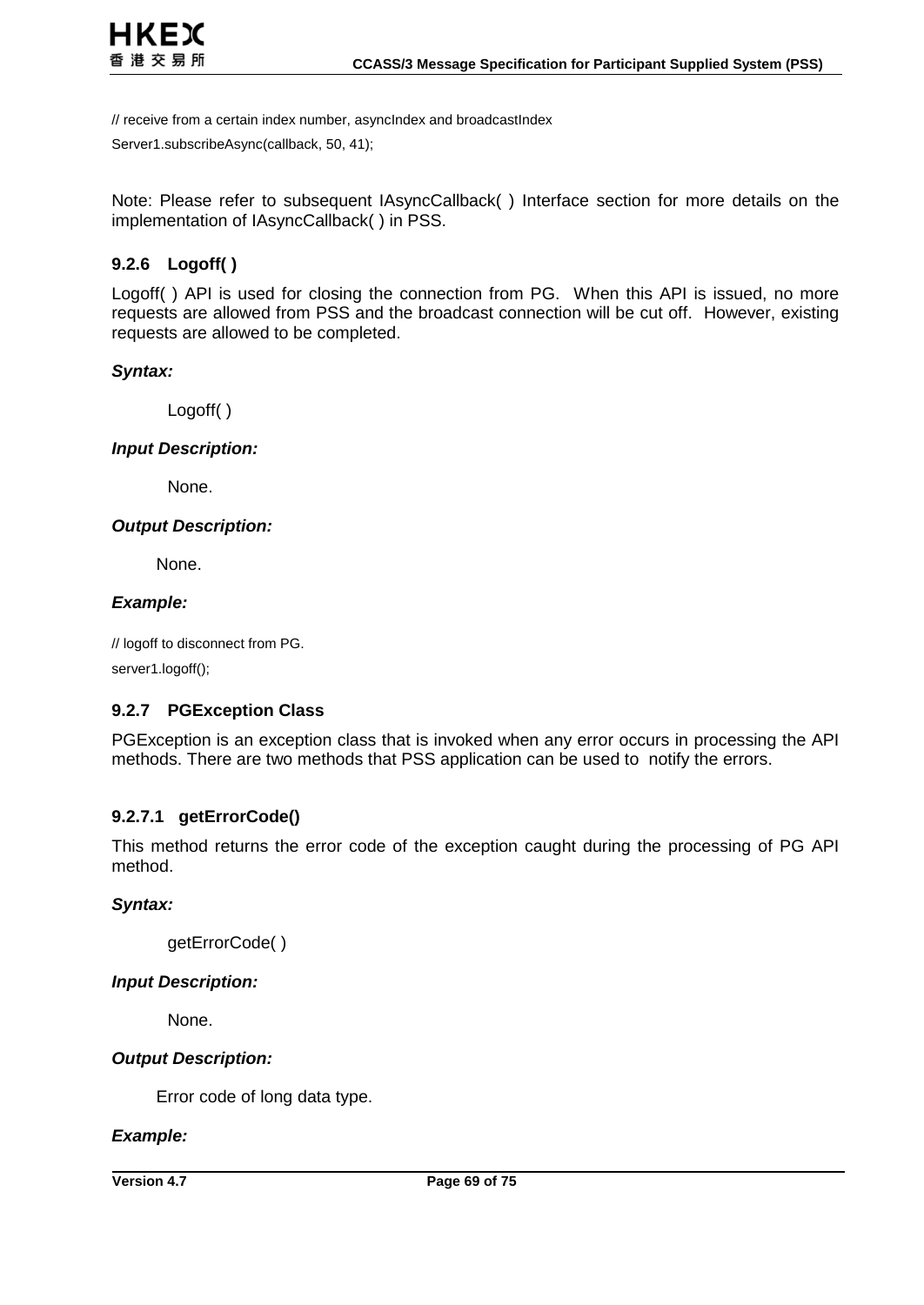```
Try
{
         // calling PGAPI methods.
} 
catch (PGException exp)
{
         // print the error code
         System.out.println("Error code = " + Long.toString(exp.getErrorCode()));
         // print the error message
         System.out.println("Error message = " + exp.getMessage());
}
```
# **9.2.7.2 getMessage()**

This method returns the error description of the exception caught during the processing of PG API method.

### *Syntax:*

getMessage( )

### *Input Description:*

None.

#### *Output Description:*

Error description in String data type.

# *Example:*

```
Try
{
         // calling PGAPI methods.
} 
catch (PGException exp)
{
         // print the error message
         System.out.println("Error message = " + exp.getMessage());
}
```
# **9.2.8 IAsyncCallback Interface**

IAsyncCallback is an interface that requires implementation in PSS application in order to receive asynchronous messages. PGAPI will call these methods to deliver the message when the message is available.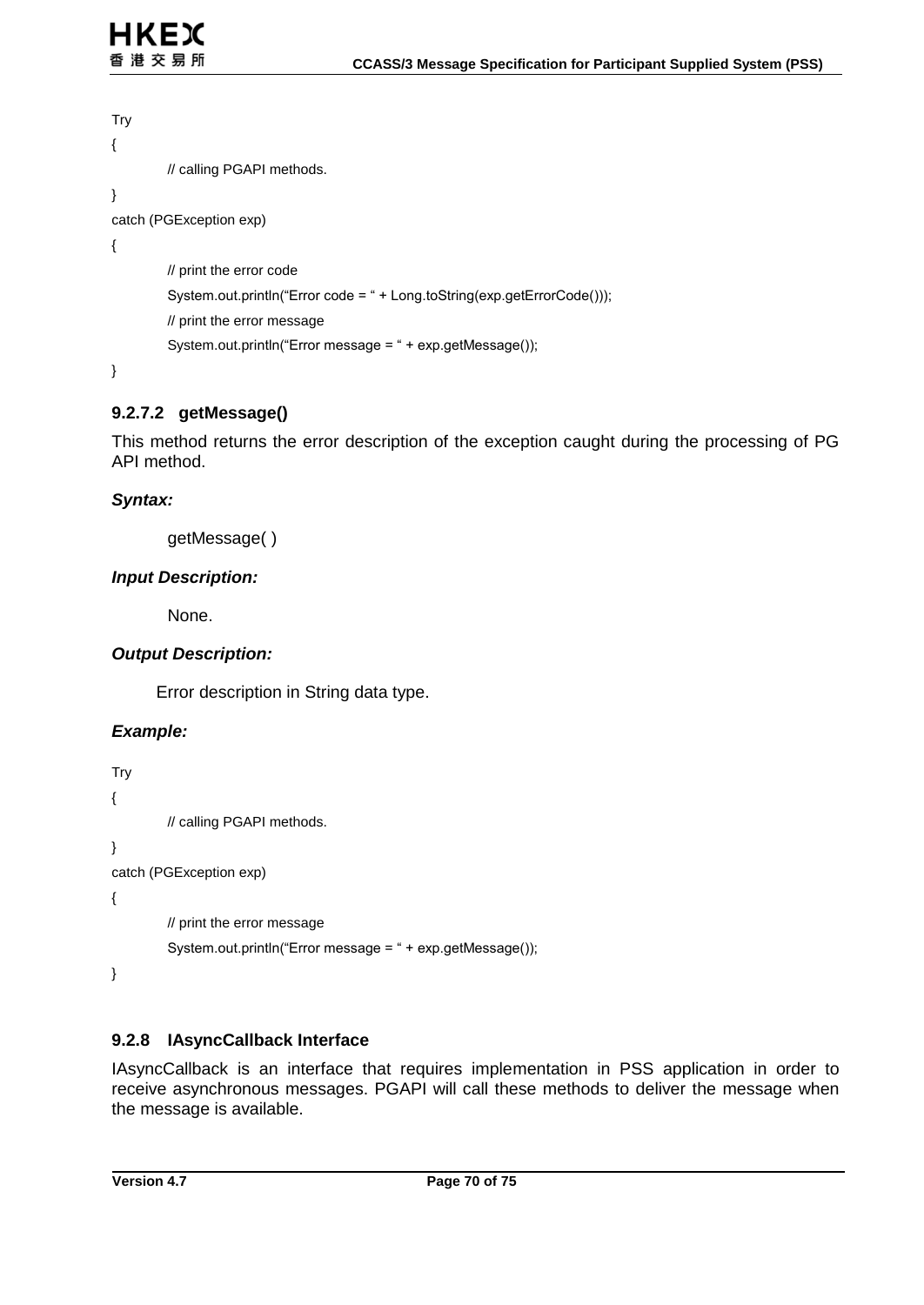#### **9.2.8.1 newMessage()**

PG API calls this method to pass the asynchronous message to PSS application.

#### *Syntax:*

newMessage( )

#### *Input Description:*

Byte array of message text.

### *Output Description:*

None.

### **9.2.8.2 shuttingdown()**

PG API calls this method to inform PSS application that the asynchronous message socket has been closed down. Upon receiving this event, PSS should subscribe to PG again in order to receive further asynchronous messages.

#### *Syntax:*

shuttingdown( )

#### *Input Description:*

None.

#### *Output Description:*

None.

#### *Example:*

#### **Implementation of IAsyncCallback( ) in PSS**

Import com.hkex.pg.client.IAsyncCallback;

public class AsyncCallback implements IAsyncCallback

{

// When the incoming async message is detected,

// the relevant method on the callback object will be invoked.

// When implementing newMessage(), remember that the PG-API's thread is invoking

// this method, so the implementation should not block or spend time processing.

// It is recommended that the implementation push the message onto

// an application queue to be processed by daemon threads.

public void newMessage( byte[] message ) {

// Push message onto queue to be displayed in window, or

// call other function to process the message according to business requirement.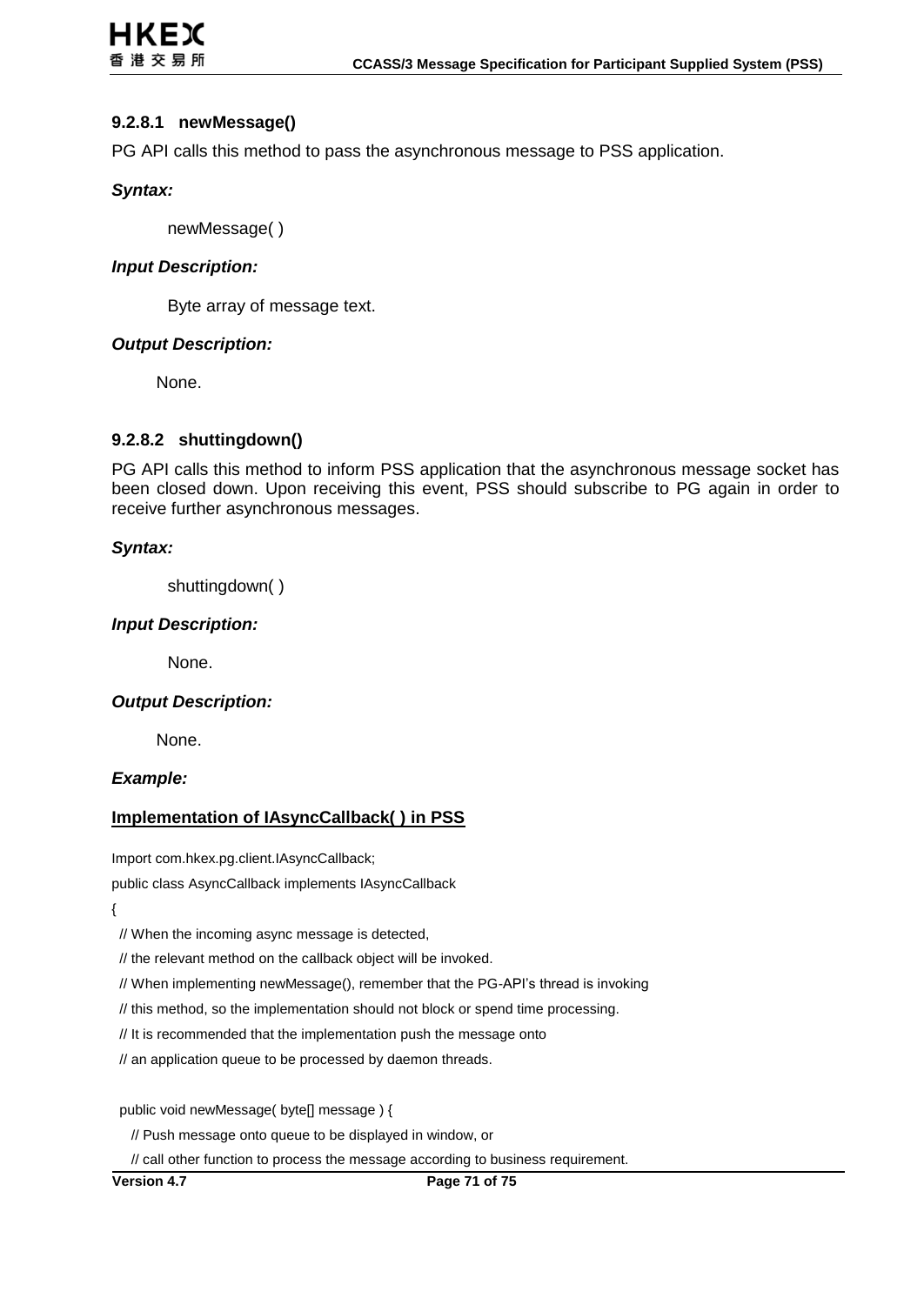# }

// If the broadcast connection dies, the method shuttingDown() will be invoked.

// The application can then attempt to subscribe again if it so wishes.

public void shuttingDown() {

// Set an application flag so that PSS application knows that the

//broadcast is closing (unsubscribing)

}

} // end of callback object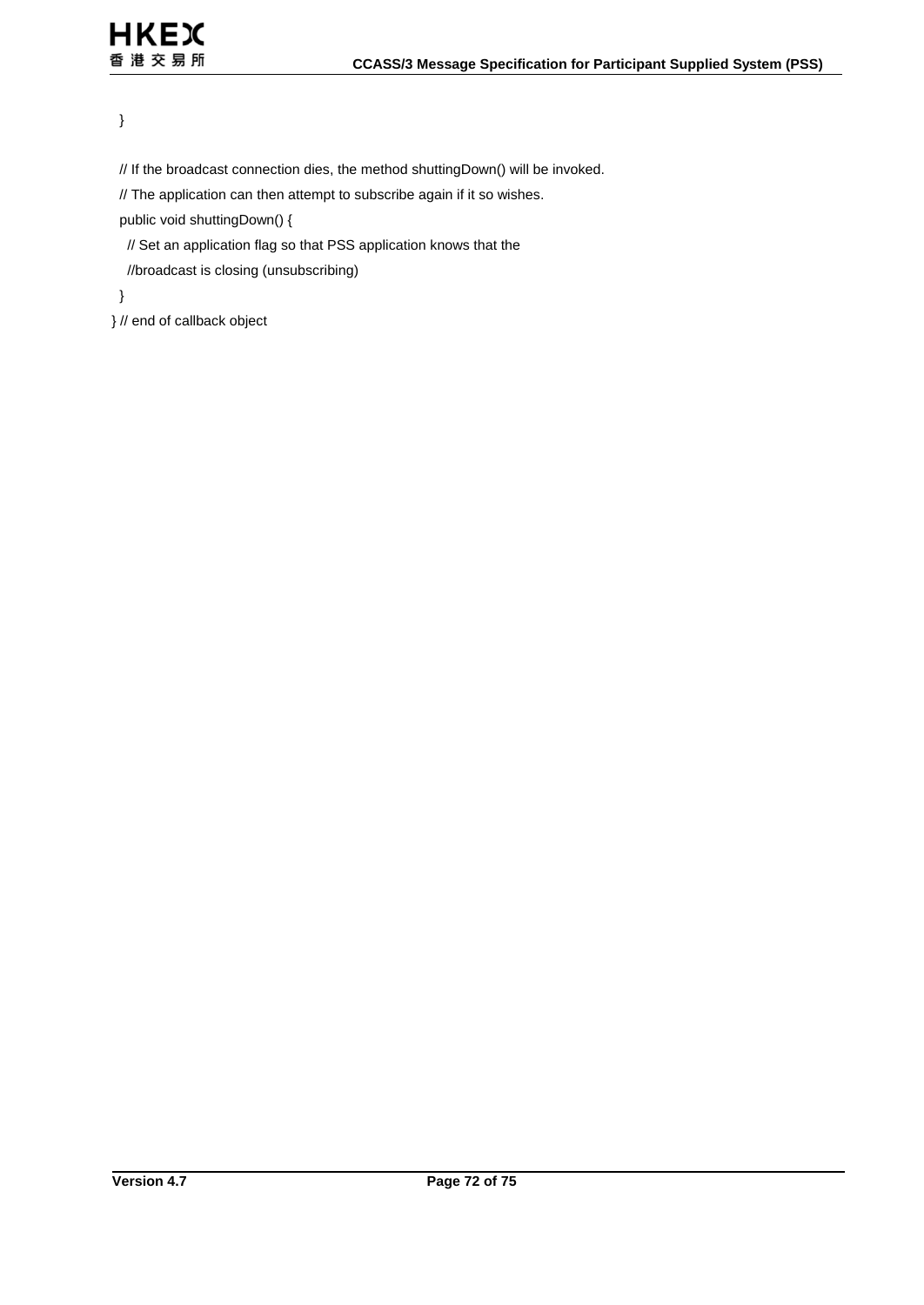## **9.3 PG-API Flow**

The following diagram depicts the communication flow for Logon() /SubscribeAsync() / UnsubscribeAsync() /Submit ( ) / Logoff( ):



## **9.4 PG-API Connection Usage**

Currently PSS is allowed to establish at most 12 connections with each PG server for submitting request. If excluding file transfer and report download whose response highly depends on the file size, PG can complete on average 240 transactions (input / change / enquiry) per minute.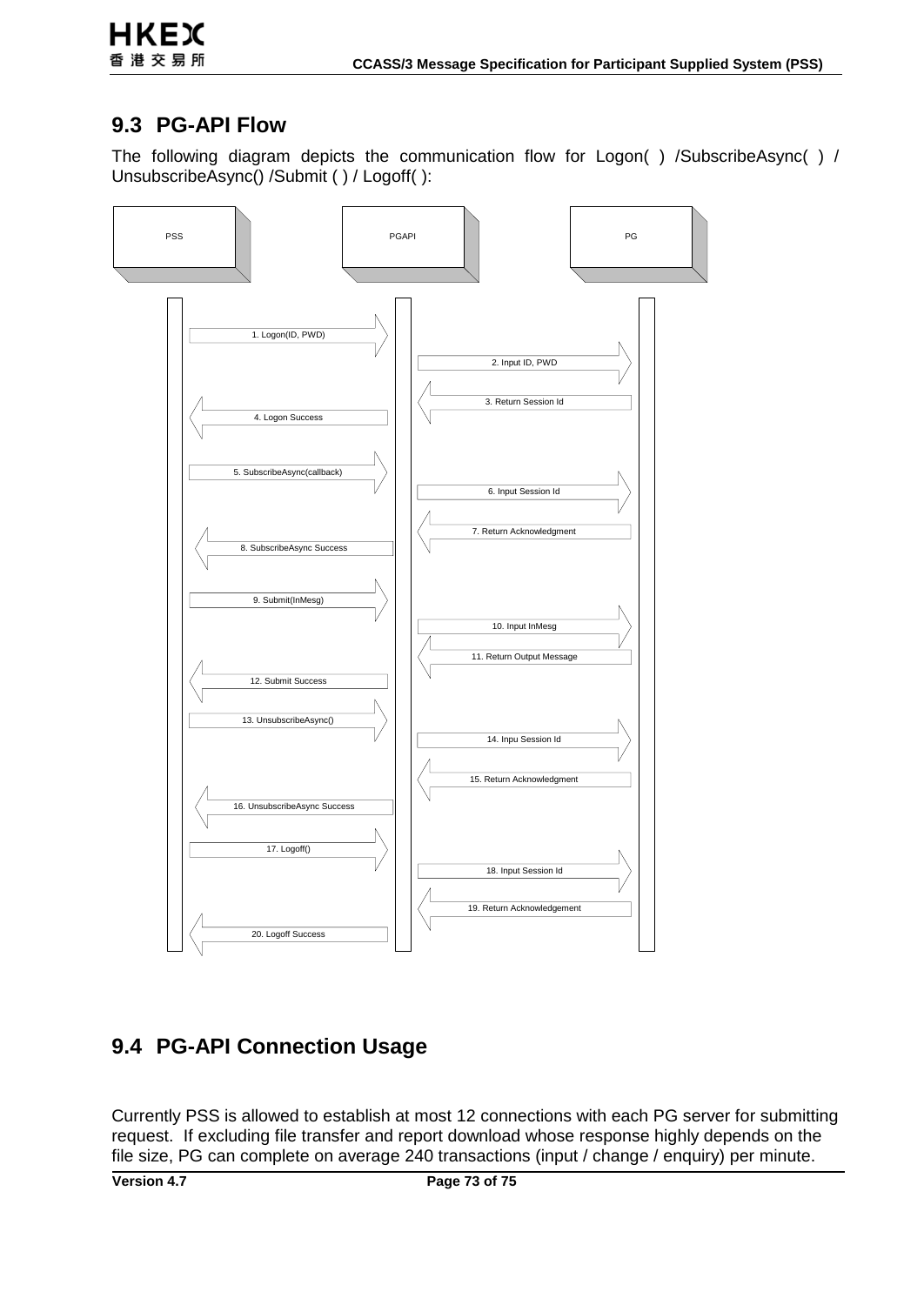

The following highlights the rules on the connection usage:

- 1. PSS can make use of all the 12 connections for update transactions and single-record enquiry.
- 2. PSS can make use of at most 1 out of 12 connections for report download and file upload.
- 3. PSS can make use of at most 1 out of 12 connections for multiple-record enquiry (e.g. enquire ISI (multiple))

Below are examples illustrating the correct use of connections for carrying out combination of transactions:

Scenario 1:

1 connection doing report download or file upload

1 connection doing multiple-record enquiry

10 connections doing Input ATI (or other input and single enquiry)

Scenario 2:

1 connection doing multiple-record enquiry

5 connections doing Input SI

6 connections doing Input ATI

#### Scenario 3:

12 connections doing Input ATI